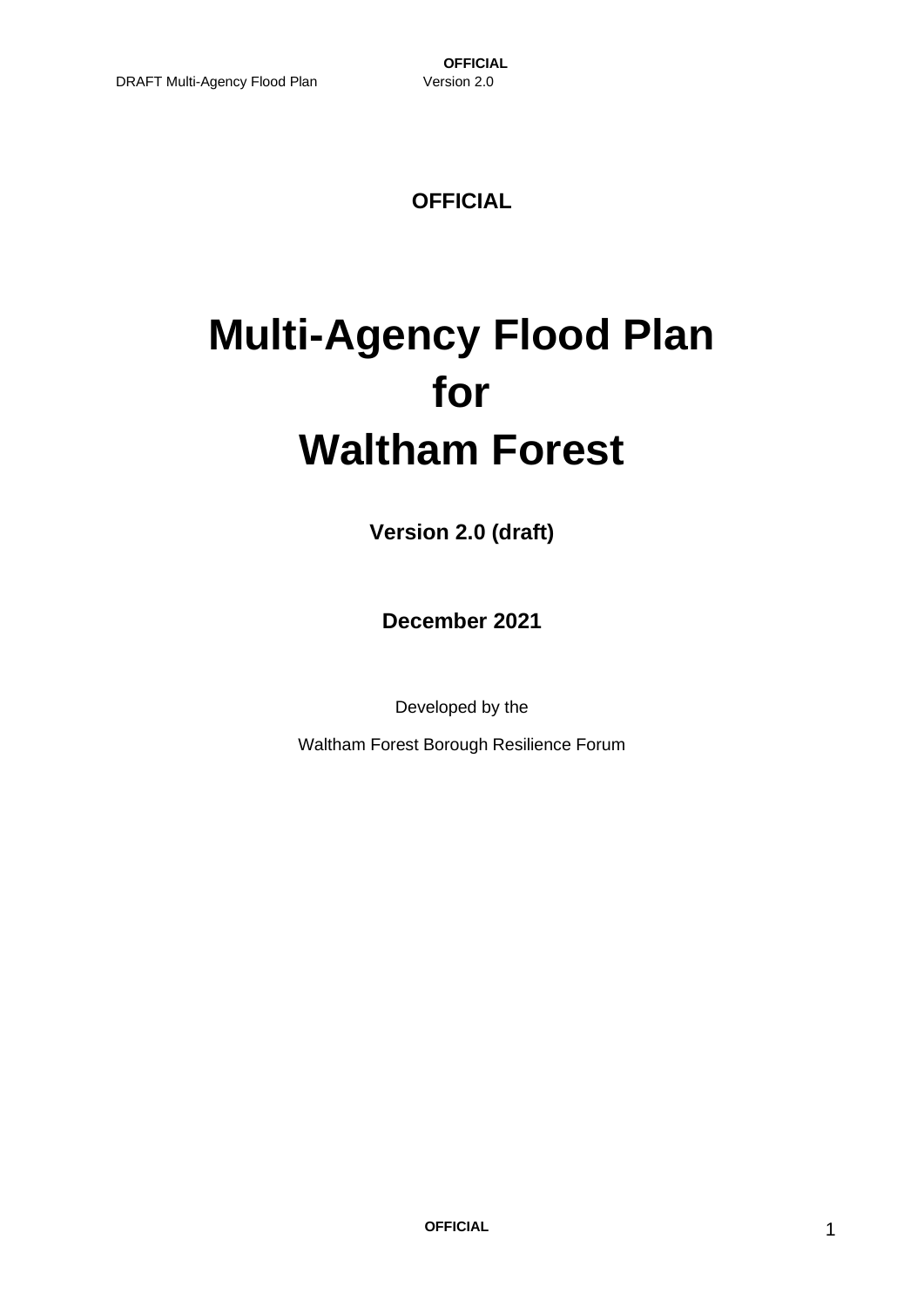### **Document Control**

This Multi-Agency Flood Plan (MAFP) is prepared, maintained and updated by the Borough Resilience Forum (BRF).

The intended audience of this plan is to all Category 1 and Category 2 Responders under the Civil Contingencies Act 2004 and key voluntary response organisations.

This plan will be updated on an annual basis. However new risk assessment, lessons identified from incidents or exercises, restructuring of organisations or changes in key personnel should also prompt updates to the plan. Therefore all responders must advise the BRF of any changes in circumstances that may materially affect the plan in any way.

Any updates and modifications of this plan will be approved by all members of the BRF:

- **London Fire Brigade**
- Metropolitan Police Service
- NHS Waltham Forest
- **■** Local Authority
- **Environment Agency**
- London Ambulance Service

Notification will be given by the council's Civil Protection Service.

This document has been compiled in consultation with all members of the BRF.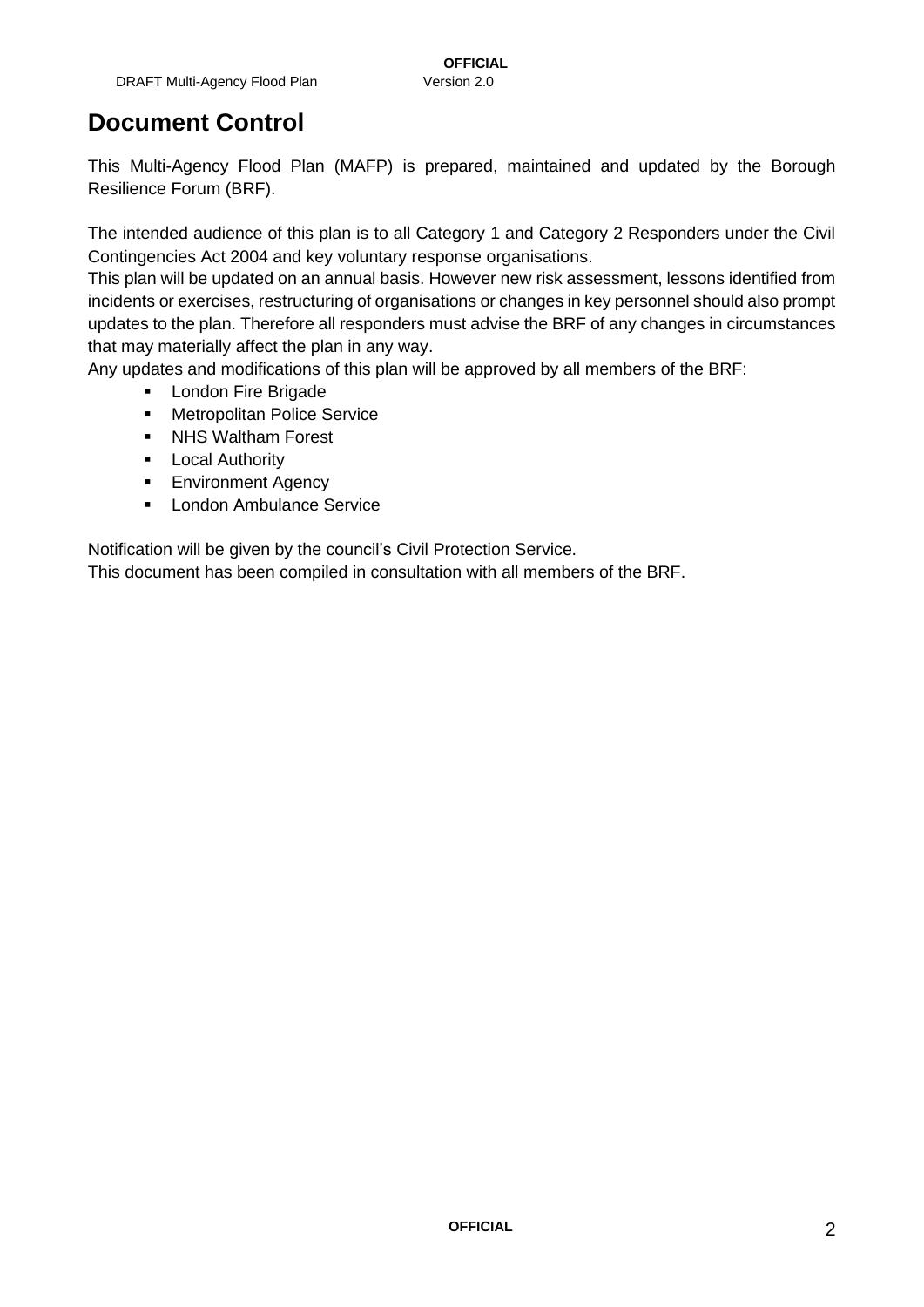### **Amendment details**

All changes will be tracked and marked by the council's Civil Protection Service.

| <b>Date</b> | <b>Details of amendment</b>                                           | <b>Approved by</b> | <b>Signature</b> |
|-------------|-----------------------------------------------------------------------|--------------------|------------------|
| 05.2014     | Lessons from Ex Poseidon, BRF report                                  | P. Rossouw         |                  |
| 08.2015     | Inclusion of Appendix L - Highams Park Lake<br>- Emergency Procedures | P. Rossouw         |                  |
| 07.2017     | Updates to tables, text and inputs from EA                            | P. Rossouw         |                  |
| 09.2021     | New National and London Guidance                                      | P. Rossouw         |                  |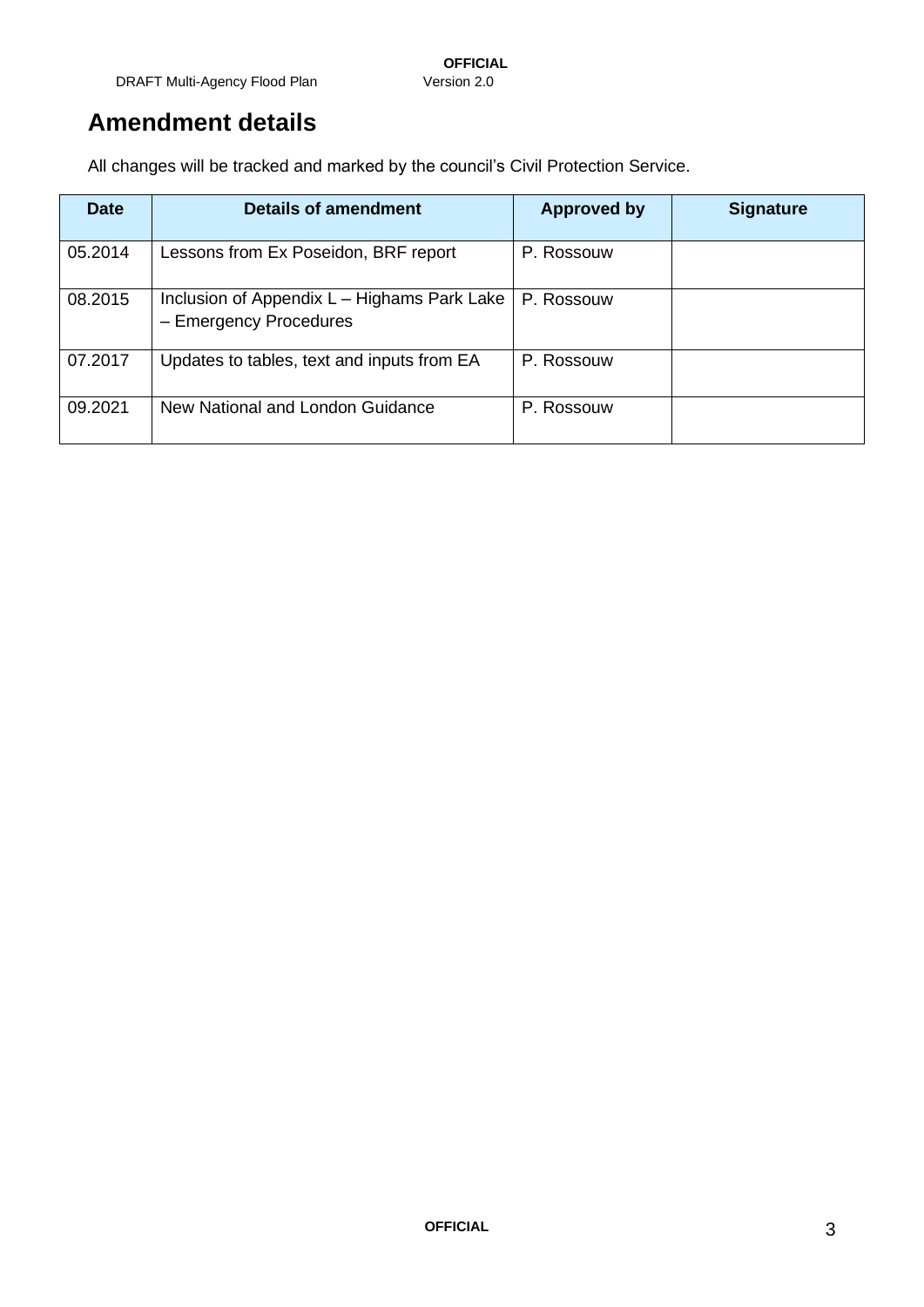### **Training and Exercising**

It is essential to train responding officers in their roles and responsibilities before they need to use the plan during an exercise or an actual event. Training should take place at appropriate intervals (at least every 3 years) to maintain awareness and to inform responding officers of any amendments.

Exercising the plan and responding officers will identify areas for improvement and ensure that staff are able to deal with a flooding incident, should one occur. Exercises aim to validate the plans, train staff and test procedures.

Such exercises may be internal, or tied into other multi-agency exercises. They should confirm the roles and responsibilities of responding departments/ agencies, as well as the adequacy of communications, resources and equipment.

It is recommended that exercising this plan at operational and strategic levels is undertaken whenever there is a major revision, or at least every three years.

| Organiser                      | LBWF Borough Resilience Forum | <b>Exercise</b><br><b>Title</b> | <b>TBC</b>         |
|--------------------------------|-------------------------------|---------------------------------|--------------------|
| <b>Date</b>                    | <b>TBC</b>                    | <b>Type</b>                     | Table-top exercise |
| <b>Relevant lessons / link</b> |                               |                                 |                    |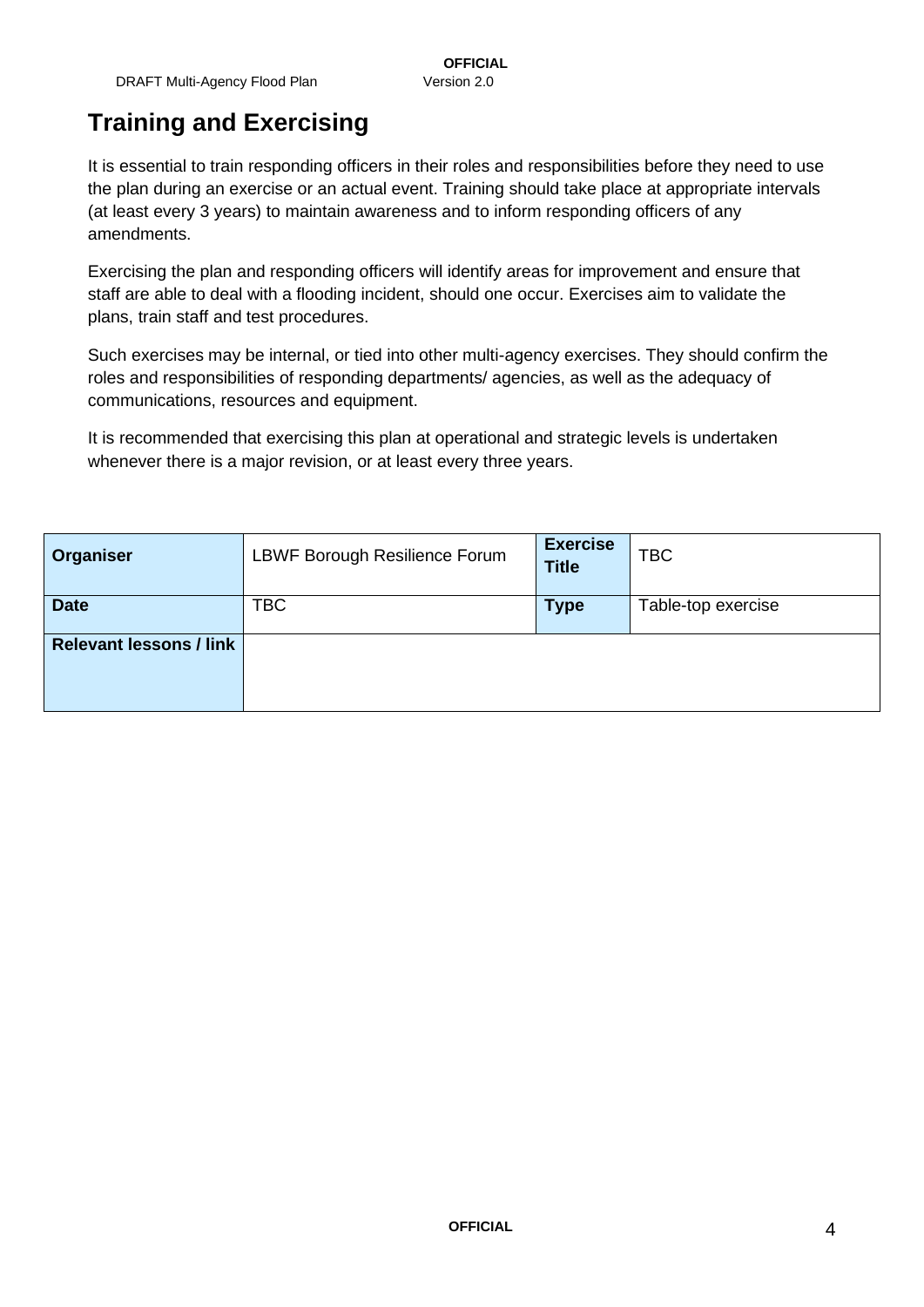### **Table of Contents**

| <b>APPENDIX B.</b>                                                                       |  |  |  |
|------------------------------------------------------------------------------------------|--|--|--|
| MAP 1.                                                                                   |  |  |  |
| FLOOD INFORMATION  ERROR! BOOKMARK NOT DEFINED.<br><b>APPENDIX C.</b>                    |  |  |  |
| FLOOD RISK MATRIX  ERROR! BOOKMARK NOT DEFINED.<br><b>APPENDIX D.</b>                    |  |  |  |
| SANDBAGS POLICY  ERROR! BOOKMARK NOT DEFINED.<br><b>APPENDIX E.</b>                      |  |  |  |
| AGENCY RESPONSIBILITIES DURING A FLOOD EMERGENCY  ERROR!<br><b>APPENDIX F.</b>           |  |  |  |
| <b>BOOKMARK NOT DEFINED.</b>                                                             |  |  |  |
| AGENDA: LOCAL BOROUGH STRATEGIC (GOLD) CO-ORDINATING GROUP<br><b>APPENDIX G.</b>         |  |  |  |
| <b>ERROR! BOOKMARK NOT DEFINED.</b>                                                      |  |  |  |
| AGENDA - LOCAL BOROUGH TACTICAL (SILVER) CO-ORDINATING<br><b>APPENDIX H.</b>             |  |  |  |
| <b>ERROR! BOOKMARK NOT DEFINED.</b><br><b>GROUP</b>                                      |  |  |  |
| KEY INFRASTRUCTURE ERROR! BOOKMARK NOT DEFINED.<br><b>APPENDIX I.</b>                    |  |  |  |
| <b>FACILITIES WITH VULNERABLE PEOPLE  ERROR! BOOKMARK NOT</b><br><b>APPENDIX J.</b>      |  |  |  |
| <b>DEFINED.</b>                                                                          |  |  |  |
| <b>ABBREVIATIONS AND DEFINITIONS  ERROR! BOOKMARK NOT DEFINED.</b><br><b>APPENDIX K.</b> |  |  |  |
| <b>HIGHAMS PARK LAKE - EMERGENCY ARRANGEMENTS  ERROR!</b><br><b>APPENDIX L.</b>          |  |  |  |
| <b>BOOKMARK NOT DEFINED.</b>                                                             |  |  |  |
|                                                                                          |  |  |  |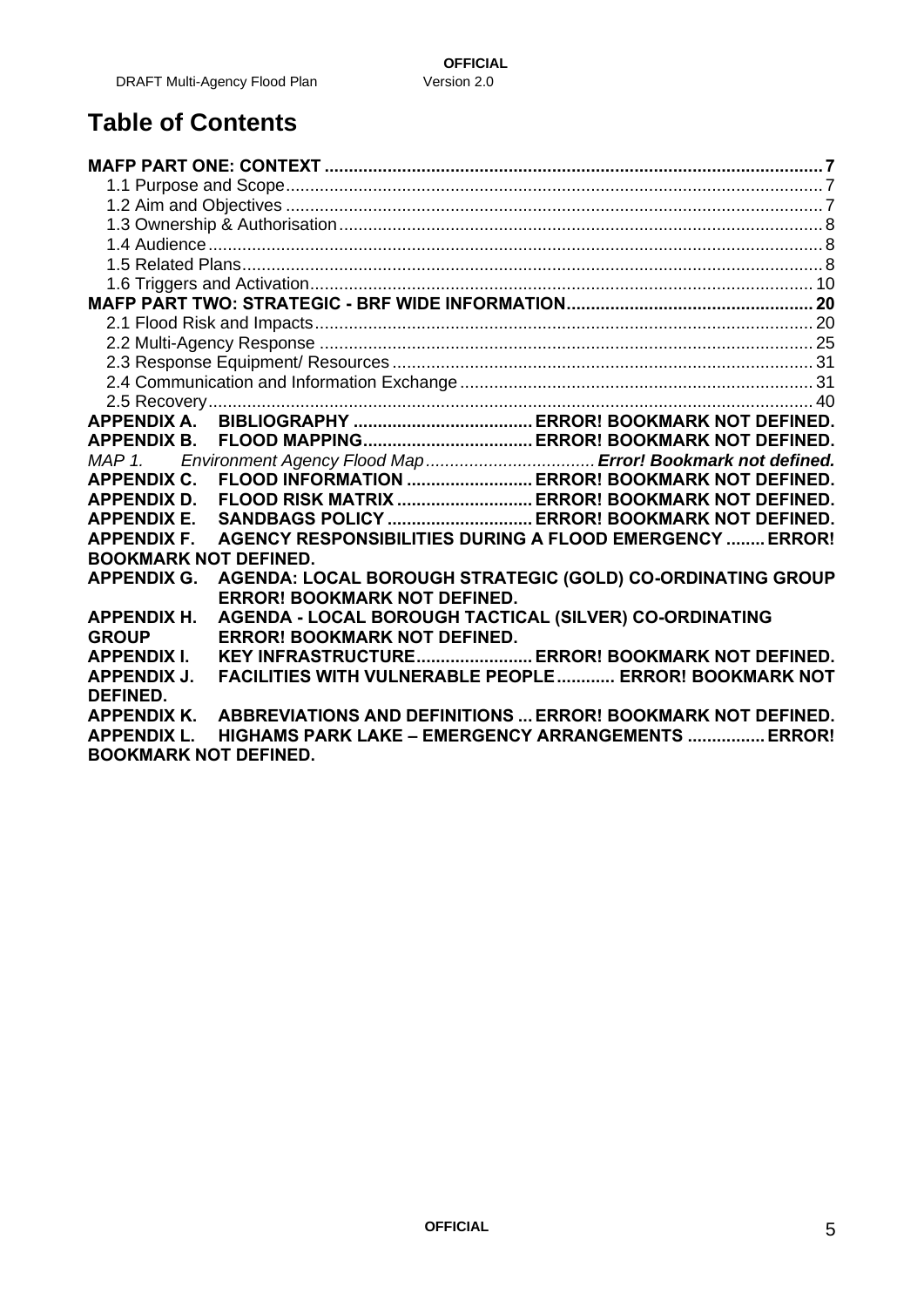# **PLAN ACTIVATION**

## **Activation**

- Local Response Levels
	- o Figure 4: Triggers and Local Response Levels
	- o Preparation Actions (Level 1) Section 1.6
	- o Response Actions (Level 2 & 3) Section 1.6

## **Command, Control & Co-ordination**

- Multi-Agency Response (Section 2.2)
- Default Gold Strategy
- Local Borough Strategic Co-ordinating Group (Gold)
	- o Meeting Agenda (Appendix G)
- Local Borough Tactical Co-ordinating Group (Silver)
	- o Meeting Agenda (Appendix H)
- Communication

### **Responsibilities and Actions**

- Figure 5: Generic Flood Actions per Agency
- Appendix F: LESLP Guidelines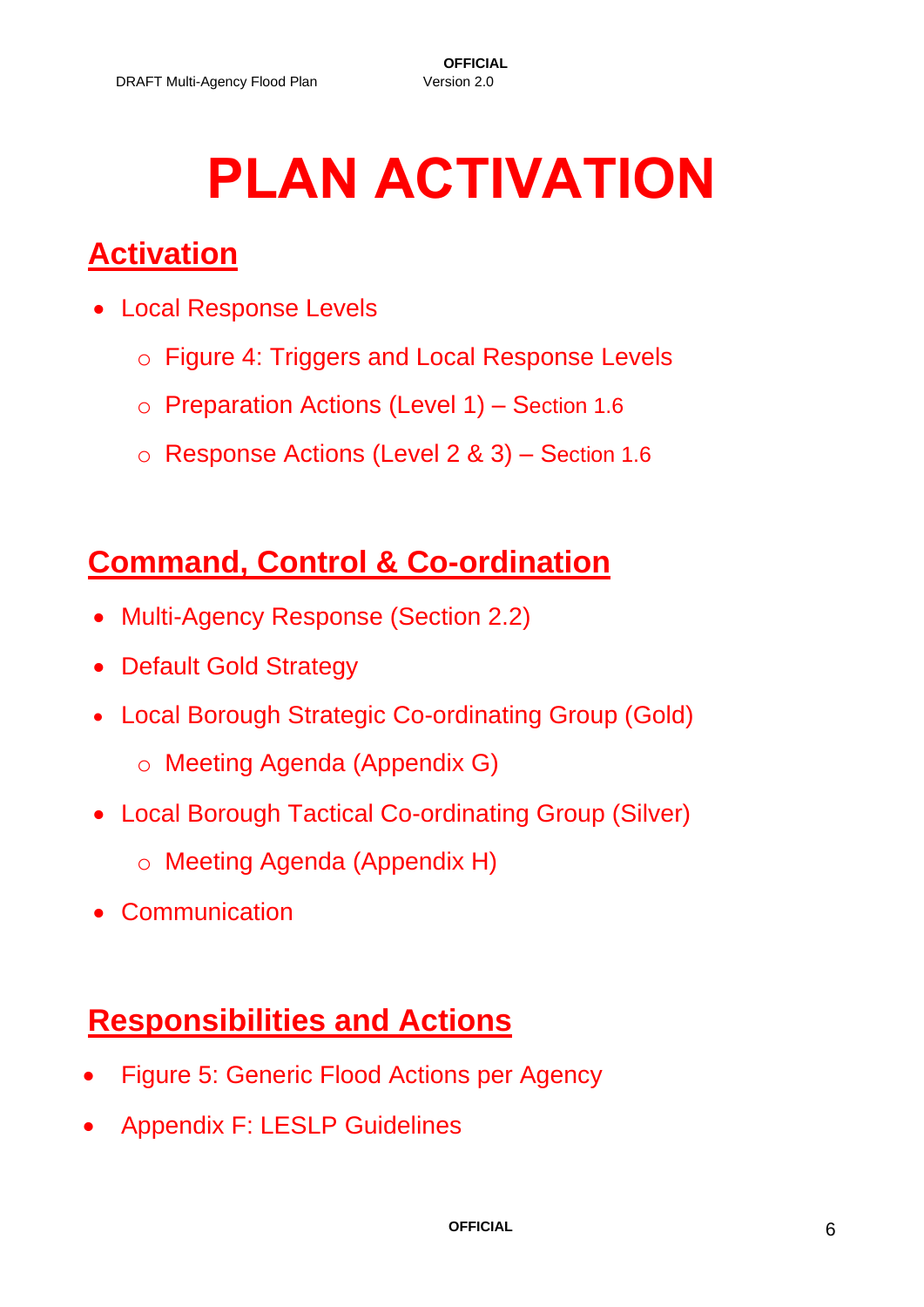#### <span id="page-6-0"></span>**MAFP PART ONE: CONTEXT**

#### <span id="page-6-1"></span>**1.1 Purpose and Scope**

This plan covers the requirement for a multi-agency response to a flood incident within the London Borough of Waltham Forest. This plan does not have regard for actions to be taken during any other type of emergency. This plan will not include details of emergency contact numbers or activation arrangements which responding organisations already maintain. Each organisation will maintain their own resources list. The plan is designed for use in which a multi-agency Strategic Co-ordinating Group (SCG) is formed. The plan should be read in conjunction with the London Strategic Flood Response Framework.

The London Borough of Waltham Forest is potentially vulnerable to various types of flooding:

- Fluvial. The River Lee, the Ching Brook and the Dagenham Brook all pass through the borough, creating considerable risk of fluvial flooding at a number of locations.
- Reservoir. There are a number of non-impounding reservoirs linked to the River Lee system. Some of these are banked structures in which the water surface level is above the surrounding area. As a result, there is a risk, albeit very low, of a reservoir bank failure leading to severe local flooding.
- Surface Water. Waltham Forest is also vulnerable to surface water flooding.
- Private Lake. The Highams Park Lake due to its water levels.

Due to these risks, a Multi-Agency Flood Plan (MAFP) is needed.

#### Sources of Flood risk not Covered by this Plan

- Foul Sewage NOT covered by this Plan because the impact is likely to be local:
	- $\circ$  Resulting from blockage or surcharging of the sewerage network leading to overflow through manholes etc: The responsibility for response lies with the relevant utility company. However, flood water contaminated by foul water sewage may require additional actions by responders.
- Water Main Burst NOT covered by this Plan because the impact is likely to be local:
	- o Responsibility lies with the relevant utility company, although visible impacts will be similar to a surface water flooding event.

This plan covers a borough based response; however floods will not have regard for political and administrative boundaries. As such this plan must be shared and liaison arrangements made with other neighbouring areas.

#### <span id="page-6-2"></span>**1.2 Aim and Objectives**

The aim of this MAFP is to provide a flexible framework for a coordinated multi-agency response to mitigate the impact of a large-scale flood event within the London Borough of Waltham Forest.

The multi-agency tactical response objectives are:

- Outline the triggers for activation of the Plan
- Establishment of multi-agency command and control structures
- Identify the Roles and Responsibilities of responding agencies
- Provide advice and information to communities at risk of flooding

#### **OFFICIAL** 7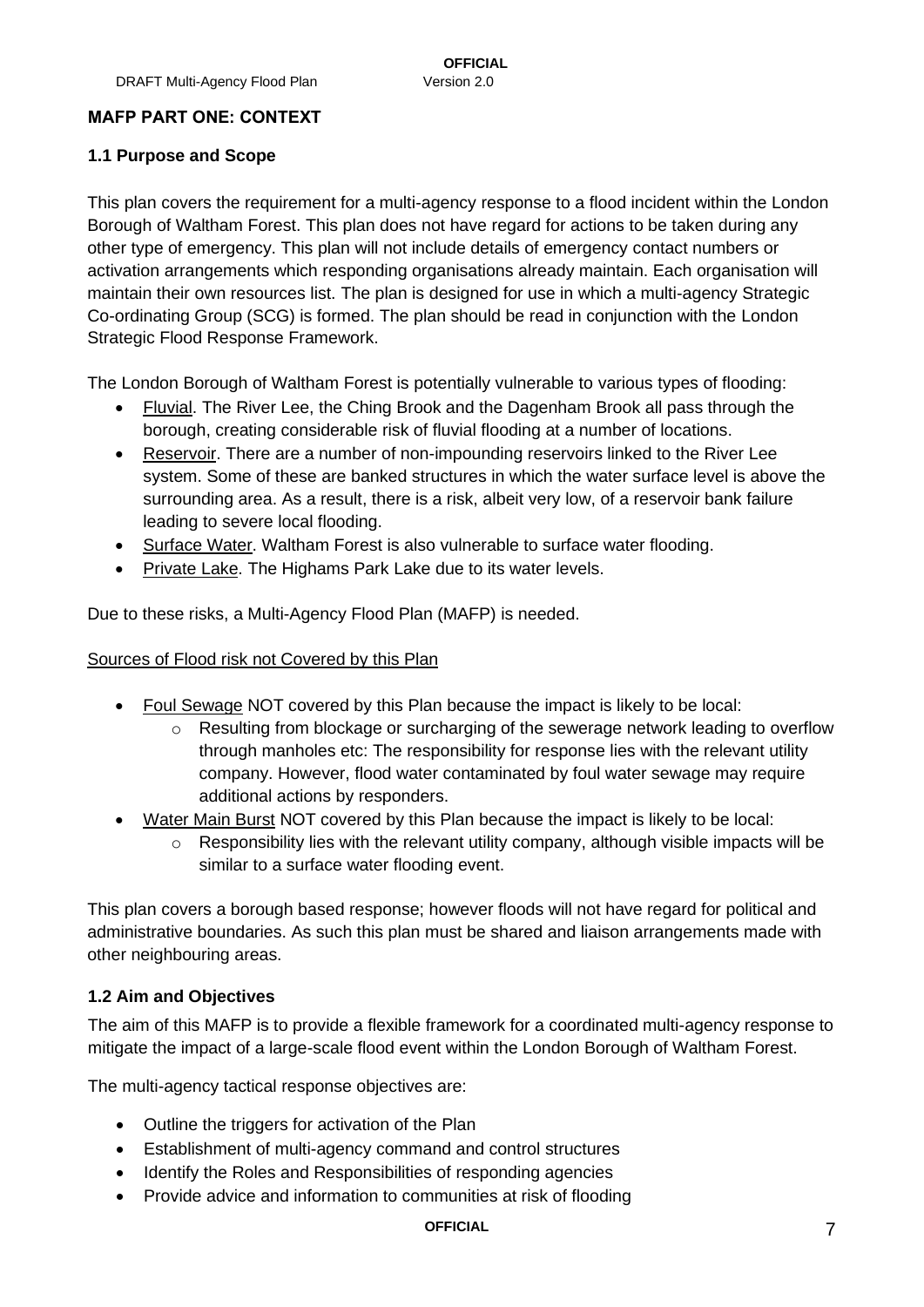#### • Communicate during a flooding incident to warn and inform the public of current and imminent risk

- Establish clear lines of communication between responding partner agencies to ensure messages to the public are consistent and accurate
- Minimise the dangers to the public, including evacuation if appropriate
- Minimise the risks to the responders
- Mitigate the effects of flooding within communities, including protecting key infrastructure
- Identify and consider the needs of vulnerable groups
- Protect the environment as much as possible
- Facilitate the recovery phase following an incident
- Outline training and exercising schedules for participating agencies/ partners

#### <span id="page-7-0"></span>**1.3 Ownership & Authorisation**

This plan is owned by the Borough Resilience Forum. The plan is authorised and agreed by the Borough Resilience Forum following consultation with all responding agencies. All changes will be tracked and marked by the council's Civil Protection Service.

#### <span id="page-7-1"></span>**1.4 Audience**

This document is intended for tactical level decision makers within Waltham Forest – it is not a public facing document. However, should this document need to be shared, the appendices will be excluded.

#### <span id="page-7-2"></span>**1.5 Related Plans**

There are a number of different plans and protocols relevant in responding to local flooding within Waltham Forest. It is vital that it is understood how these plans fit with this Multi-Agency Flood Plan - see figure 1 below. Rather than duplicate any of their content within this plan, areas will be clearly signposted.

#### *Figure 1: Interdependent Plans*

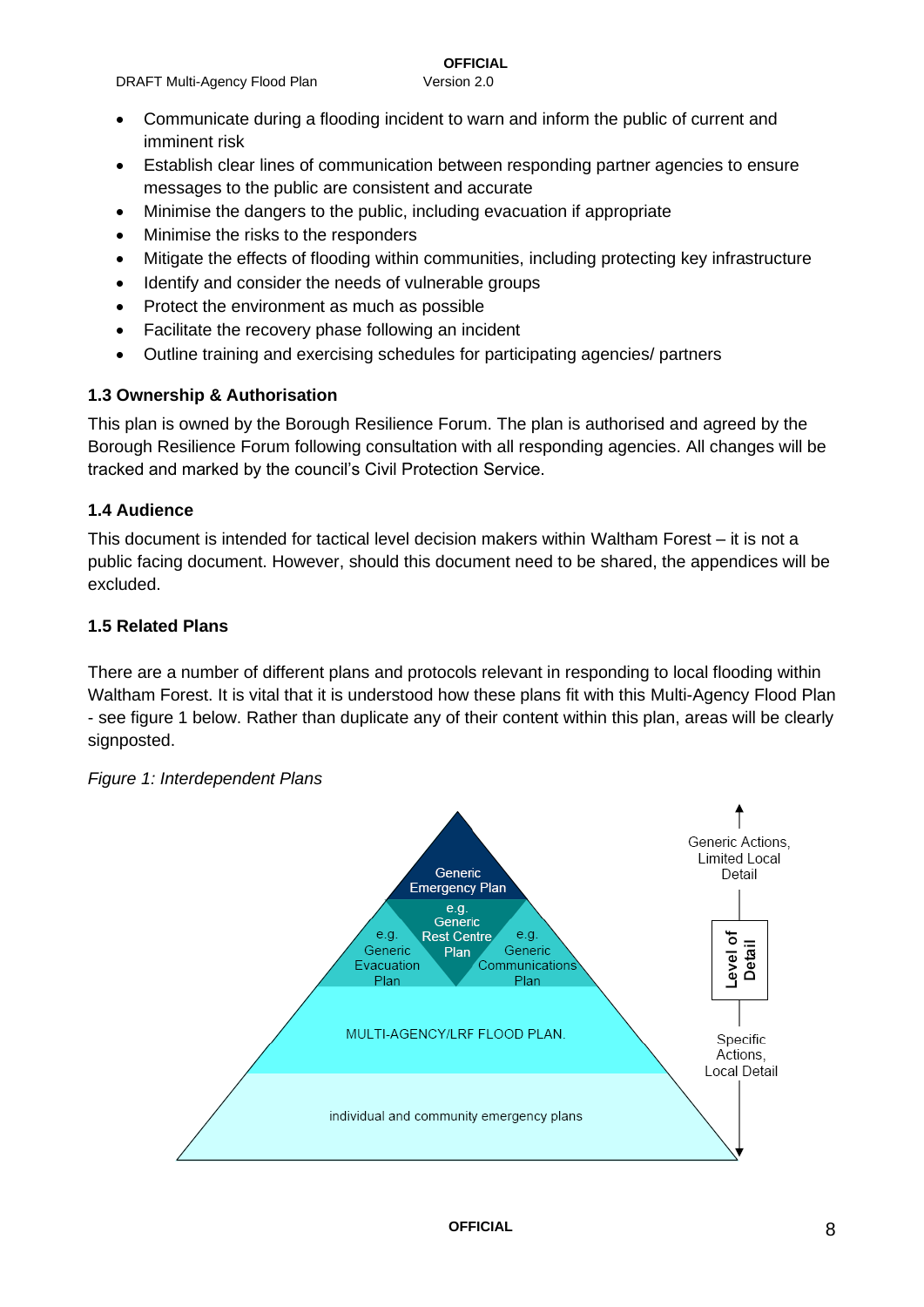Plans and protocols that are related and interdependent to this Multi-Agency Flood Plan are listed below figure 2, and figure 3 shows how these plans can be fitted together.

*Figure 2: Related and Interdependent Plans*

| <b>Title</b>                                                                           | <b>Owned By</b>    |  |
|----------------------------------------------------------------------------------------|--------------------|--|
| Corporate/ Individual Business Continuity Plans                                        | All                |  |
| Corporate Emergency Management Plan                                                    | All                |  |
| <b>Resilient Communications (Failure) Plan</b>                                         | All                |  |
| Corporate Emergency Communication Plan                                                 | All                |  |
| <b>LESLP Emergency Procedures Manual</b>                                               | <b>LESLP Panel</b> |  |
| London Regional Command and Control Protocol                                           | <b>LRPB</b>        |  |
| London Flood Response Strategic Plan                                                   | <b>LRPB</b>        |  |
| <b>Emergency Response and Recovery Guidance</b><br><b>Cabinet Office</b>               |                    |  |
| Rest Centre/ Community Assistance Centre (CAC) Plan<br>LA                              |                    |  |
| <b>Recovery Plan</b>                                                                   | LA                 |  |
| Surface Water Management Plan                                                          | LA                 |  |
| <b>Vulnerable Persons Plan</b><br>I A                                                  |                    |  |
| *For information concerning these plans contact the owning organisation or look in the |                    |  |
| bibliography for a link to the source material.                                        |                    |  |



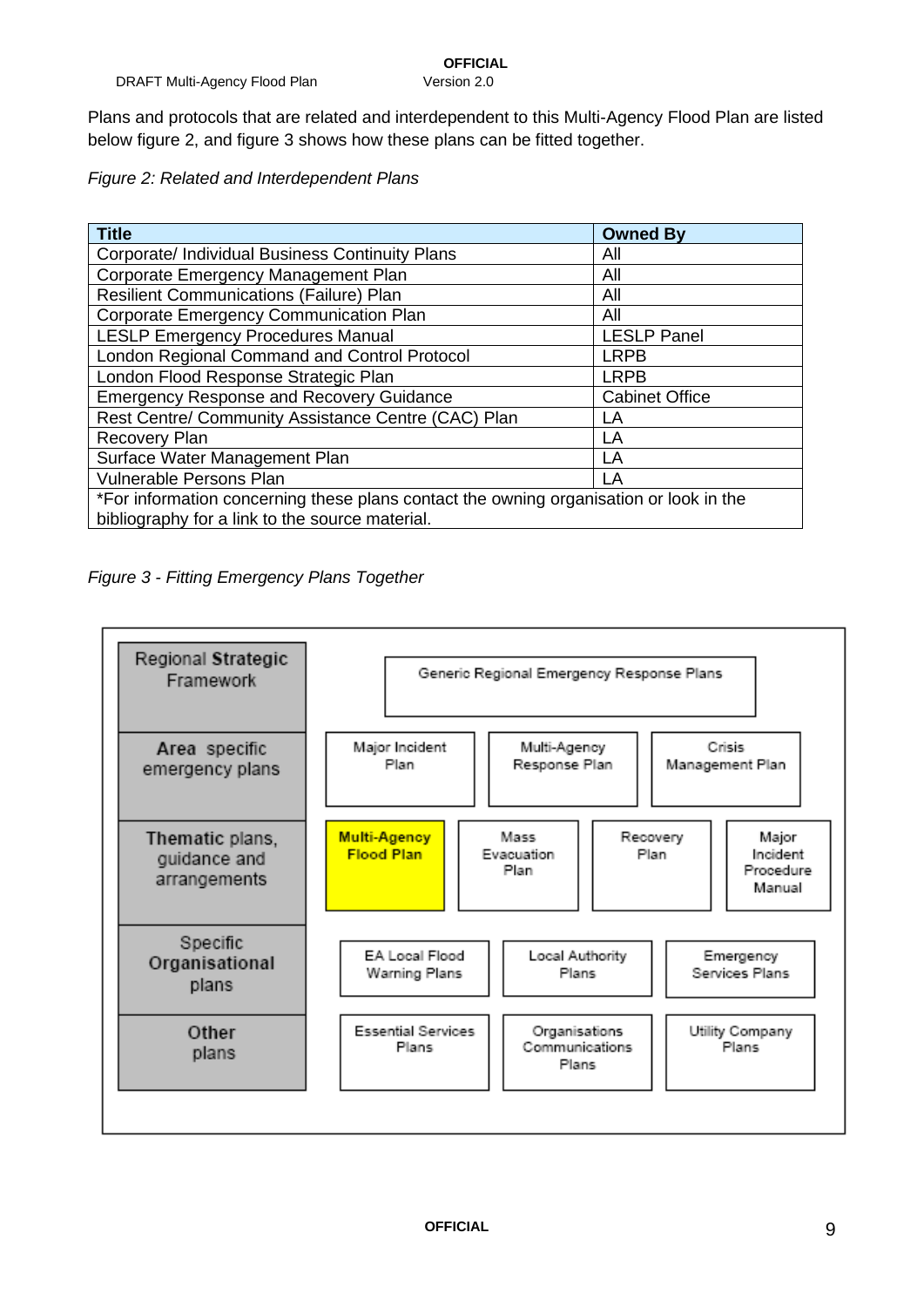#### <span id="page-9-0"></span>**1.6 Triggers and Activation**

There are several thresholds and triggers that can be used to assess the need to escalate a situation and activate this plan. Activating the plan will instigate a coordinated multi-agency response.

There are two stages of activation:

- Preparation (level 1)
- Response (level 2 & 3)

Preparation (Level 1) should be activated when any of the following occur:

- London is coloured amber or red (medium or high risk) on the Flood Guidance Statement
- The Met Office have issued a medium or high impact Weather Warning or Alert (includes storms, wind, snow, rain, etc) for the London area, followed by a message from the Met Office Advisor (Civil Protection Service), confirming the likelihood of the disruption
- The Environment Agency issues a Flood Alert for a river in Waltham Forest
- Problems have been identified with a reservoir upstream or within Waltham Forest but has not yet failed or started to fail
- Reports in the media are talking about potential flooding in London

Response (Level 2 & 3) should be activated when any of the following occur:

- The Environment Agency issues a Flood Warning or Severe Flood Warning for a river in Waltham Forest
- The Met Office issues an Amber or Red Weather Warning for the London area
- Any organisation becomes aware of disruption to transport in Waltham Forest due to flooding
- Any organisation receives reports of properties flooding internally
- Instruction to escalate our response from the London Resilience Forum (usually in response to a pan London incident) – top down activation
- A reservoir either boarding on or within Waltham Forest is failing

Refer to figure 4 below for information concerning the thresholds for the different local response levels (0-4).

| Local<br><b>Response</b><br>Level   | <b>Trigger</b>                                                                                                                                                                                                                      | <b>Actual or forecast Impact</b>                                                         | <b>Response Action</b>                                                                                                               |
|-------------------------------------|-------------------------------------------------------------------------------------------------------------------------------------------------------------------------------------------------------------------------------------|------------------------------------------------------------------------------------------|--------------------------------------------------------------------------------------------------------------------------------------|
| Level 0<br>Low Flood<br><b>Risk</b> | Green flood guidance<br>statement. Represent<br>normal operating<br>arrangements.<br><b>Yellow Flood Guidance</b><br>Statement - slightly<br>heightened forecast<br>flood risk but no need to<br>take any pre-cautionary<br>actions | No local issues or<br>warnings relating to<br>flooding impacting on any<br>organisation. | Business as usual<br>Council: start putting out<br>messages for Yellow<br>warnings asking people to<br>register for flood alerts etc |

Figure 4 – Triggers and Local Response Levels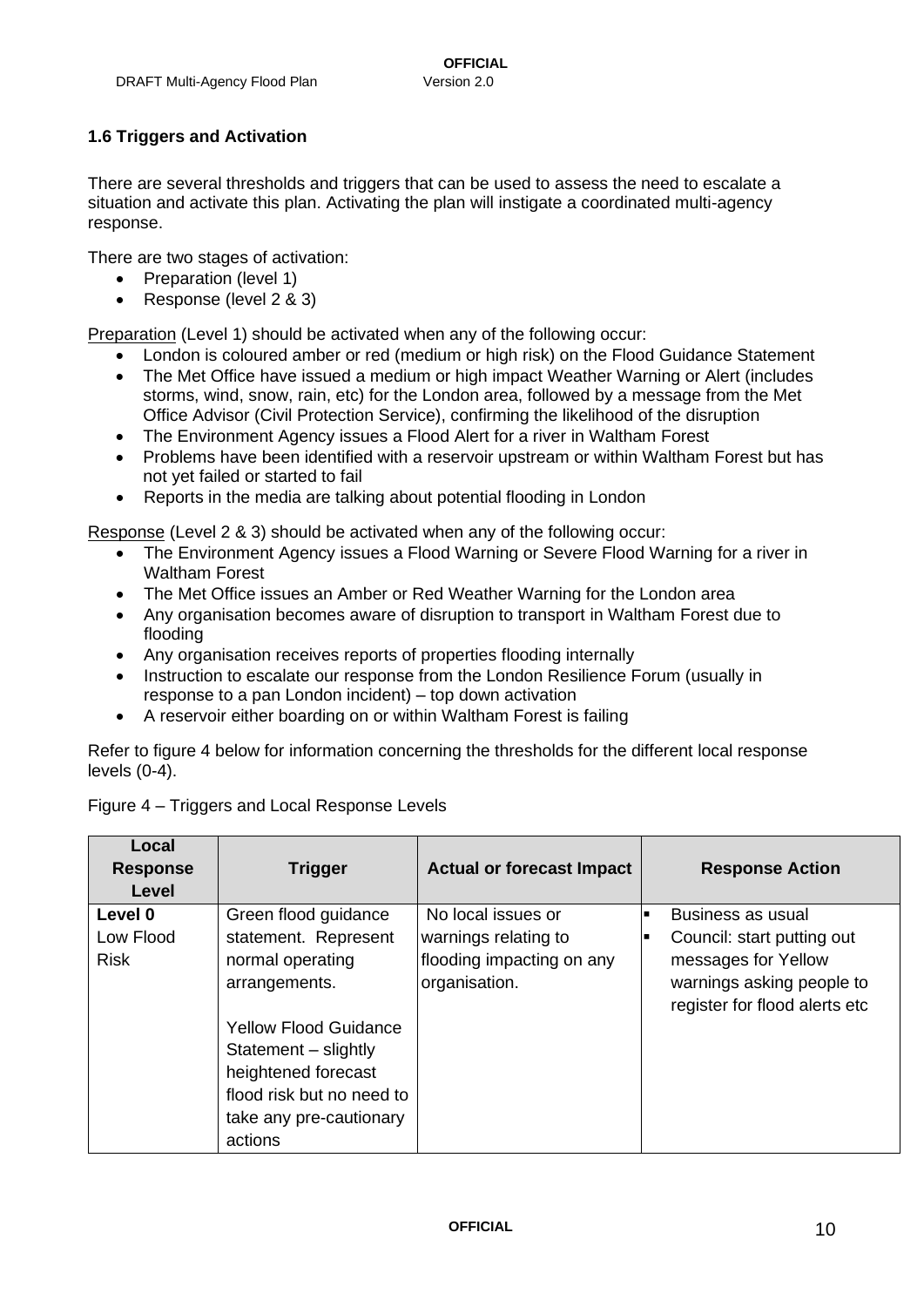| <b>Response</b>                     | <b>Trigger</b>                                      | <b>Actual or forecast Impact</b>                        | <b>Response Action</b>                                                    |
|-------------------------------------|-----------------------------------------------------|---------------------------------------------------------|---------------------------------------------------------------------------|
| <b>Level</b><br>Level 1<br>Moderate | <b>EA issued Flood Alert,</b><br>Amber or Red flood | Investigate local impacts as<br>a result of information | Met Office to issue weather<br>$\blacksquare$<br>warnings                 |
| flood risk -<br>Preparation         | guidance statement, or<br>Met Office severe         | received.                                               | Council to disseminate these<br>$\blacksquare$<br>warnings internally and |
|                                     | weather warning in<br>force that may result in      | Low impact flooding of<br>gardens, external areas       | share these with residents/<br>businesses as appropriate,                 |
|                                     | flooding and/or reports<br>of minor flooding        | around residential<br>properties, public footpaths      | along with any additional<br>information that may be                      |
|                                     |                                                     | and residential roads.                                  | required<br>• All local responders to have                                |
|                                     |                                                     | Likely to be flooding to<br>low-lying areas of land.    | a heightened awareness of<br>flood risk                                   |
|                                     |                                                     | No internal property                                    | • Self-evacuations possible                                               |
|                                     |                                                     | flooding expected.                                      |                                                                           |
| Level <sub>2</sub>                  | <b>EA issued Flood</b>                              | As level 1, plus:                                       | • Council and LFB to do visual                                            |
| Substantial                         | Warning and/or,                                     | High impact flooding to                                 | checks of known problem                                                   |
| flood risk -                        | reports of property                                 | homes and businesses.                                   | areas, checks to confirm                                                  |
| Response                            | flooding, and/or media<br>interest                  | All roads, residential                                  | receipt of information by key<br>personnel along with                     |
|                                     |                                                     | property flooding as well                               | additional information.                                                   |
|                                     |                                                     | as infrastructure affected.                             | <b>Council to continue</b>                                                |
|                                     |                                                     |                                                         | communication with the                                                    |
|                                     |                                                     | <b>Evacuations may be</b>                               | public and affected                                                       |
|                                     |                                                     | required.                                               | population.                                                               |
|                                     |                                                     |                                                         | Council/ Police/ LFB initiate<br>Н                                        |
|                                     |                                                     | Likely to be property<br>flooding, including            | communications with other<br>organisations if required                    |
|                                     |                                                     | homes and businesses.                                   | (multi-agency).                                                           |
|                                     |                                                     |                                                         | • Council to consider opening                                             |
|                                     |                                                     |                                                         | <b>BECC</b> and informs London<br>Resilience Team (LRT). Rest             |
|                                     |                                                     |                                                         | Centers may be required.                                                  |
|                                     |                                                     |                                                         | Council/ Police/ LFB clarify<br>٠<br>with EA/ Met Office what             |
|                                     |                                                     |                                                         | further rainfall/ flooding is<br>expected.                                |
|                                     |                                                     |                                                         | • Council/ Police/ LFB                                                    |
|                                     |                                                     |                                                         | instigate local major<br>incident plan.                                   |
|                                     |                                                     |                                                         | Council/ LFB investigate any<br>٠                                         |
|                                     |                                                     |                                                         | reports of flooding.                                                      |
| Level 3                             | <b>EA issued Severe</b>                             | As level 2, plus:                                       | As level 2, plus:                                                         |
| Severe flood                        | Flood Warning and/or                                | Very high impact flooding                               | • When flooding takes place                                               |
| risk -                              | reports of widespread                               | which may result in danger                              | that requires                                                             |
| <b>High Level</b>                   | flooding, and/or media                              | to life and widespread                                  | implementation of special                                                 |
| Response                            | interest                                            | property flooding.<br><b>OFFICIAL</b>                   | arrangements then<br>11                                                   |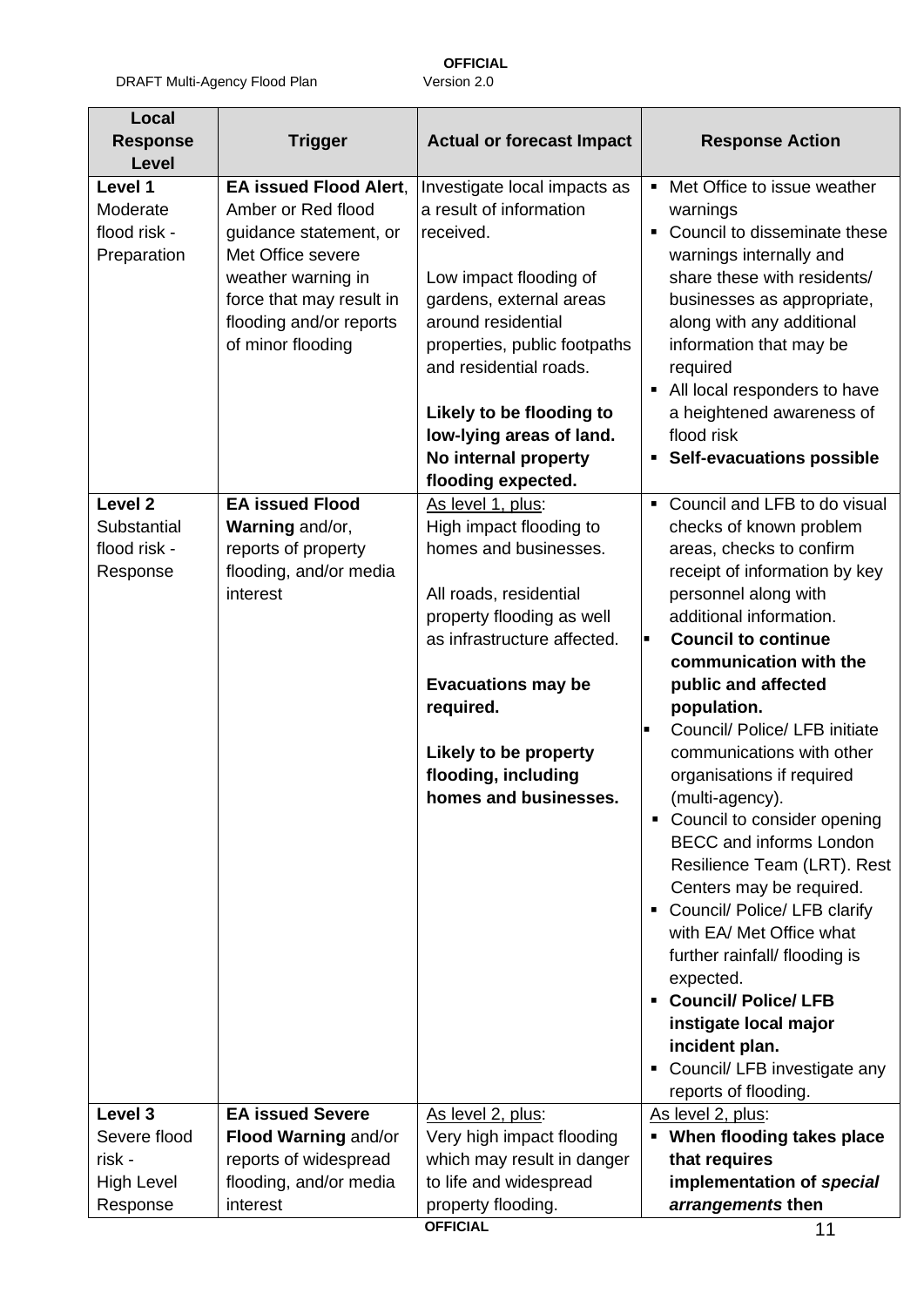DRAFT Multi-Agency Flood Plan Version 2.0

**OFFICIAL**

| Local<br><b>Response</b><br>Level                                                                             | <b>Trigger</b>                                                                                                                                                                        | <b>Actual or forecast Impact</b> | <b>Response Action</b>                                                                                                                                                                                                                                                                                                                                                                                                                                                       |
|---------------------------------------------------------------------------------------------------------------|---------------------------------------------------------------------------------------------------------------------------------------------------------------------------------------|----------------------------------|------------------------------------------------------------------------------------------------------------------------------------------------------------------------------------------------------------------------------------------------------------------------------------------------------------------------------------------------------------------------------------------------------------------------------------------------------------------------------|
|                                                                                                               |                                                                                                                                                                                       |                                  | organisations will activate<br>the Multi-Agency Flood<br>Plan (MAFP) supported by<br>their generic emergency<br>plans during this response<br>phase. (Figure 5/ Appendix<br>F)<br>Multi-agency communication<br>$\blacksquare$<br>of any problems affecting<br>service delivery.<br>Maintain communication with<br>the public and affected<br>population if necessary.                                                                                                       |
| Level 4<br>Recovery<br>(Flood<br>Alert/Flood<br>Warning/Seve<br>re Flood<br>Warning no<br>longer in<br>force) | "Flood Alert/ Flood<br>Warning/ Severe Flood<br>Warning no longer in<br>force" message<br>received and/or No<br>warnings of severe<br>weather in force that<br>may result in flooding | <b>Flood water receding</b>      | Contact any members of<br>staff placed on standby due<br>to previous information and<br>confirm they can stand-<br>down(depending on their<br>response role - ongoing<br>support).<br>If flooding occurred move<br>to the 'Recovery' phase,<br>see section 2.5 for<br>organisations<br>responsibilities during the<br>'Recovery' phase. For<br>further information see the<br>Recovery plan.<br>LLFA (council) to<br>investigate flooding<br>incident and produce<br>report. |

When members of the public or employees report flooding incidents, communications will be undertaken internally, and to external partners where identified. A visual inspection of the problem will take place, if necessary the multi-agency flood plan will be activated.

Response Action: Further Details Supporting Figure 4

#### Preparation (Level 1)

- The Council and Thames Water (including private landowners) ensure their ongoing maintenance of the drainage systems, in order to minimise the impact of surface water flooding.
- Consider arrangements for preparing staff to deal with a potential incident. This may involve placing key staff on standby or assessing staffing levels and availability for the next 3 days.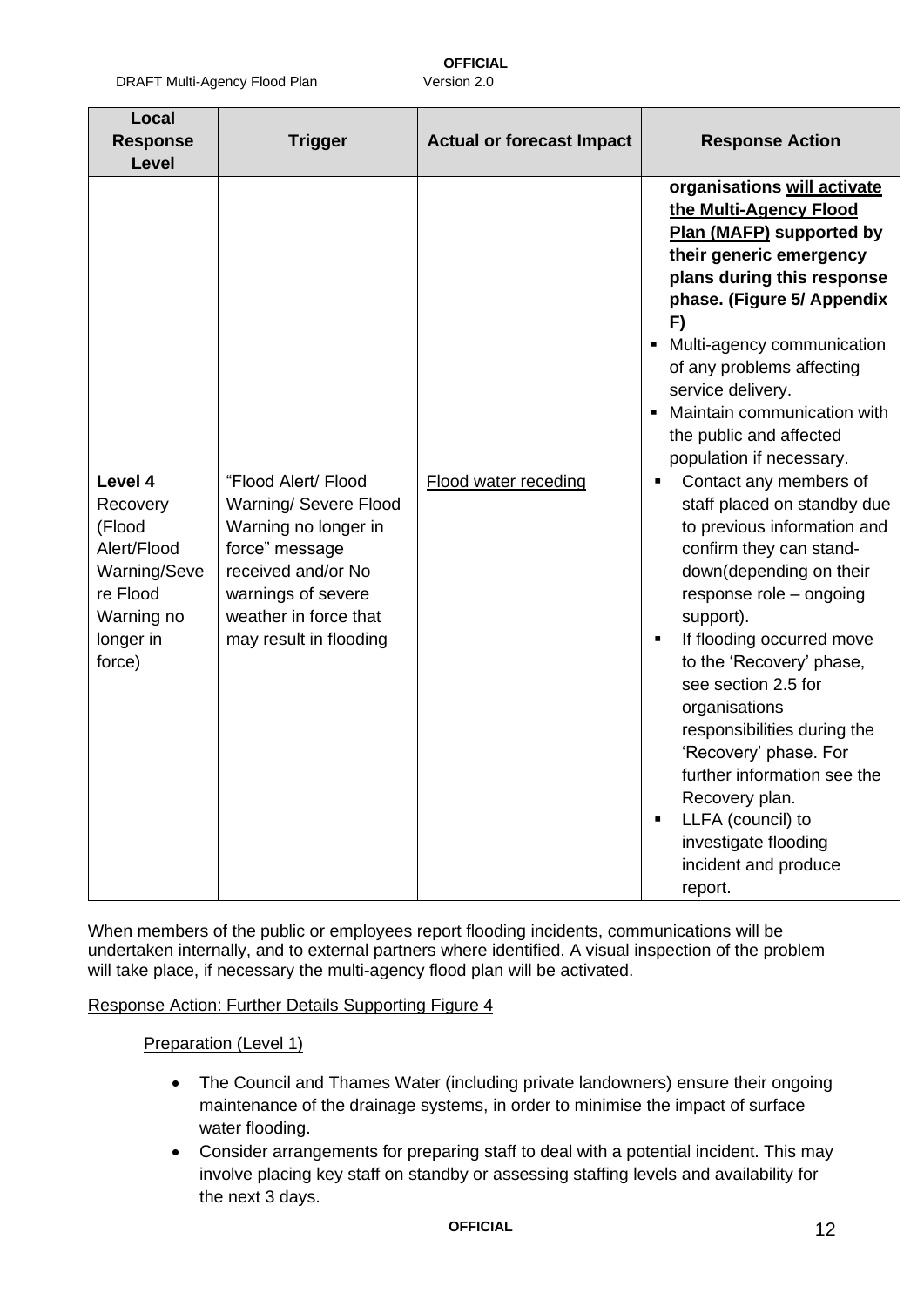- Ensure that your organisation's Business Continuity Plan is in place in order to sustain the critical business activities during a potential flooding event.
- Prepare for potential media interest. Allocate a media spokesperson and confirm your organisation's key messages. Consider issuing proactive press releases to highlight that we're ready to respond and give advice to the public on how to prepare for flooding.
- Check your organisation's local coordination centre / incident room is fully prepared to be opened if necessary.
- Check stocks of equipment and supplies both for your own needs and that which is provided to the public.
- Enquire about the status of your partners who you would normally rely on for mutual aid so you know in advance whether you can rely on them or not.

There may be a period of inactivity from when any/ all of the above items have been actioned to when flooding occurs and activation of stage 2 is necessary. This could range from hours to days, depending on the detail and confidence of the weather/flood forecasts. There will be occasions when stage 1 is activated and preparations for an escalating situation are made, but activation of stage 2 is not required.

By activating stage 1 though at the given triggers, escalation to stage 2 can be made much quicker and smoother, enabling responders to stay ahead of the incident, instead of trying to catch up.

#### Response (Level 2 & 3)

- Organisations should activate their own generic emergency response plans and/or BCM plans to prepare for or deal with transport and staff disruption and an increase in calls from the general public. Additional staff will be required to work on the incident response if other core activities are to be maintained.
- LB Waltham Forest should convene a tactical level multi-agency meeting or teleconference so the situation and status of each responder can be assessed, to give an overall picture for the borough.
- Organisations should open their control centres / incident rooms where appropriate to provide co-ordination for your organisation and a central point of contact.
- Single points of contact for each organisation should be circulated to ensure effective communication.
- By opening the Borough Emergency Control Centre (BECC), notification of the incident will be sent to London Resilience Team and London Fire Brigade Emergency Planning.
- The BECC may be required to open or submit situation reports to the Local Authority Co-ordination Centre at the request of the Local Authority Gold, if flooding incidents are already occurring in other boroughs, even if the situation in Waltham Forest is currently under control.
- Consider the need for a local borough strategic (Gold) co-ordination group to be established at the outset. Virtual meetings may be more appropriate, as regional/ national responders may need several hours notice to attend a meeting in person. Travel times are likely to be longer than normal due to transport disruption caused by flooding.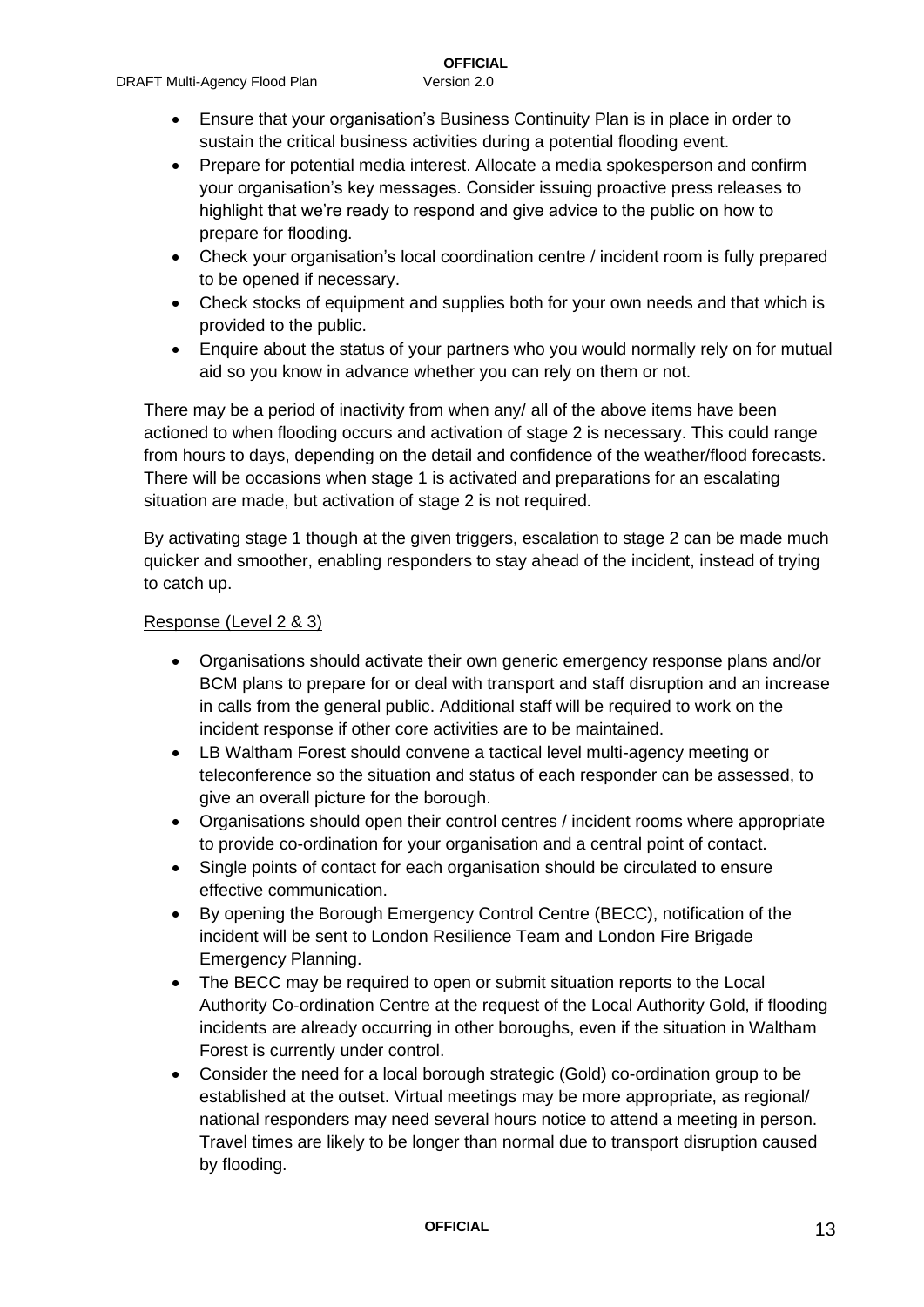- Organisations should check the situation of all their key sites and infrastructure that is known to be in flood risk areas. Any site that is near locations currently experiencing flooding should be brought to the attention of the local borough tactical (Silver) group. Critical sites that are known to be in flood risk areas should also be highlighted so plans can be made to protect them if necessary.
- Local borough strategic/ tactical (Gold/ Silver) meetings should be planned for the next 2 days and details circulated to partners.
- Media messages need to be agreed and circulated on a regular basis. A flooding situation can change rapidly.
- The Environment Agency will try, when possible, to consult with the multi-agency borough Gold group before issuing a Severe Flood Warning. This will allow all responders to prepare for increased media and public interest.

All organisations should keep a log of all details of any reports of flooding and pass them to the Environment Agency on a regular basis (where practicably possible). These can be observations from staff who are travelling around or from calls from the public. The Environment Agency will collate these details are circulate summaries at regular intervals.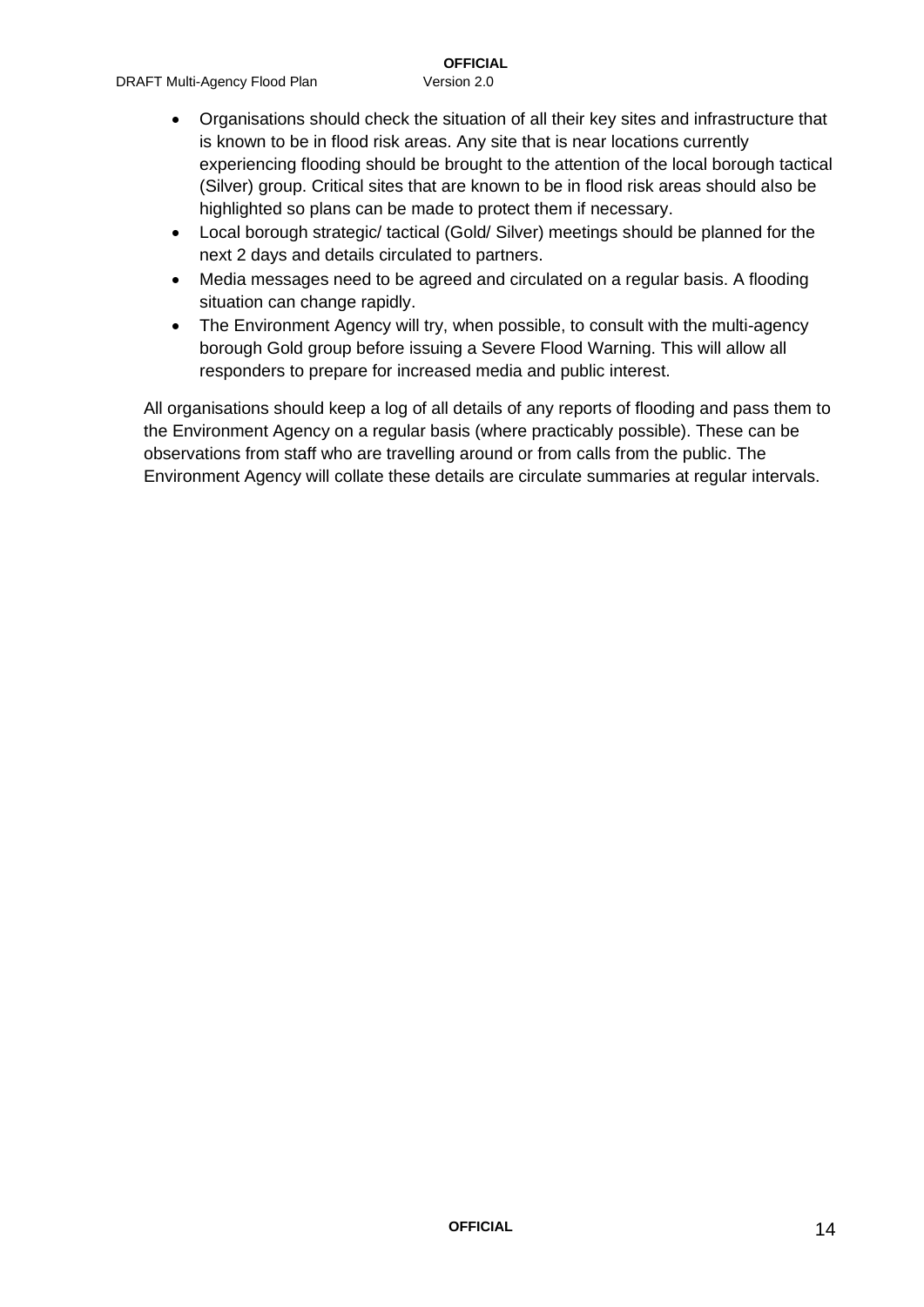Figure 5 - Flooding Responsibilities and Actions

| <b>Who</b>                 | <b>Flooding Responsibilities &amp; Actions</b>                                                                                          |  |
|----------------------------|-----------------------------------------------------------------------------------------------------------------------------------------|--|
|                            | A full list of responsibilities during an emergency can be found in Appendix F.                                                         |  |
| <b>Metropolitan Police</b> | Level $0-1$ :<br>$\bullet$                                                                                                              |  |
| <b>Service</b>             | $\circ$ As stated in figure 4                                                                                                           |  |
|                            | Response phase (Level 2 & 3):<br>$\bullet$                                                                                              |  |
|                            | Saving of life;<br>$\circ$                                                                                                              |  |
|                            | Evacuation / invacuation;                                                                                                               |  |
|                            | Cordoning;<br>$\circ$                                                                                                                   |  |
|                            | Traffic control and diversion;                                                                                                          |  |
|                            | Warning and informing;                                                                                                                  |  |
|                            | Security of scene / properties.                                                                                                         |  |
|                            | Recovery phase (Level 4):                                                                                                               |  |
|                            | Recovery cell built into command and control protocols.                                                                                 |  |
| <b>London Fire Brigade</b> | Level $0-1$ :                                                                                                                           |  |
|                            | $\circ$ As stated in section figure 4                                                                                                   |  |
|                            | Response phase (Level 2 & 3):                                                                                                           |  |
|                            | Saving of life – search and rescue;<br>$\circ$                                                                                          |  |
|                            | Warning and informing the public<br>$\circ$                                                                                             |  |
|                            | Assistance with pumping water;                                                                                                          |  |
|                            | Priority to flooding involving a risk to life, fire or explosion; calls from hospitals, residential care homes for the elderly,         |  |
|                            | public utilities and food storage depots;                                                                                               |  |
|                            | Environmental issues.<br>$\circ$                                                                                                        |  |
|                            | Recovery phase (Level 4):                                                                                                               |  |
|                            | o Assist other agencies to minimise the impact on the community.                                                                        |  |
| <b>London Ambulance</b>    | Level $0-1$ :                                                                                                                           |  |
| <b>Service</b>             | As stated in figure 4<br>$\circ$                                                                                                        |  |
|                            | Response phase (Level 2 & 3):<br>$\bullet$                                                                                              |  |
|                            | Saving of life; treatment, stabilisation and care;<br>$\circ$                                                                           |  |
|                            | Transportation of medical personnel and patients;<br>$\circ$                                                                            |  |
|                            | Support evacuation of vulnerable persons (where possible depending on operational constraints);<br>$\circ$                              |  |
|                            | Hospital evacuation, provision of senior officer to liaise with consultants regarding transport for critically ill patients.<br>$\circ$ |  |
|                            | Recovery phase (Level 4):                                                                                                               |  |
|                            | N/A<br>$\circ$                                                                                                                          |  |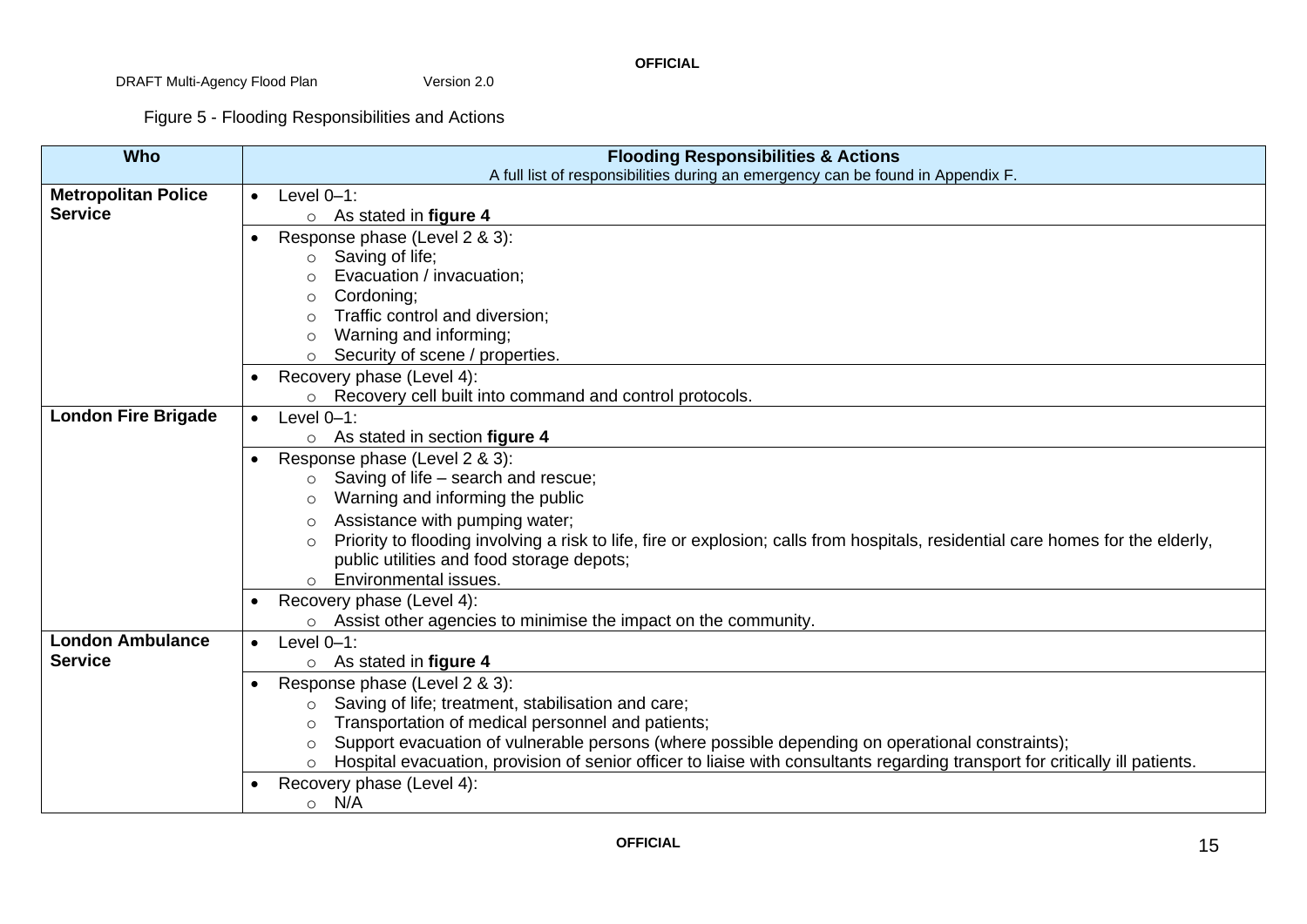| <b>Who</b>                | <b>Flooding Responsibilities &amp; Actions</b> |                                                                                                                                       |
|---------------------------|------------------------------------------------|---------------------------------------------------------------------------------------------------------------------------------------|
|                           |                                                | A full list of responsibilities during an emergency can be found in Appendix F.                                                       |
| <b>London Borough of</b>  | $\bullet$                                      | Level $0-1$ :                                                                                                                         |
| <b>Waltham Forest</b>     |                                                | $\circ$ As stated in figure 4                                                                                                         |
|                           |                                                | Response phase (Level 2 & 3):                                                                                                         |
|                           |                                                | Warning and informing the public;<br>$\circ$                                                                                          |
|                           |                                                | Activation of information help-line for the public;<br>$\circ$                                                                        |
|                           |                                                | Provision of temporary sanitary facilities;<br>$\circ$                                                                                |
|                           |                                                | Liaison with utility and transport companies especially water company to ensure provision of clean drinking water to<br>$\circ$       |
|                           |                                                | residents;                                                                                                                            |
|                           |                                                | Provision of anti-flooding measures and workforce to construct and maintain mitigating measures – within the capability of<br>$\circ$ |
|                           |                                                | the Council's Flooding Preparedness Plan;                                                                                             |
|                           |                                                | Transport of evacuees to rest centres;<br>$\circ$                                                                                     |
|                           |                                                | Provision and staffing of rest/reception centres and associated services;<br>$\circ$                                                  |
|                           |                                                | Providing signage for road closures;<br>$\circ$                                                                                       |
|                           |                                                | Maintaining traffic flows (in conjunction with police) especially for emergency services and repair effort;<br>$\circ$                |
|                           |                                                | Assisting EA in repairing river defences;<br>$\circ$                                                                                  |
|                           |                                                | Provision of emergency lighting / generators (if available);<br>$\circ$                                                               |
|                           |                                                | If applicable, provision of temporary mortuary and / or activation of mass fatalities plan.<br>$\circ$                                |
|                           |                                                | Recovery phase (Level 4):                                                                                                             |
|                           |                                                | Coordination of recovery;<br>$\circ$                                                                                                  |
|                           |                                                | Provision of temporary longer-term accommodation for residents made homeless by the flooding;<br>$\circ$                              |
|                           |                                                | Assisting residents in removal of damaged furniture and household goods;<br>$\circ$                                                   |
|                           |                                                | Education of pupils affected by school closures;                                                                                      |
|                           |                                                | Provision of counselling and other advice to affected / upset residents.<br>$\circ$                                                   |
| <b>Environment Agency</b> |                                                | Level $1 - 3$ (Preparation & Response):                                                                                               |
|                           |                                                | Issue flood alerts and warnings.<br>$\circ$                                                                                           |
|                           |                                                | Lead public body for protecting and improving the environment.<br>$\circ$                                                             |
|                           |                                                | Operate and maintain flood defences.<br>$\circ$                                                                                       |
|                           |                                                | Collect incident information including flooded property data<br>$\circ$                                                               |
|                           |                                                | Recovery (Level 4):                                                                                                                   |
|                           |                                                | Support LA's and community as resources allow;<br>$\circ$                                                                             |
|                           |                                                | Downgrade / remove flood alerts<br>$\circ$                                                                                            |
|                           |                                                | Repair any damaged defences.<br>$\circ$                                                                                               |
|                           |                                                |                                                                                                                                       |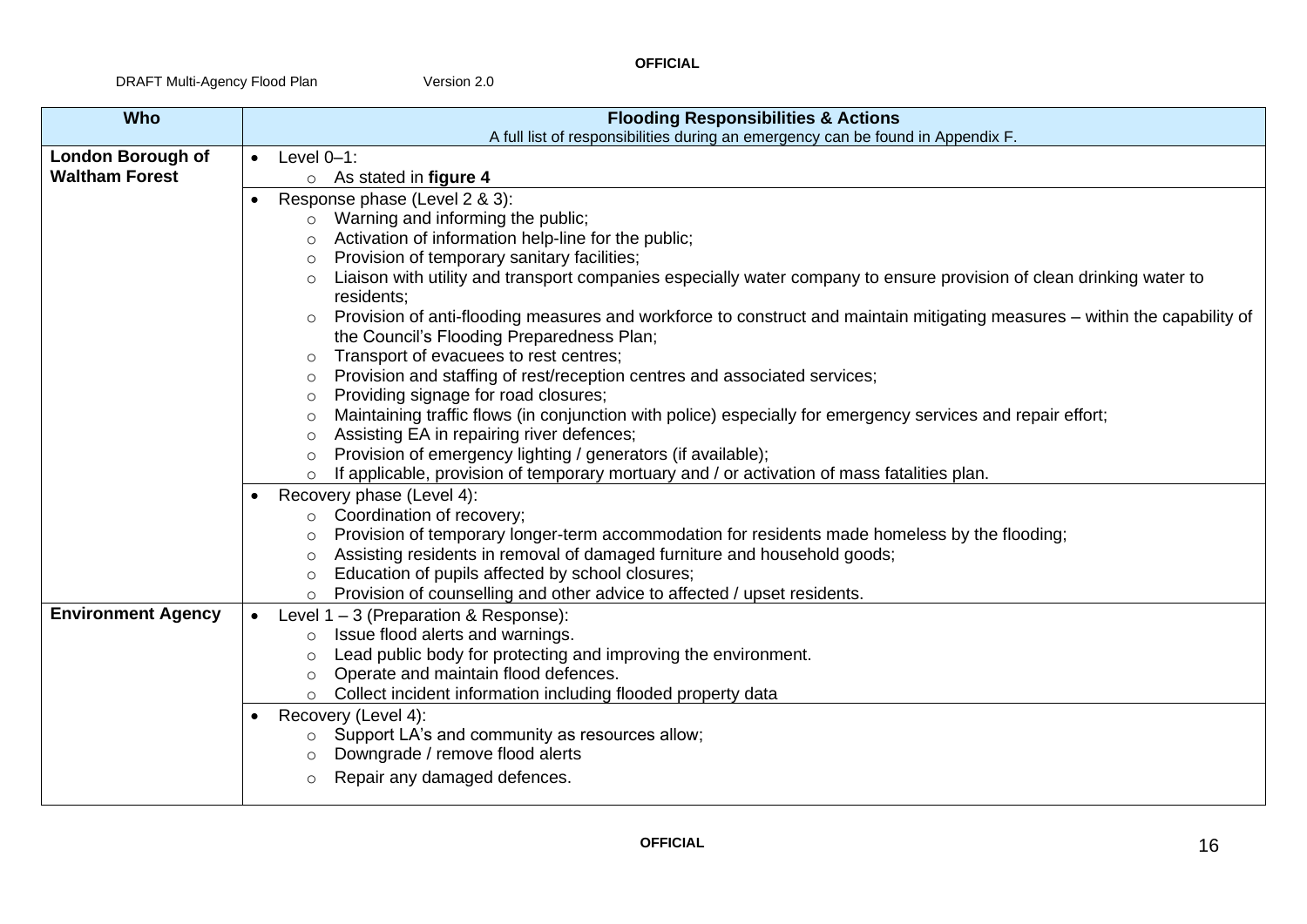| <b>Who</b>           | <b>Flooding Responsibilities &amp; Actions</b>                                                              |  |
|----------------------|-------------------------------------------------------------------------------------------------------------|--|
|                      | A full list of responsibilities during an emergency can be found in Appendix F.                             |  |
| <b>NHS England/</b>  | Level $0-1$ :                                                                                               |  |
| <b>CCG</b>           | Liaise with United Kingdom Health Security Agency (UKHSA)<br>$\circ$                                        |  |
|                      | Maintain clinical services across the borough<br>$\bigcap$                                                  |  |
|                      | Response phase (Level 2 & 3):                                                                               |  |
|                      | Warning and informing the public<br>$\circ$                                                                 |  |
|                      | Link with Local Authority with regard for identifying vulnerable people<br>$\circ$                          |  |
|                      | Link with LAS with regard to potential primary care evacuation<br>$\Omega$                                  |  |
|                      | Brief incident controls and general public on health risks associated with the flooding incident<br>$\circ$ |  |
|                      | Liaise with other agencies<br>$\Omega$                                                                      |  |
|                      | Recovery phase (Level 4):                                                                                   |  |
|                      | Once flooding has receded obtain statistics of human cost to inform borough wide plans<br>$\circ$           |  |
| <b>NELFT</b>         | Preparation phase (Level 0-1)                                                                               |  |
|                      | Maintain liaison with Borough Resilience Forum (BRF) partners<br>$\circ$                                    |  |
|                      | Continue with business as usual<br>$\circ$                                                                  |  |
|                      | Internally raise awareness of flooding risks and actions<br>$\circ$                                         |  |
|                      | Response phase (Levels 2 & 3)                                                                               |  |
|                      | Liaise with BRF partners<br>$\circ$                                                                         |  |
|                      | Link with BRF partners to identify 'high risk' service users<br>$\circ$                                     |  |
|                      | Link with health system partners to provide coordinated health response<br>$\circ$                          |  |
|                      | Support local response as required<br>$\circ$                                                               |  |
|                      | Maintain critical services across the borough<br>$\circ$                                                    |  |
|                      | Recovery phase (Level 4)                                                                                    |  |
|                      | Support on-going health monitoring of displaced and affected service users<br>$\circ$                       |  |
| <b>National Grid</b> | Level 0-3:<br>$\bullet$                                                                                     |  |
|                      | Maintain supplies to customers.<br>$\circ$                                                                  |  |
|                      | Work with the emergency services to isolate supplies.<br>$\circ$                                            |  |
|                      | Possible lock out of regulators to maintain pressure in gas mains.<br>$\circ$                               |  |
|                      | Possible reconfiguration of supplies where possible.<br>$\circ$                                             |  |
|                      | Recovery phase (Level 4):                                                                                   |  |
|                      | o Re-establish supplies.                                                                                    |  |
|                      |                                                                                                             |  |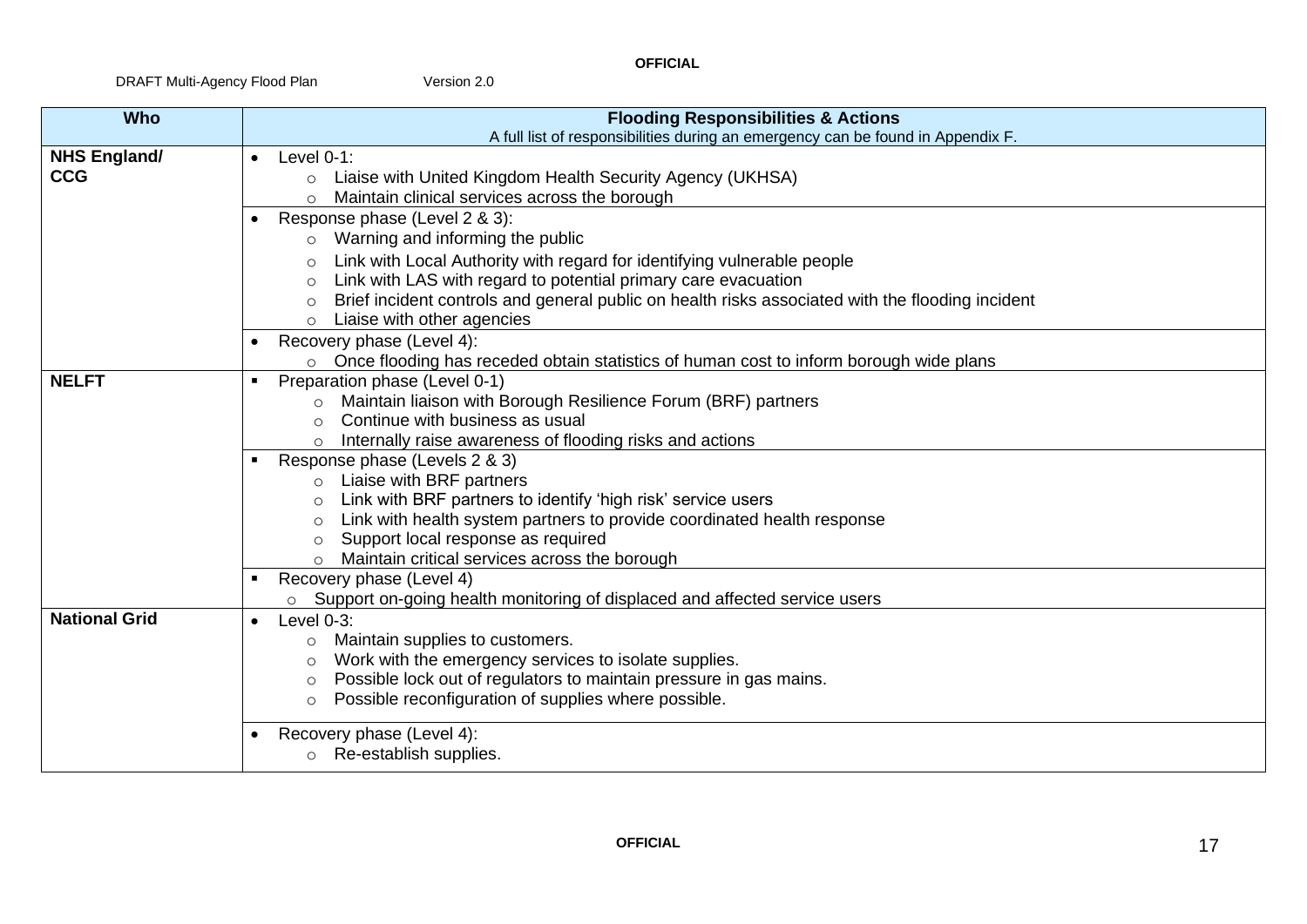| <b>Who</b>                                | <b>Flooding Responsibilities &amp; Actions</b>                                                                                                                                                                                                                                                                                                                                                                                                                                                                                                                                                                                                                                                                             |
|-------------------------------------------|----------------------------------------------------------------------------------------------------------------------------------------------------------------------------------------------------------------------------------------------------------------------------------------------------------------------------------------------------------------------------------------------------------------------------------------------------------------------------------------------------------------------------------------------------------------------------------------------------------------------------------------------------------------------------------------------------------------------------|
|                                           | A full list of responsibilities during an emergency can be found in Appendix F.                                                                                                                                                                                                                                                                                                                                                                                                                                                                                                                                                                                                                                            |
| <b>British Telecom</b>                    | Level $0-3$ :<br>Maintain supplies to customers.<br>$\circ$<br>Co-operation with emergency services and EA.<br>$\circ$<br>Provision of anti-flooding measures (e.g. sandbags) – own properties.<br>$\Omega$                                                                                                                                                                                                                                                                                                                                                                                                                                                                                                                |
|                                           | Recovery phase (Level 4):<br>Test contamination within own buildings;<br>$\circ$<br>Carry out remedial works and dry out buildings.<br>$\circ$                                                                                                                                                                                                                                                                                                                                                                                                                                                                                                                                                                             |
| <b>British Transport</b><br><b>Police</b> | Response phase (Level 2 & 3):<br>Assist with the evacuation of premises if necessary;<br>$\circ$<br>Assisting to secure premises to prevent damage and or theft.<br>$\circ$                                                                                                                                                                                                                                                                                                                                                                                                                                                                                                                                                |
|                                           | Recovery phase (Level 4):<br>Will work with the railway industry to assist in the implementation of recovery plans.<br>$\circ$                                                                                                                                                                                                                                                                                                                                                                                                                                                                                                                                                                                             |
| <b>Transport for London</b>               | Level 0-3:<br>$\bullet$<br>Flood Management for London Underground.<br>O<br>Co-ordinate with emergency services.<br>$\Omega$                                                                                                                                                                                                                                                                                                                                                                                                                                                                                                                                                                                               |
|                                           | Recovery phase (Level 4):<br>Restoration of services to affected areas.                                                                                                                                                                                                                                                                                                                                                                                                                                                                                                                                                                                                                                                    |
| <b>Barts Health NHS</b><br><b>Trust</b>   | Level $0-1$ :<br>$\blacksquare$<br>Maintain liaison with BRF partners<br><b>Continue with BAU</b><br>$\circ$<br>Internally raise awareness of flooding risks and actions<br>Response phase (Level 2 & 3):<br>$\blacksquare$<br>Liaise with BRF partners<br>$\circ$<br>Support local response for acute patients.<br>Maintain clinical services across the Barts Health sites located within the borough.<br>Recovery phase (Level 4)<br>$\blacksquare$<br>Support on-going health monitoring of patients, which will reflect the scope of the impact. Patients may have been relocated<br>(to other acute sites) and/ or displaced within the borough – possibly limiting the capacity of admitting residents to hospital. |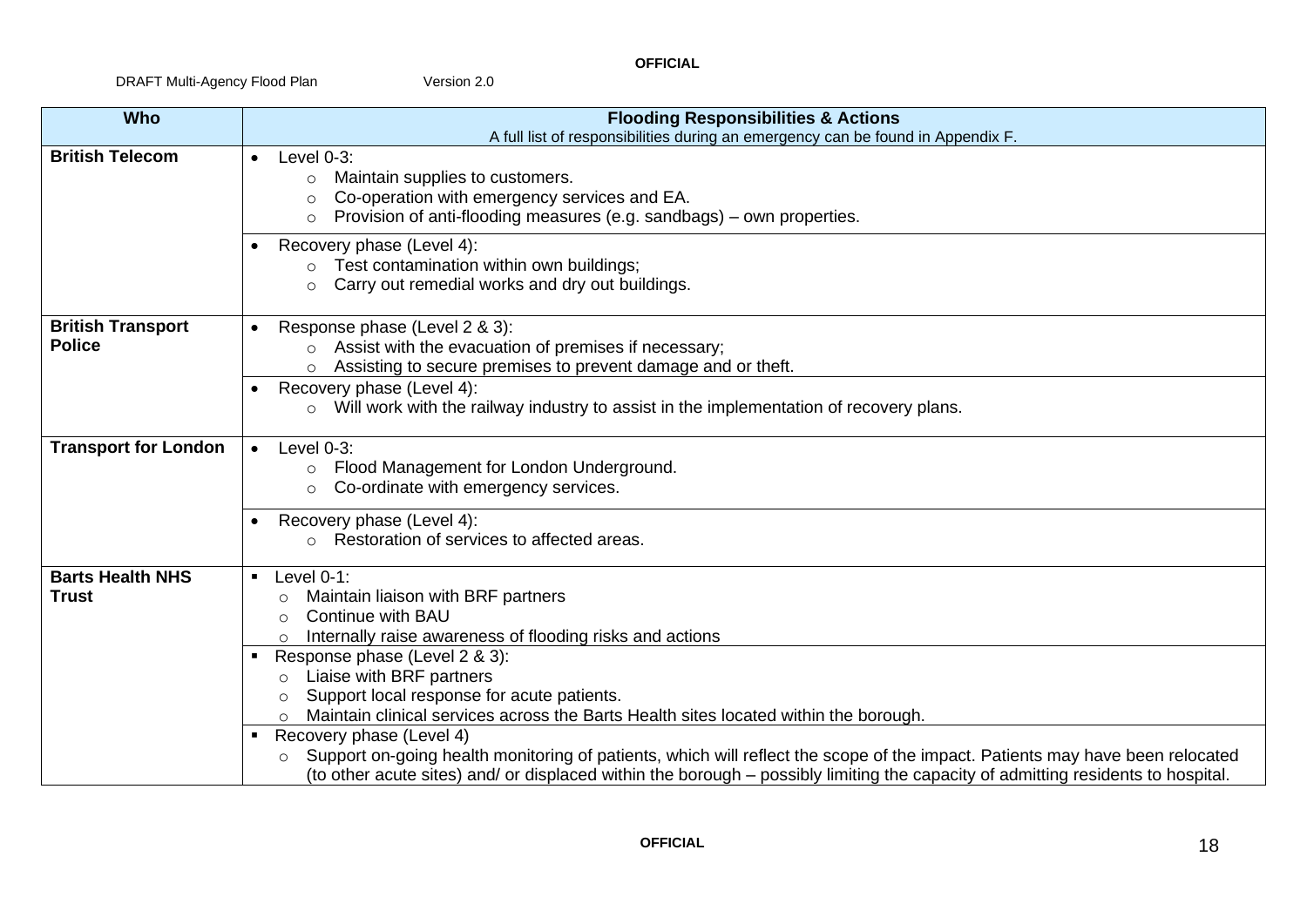| <b>Who</b>          | <b>Flooding Responsibilities &amp; Actions</b>                                                                                                                                                                                                                                                                                                                                                                                                                                                                                                                                                                                                                                                                                                                                                                                                                                                                                                                                                                                                                                                                                                                                                                                                                                                                                                                                                            |
|---------------------|-----------------------------------------------------------------------------------------------------------------------------------------------------------------------------------------------------------------------------------------------------------------------------------------------------------------------------------------------------------------------------------------------------------------------------------------------------------------------------------------------------------------------------------------------------------------------------------------------------------------------------------------------------------------------------------------------------------------------------------------------------------------------------------------------------------------------------------------------------------------------------------------------------------------------------------------------------------------------------------------------------------------------------------------------------------------------------------------------------------------------------------------------------------------------------------------------------------------------------------------------------------------------------------------------------------------------------------------------------------------------------------------------------------|
|                     | A full list of responsibilities during an emergency can be found in Appendix F.                                                                                                                                                                                                                                                                                                                                                                                                                                                                                                                                                                                                                                                                                                                                                                                                                                                                                                                                                                                                                                                                                                                                                                                                                                                                                                                           |
| <b>Thames Water</b> | Level $0-3$ :<br>Maintain supplies to customers.<br>Work with the Council/ EA/ LFB to support with removal of flood water. Water and sewerage companies are responsible<br>$\circ$<br>for managing the risks of flooding from water mains, foul and combined sewer systems. Dependent upon operational<br>constraints we have a number of resources which may be able to pump out flooded properties<br>Possible reconfiguration of supplies if necessary. Thames Water will endeavour to maintain a piped supply to all<br>$\circ$<br>customers, in the event of a water disruption they will undertake activities on the network to deliver this piped supply.<br>Should Thames Water be unable to maintain a piped supply, then they will look to provide alterative water, which may be<br>via static tanks or as bottled water<br>Recovery phase (Level 4):<br>$\circ$ Support with clear up (depending on responsibilities). As Thames Water are not liable for the flooding, they are not<br>obliged to provide clean-ups. Customers need to speak to their insurance companies for support with the further recovery<br>from the floods. If Thames Water do provide a clean-up (as a good will gesture) the clean-up will include a basic litter pick<br>of solid items, washing down of hard standing areas, disinfecting of hard standing areas, and pump out of basements,<br>where necessary. |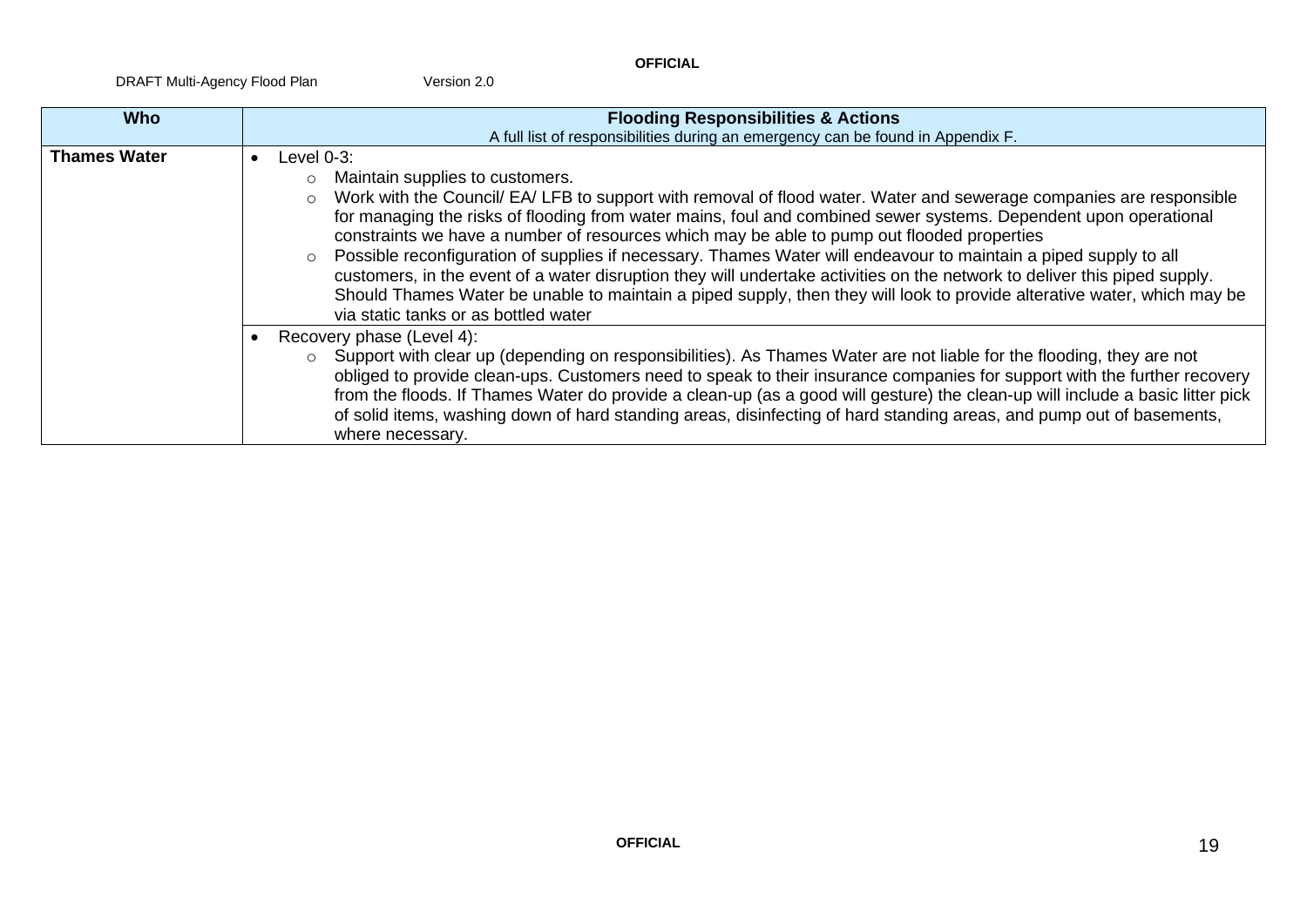#### <span id="page-19-0"></span>**MAFP PART TWO: STRATEGIC - BRF WIDE INFORMATION**

#### <span id="page-19-1"></span>**2.1 Flood Risk and Impacts**

**Sources**. Sources and types of flood risk include:

- Fluvial flooding (rivers)
- Tidal flooding
- Flash flooding (rapid response catchments)
- Surface water flooding/pluvial flooding (excessive run-off)
- Groundwater flooding (high water table)
- Sewer flooding (sewerage, rising mains and pumping stations)
- Reservoir flooding/dam inundation
- Canal flooding.

The command and control structure described in this plan will be used regardless of the type of flooding experienced.

**Risk**. The following table shows the risk rating for each of the three catchment areas within the borough. A detailed flood risk assessment for each area can be found in Appendix D.

#### *Figure 6 – Flood risk rating by source*

| Flooding (Appendix C)                                    | <b>Final Risk Rating</b> |
|----------------------------------------------------------|--------------------------|
| Fluvial Flooding (large scale, wide area, regional (L21) | <b>Very High</b>         |
| The Ching Brook including Highams Park - Figure 10       |                          |
| The Lower River Lee at Hackney and Walthamstow -         |                          |
| Figure 12                                                |                          |
| The Lower River Lee at Enfield - Figure 5                |                          |
| Costal/Tidal Flooding (HL19)                             | <b>High</b>              |
| Ground Water Flooding (L19)                              | <b>Ver High</b>          |
| Surface Water Flooding (H22) - Figure 13                 | <b>Very High</b>         |
| Flooding from other sources (L19)                        | <b>High</b>              |
| Major reservoir dam failure/collapse (H44) - Figure 14   | <b>Very High</b>         |

Flooding within the borough has the potential to not only affect the local residents but also present a regional incident because of the major transport routes and hubs that could be affected.

**Historical analysis**. Waltham Forest has experienced serious flooding incidents in the past, most notably in 1928 and 1947. There remains a significant risk of flooding in the borough from two sources: fluvial and surface water. The London Community Risk Register assesses the risk of fluvial or surface run-off flooding as a 'Very High' risk and forms the top two risks identified for London. The local risk assessment process has determined that there is a medium risk from a breach to one of the reservoirs affecting the borough, the likelihood of a breach occurring is low but the potential impacts are catastrophic for the local and regional area.

The Surface Water Management Plan (SWMP) carried out an intermediate assessment of the surface water risk within the borough. Analysis of the information collected and the modelling undertaken for the SWMP has indicated that a total of 26,400 residential properties and 3,600 nonresidential properties could be at risk of surface water flooding (to a depth greater than 0.03m) during a rainfall event with a 1% chance of occurring.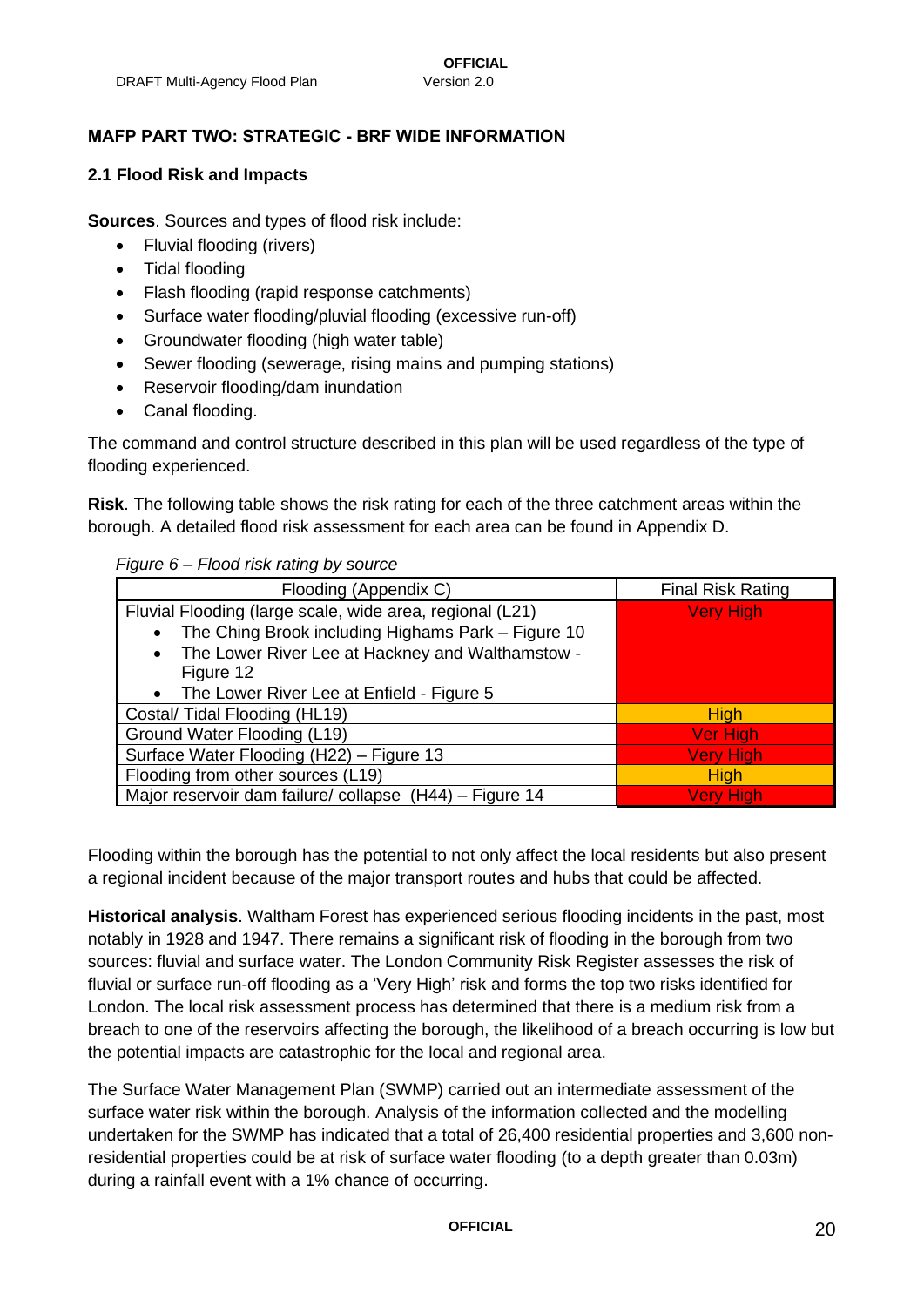An overview map, showing the risk of flooding across Waltham Forest can be found in Appendix B however, to provide meaningful responses, and for ease of reference, Waltham Forest has been broken down into three different character areas. These areas are based on the Environment Agency flood warning areas. The three character areas are the River Lee north of Ferry Lane, the River Lee south of Ferry Lane and the Ching Brook including Highams Park. The extent of these three Flood Warning Areas can be seen in Appendix C.

Appendix C contains the detailed information on each of the three character areas along with the appropriate mapping. Each area has been given a risk rating (figure 6) to help identify key vulnerable communities.

#### **Location and extent.**

Fluvial flooding. The risk of fluvial flooding in the borough derives from two river systems. The River Lee, one of the major tributaries to the Thames, follows the length of the borough's western boundary, while one of the Lee's tributaries (the Ching Brook) bisects the borough from north-east to west. The Dagenham Brook, in the south of the borough provides an additional source of risk by diverting water from the Lee River Flood Relief Channel through three highly urbanised wards.

There are several densely populated areas of the borough located close to these watercourses. The Environment Agency estimates that approximately 269 properties within the borough have a 1:20 (5%) risk of fluvial flooding, while 1,209 a 1:100 (1%) chance and 4,877 a 1:1000 (0.1%) chance of flooding.

Flash flooding. 'Rapid response catchments' are rivers or streams that react rapidly to extreme rainfall, resulting in flooding that poses a significant risk to life. The force of the water has the ability to destroy buildings and bridges, carry vehicles away and sweep people off their feet.

This type of flooding is only expected after very extreme weather. Rivers and streams in these catchments have the ability to flood in any given year, but the chance of them flooding in such a severe way is exceptional.

Flooding from a rapid response catchment is referred to as 'flash flooding'. This is not to be confused with 'surface water flooding'. These types of flooding can be caused by intensive rainfall but flash flooding is a type of fluvial flooding, surface water flooding is not.

Surface water flooding. This type of flooding can occur anywhere in Waltham Forest as a result of rainwater accumulating faster than it can drain away. Flatter and low lying places are more vulnerable, particularly those located close to watercourses. The cause can be either a blocked gully/ drain or very high intensity rainfall of the type most usually associated with thunderstorms. Neither are easy to predict so flooding may occur with little warning.

Surface water flooding, when unaccompanied by fluvial or tidal flooding, is not likely to trigger a major incident unless widespread occurrence causes significant traffic disruption or strains the response capability. The drain London project has delivered a Surface Water Management plan that aims to mitigate and manage some of the causes of surface water flooding within the borough.

Mapping produced for the Surface Water Management Plan has been included (Appendix B) to show the likely extent of flooding caused by a rainfall event with a 0.5% chance of occurring in any given year. The mapping shown within Appendix B is suitable to identify broad areas which are more likely to be vulnerable to surface water flooding.

**OFFICIAL** 21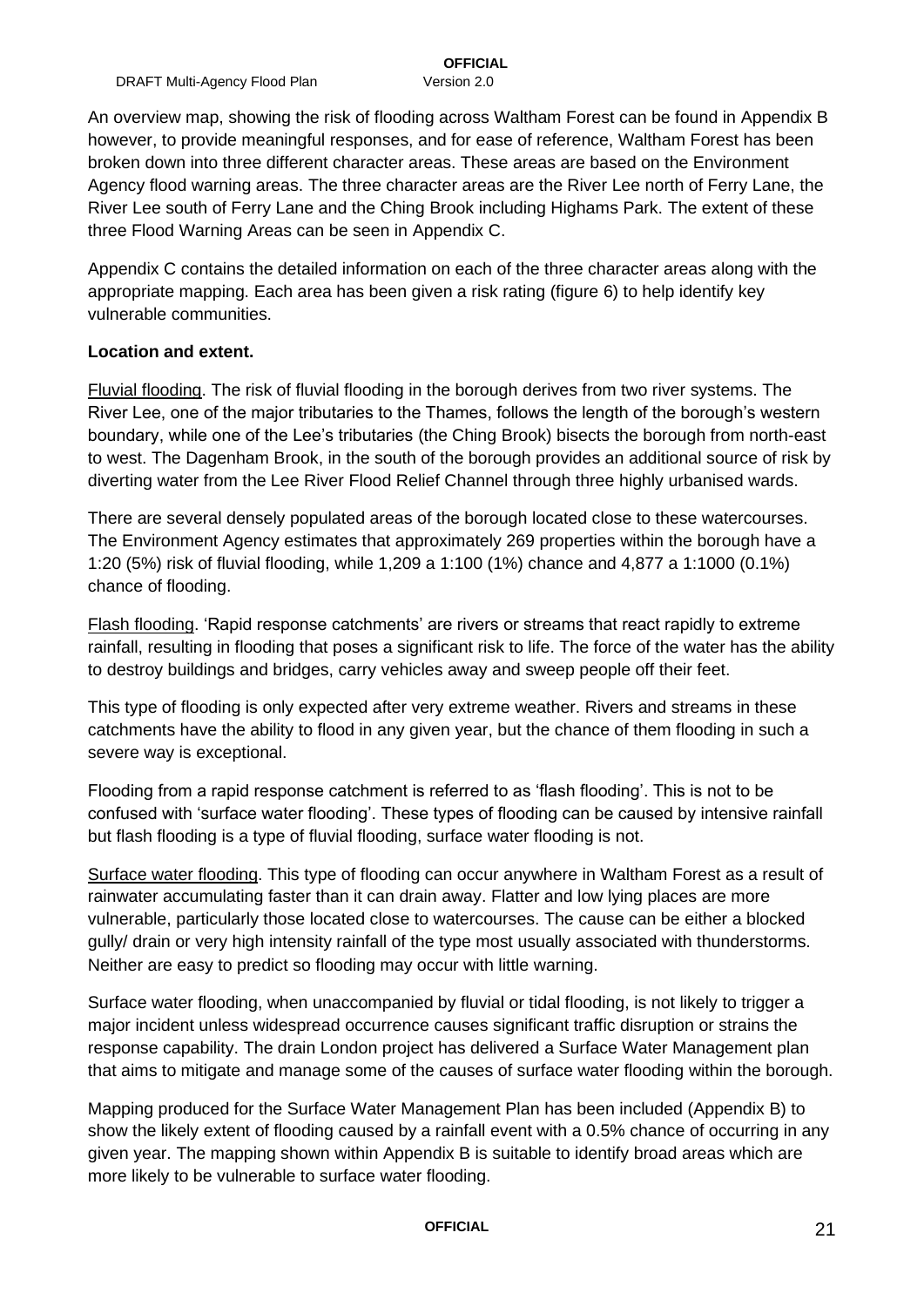Groundwater flooding. Groundwater flooding occurs when a rise in groundwater level is sufficient for the water table to intersect the land surface and inundate low lying areas.

This tends to occur after much longer periods of sustained rainfall. Higher rainfall means more water will infiltrate the ground, thus causing the water table to rise above normal levels. When properties suffer from groundwater flooding there is very little that can be done to prevent the water rising. It also takes longer to disperse because groundwater dissipates more slowly than surface water.

Sewer flooding. Flooding can occur when sewers are overloaded by heavy rainfall. Failure of a sewer system (due to a pipe collapse, build-up of fat/debris or failure of a pumping station) can also cause flooding.

Where flooding occurs from foul sewers the floodwater will be contaminated with sewage. This has health implications both for the public and emergency responders. In some cases, contaminated floodwater can flow back through foul sewers causing flooding inside properties. Water companies are responsible for the foul sewerage system. They are also responsible for any surface water systems they have adopted. They do not have responsibility for watercourses, other land drainage systems or privately owned sewerage systems.

Reservoirs. There are eleven reservoirs subject to the Reservoirs Act 1975 (updated by the Flood and Water Management Act 2010) that have the potential to cause an impact on the borough. Nine of the reservoirs are located within the borough with the other two located within the London Borough of Enfield:

- Banbury (TP3236BD) LBWF (Thames Water)
- East Warwick (KP3732BZ) LBWF (Thames Water)
- Highams Park Lake (KP3136BT) LBWF (City of London)
- High Maynard (CP3232BR) LBWF (Thames Water)
- Lockwood (EP3732BG) LBWF (Thames Water)
- Walthamstow No.4 (SP3736BU) LBWF (Thames Water)
- Walthamstow No.5(PP3936BX) LBWF (Thames Water)
- West Warwick (PP3136BN) LBWF (Thames Water)
- Woodford Forest (BP3136BP) LBWF (Thames Water)
- King George V (NP3632BN) LB Enfield (Thames Water)
- William Girling (XP3738BN) LB Enfield (Thames Water)

The largest reservoir holds 16,500 m3 of water whilst the smallest holds . All of the calculations and models for the flood inundation mapping assumes that the reservoir is at its maximum capacity. All properties within one kilometre of the reservoirs are at risk of flooding, depending on the breach locations well as properties along the course of the River Ching (from Highams Park to the River Lea).

The likelihood of an incident occurring in the next five years has been calculated to be 'Low' due to a number of factors that mitigate this hazard. Reservoir and dam structures comply with a rigorous regime of assessment and monitoring to identify structural weakness.

The impact from a resulting breach would be high due to the number of properties that are likely to be affected, the infrastructure disrupted and the hazardous conditions that could be expected following a breach.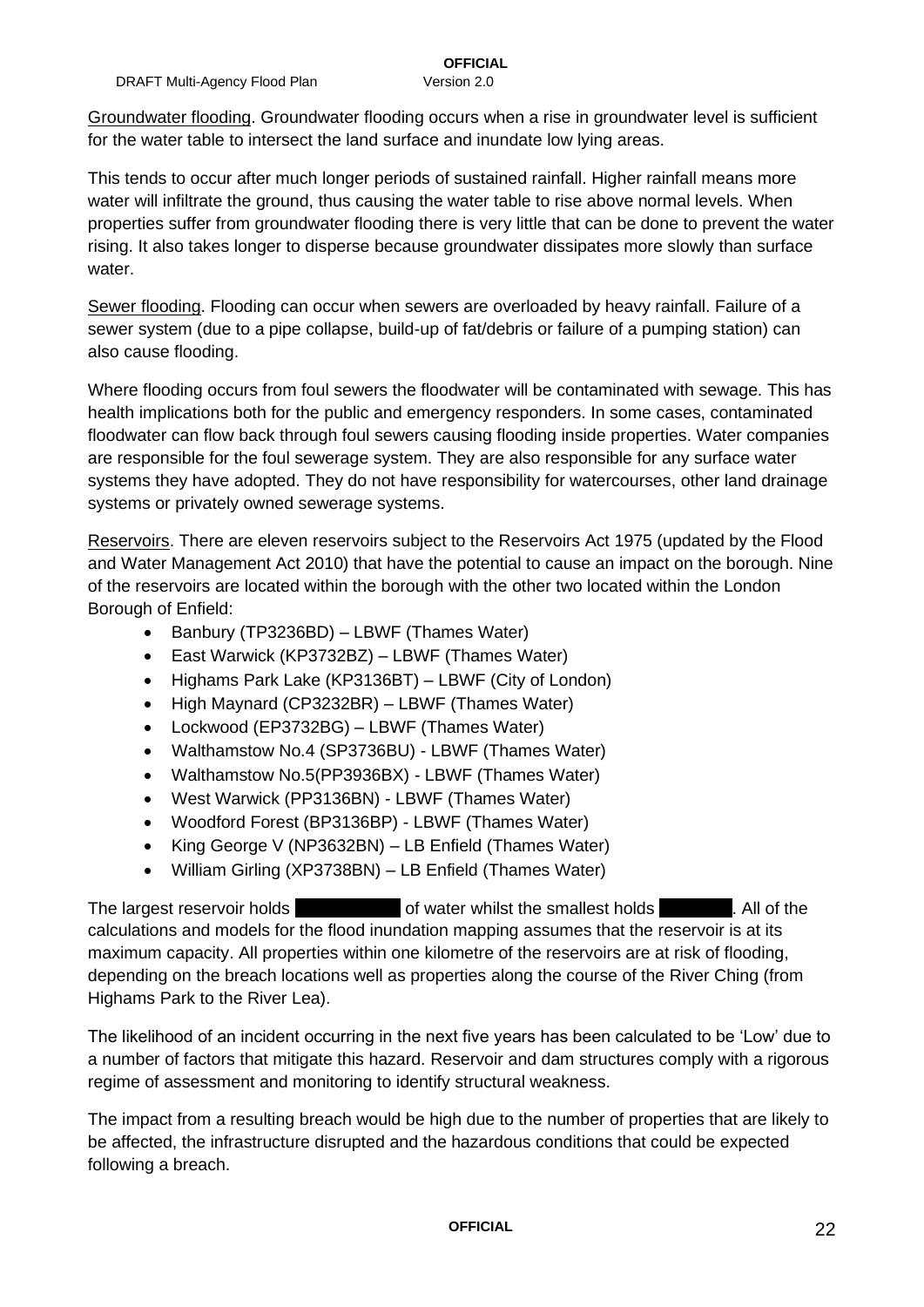Three of the inundation maps have been included in Appendix B to show the potential impact of a breach at one of the reservoirs. King George V has been selected because it sits above all of the other reservoirs along the western boundary of the borough. This represents the worst case scenario for these reservoirs and covers all of the other reservoirs along the western boundary. Highams Park and Woodford Forest have also been included because they are located elsewhere in the borough and will affect a different population.

Canal flooding. Flooding on the canal network occurs very rarely. Day to day the Canal and River Trust manage the canal network and other navigable waterways but is not responsible for banks or structures unless it owns them.

During a flood there are a number of canal structures which are operated and regularly monitored by the Environment Agency (EA), including: Meadow Lane Lock, Tinkers Leen and Torksey Lock. Although the Canal and River Trust has no responsibility for flooding, they work closely with the EA / BRF / Thames Water during an incident to provide technical information where necessary.

Flooding of property. Flooding can impinge on properties in a variety of ways. The definitions below may help to distinguish between these effects:

- 'Flooded' properties are those in which floodwater has entered the main interior of the home/business. This includes flooding of garages attached (internal door) to properties, basements or sub-floors.
- 'Affected' properties are those which have had their exterior damaged by floodwater. Sheds, garages (not attached to premises), outbuildings, gardens and walls are included in this category.
- 'Impacted' properties are those where floodwater has caused no actual damage to the interior or exterior but has had other consequences for the owner (e.g. difficulty in access/egress due to the highway being flooded).

#### **People (incl, vulnerable) and properties**.

Vulnerable People. The LB Waltham Forest's Families Directorate are the lead Department for Waltham Forest welfare issues including the maintenance of a data base of vulnerable persons.

There are a number of agencies that retain information on potentially vulnerable persons including: Housing and partner organisations: Health; CCG, GP's, Pharmacists, Acute Hospitals, Mental Health Trusts; Independent Health Organisations; Utilities companies and the Voluntary Sector.

The Families Directorate will be responsible, as the lead department, to work in partnership with CCG, Housing and other stakeholders in the event of the MAFP being activated for the identification of vulnerable persons within the flood risk area. If it is necessary to share information with other responders, in relation to the welfare of any individuals on the vulnerable person's data base, then this should be authorised.

For the purpose of the MAFP, the definition of "vulnerable people" stated below has been deliberately kept broad in order to allow any lay person to appreciate the risks/ response involved. It will further serve to as a prompt for further considerations.

The guidance *Emergency Preparedness* states that it is not easy to define in advance and for planning purposes who are the vulnerable people to whom special consideration should be given in plans. Those who are vulnerable will vary depending on the nature of the emergency. It then states that for planning purposes there are broadly three categories that should be considered:

### **OFFICIAL** 23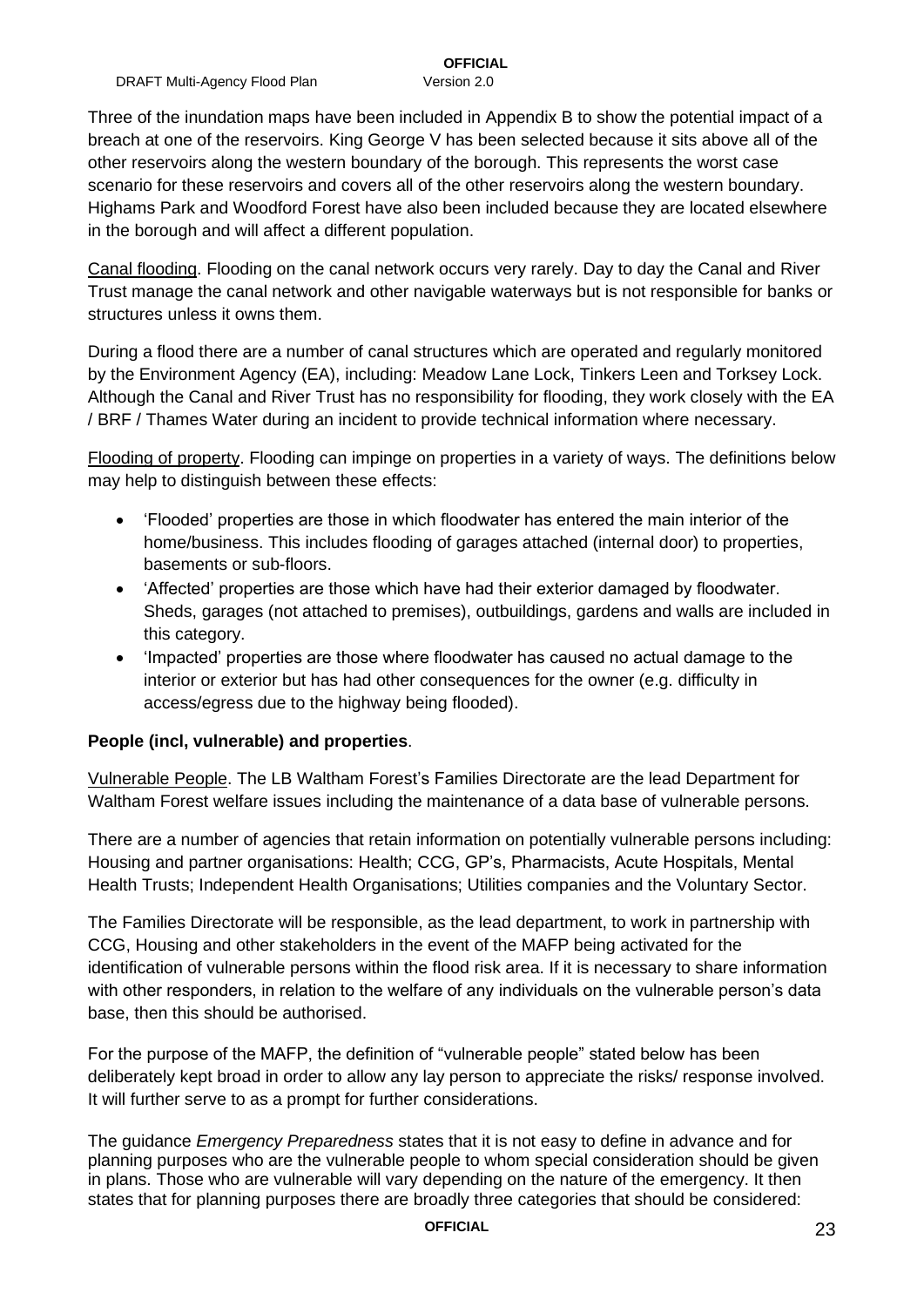- Those with mental health difficulties;
- And others who are dependent, such as unaccompanied children or where parents/ carer require additional support.

A decision would need to be made by the local borough tactical (Silver) co-ordination group whether to broaden and clarify this further as;

- Those who have mobility limitations or are supporting someone with mobility limitations (Disabled, the ill & parents nursing infants);
- Those that have limited ability to comprehend a risk / hazard or cannot understand a situation because of language issues;
- Those passively at risk;
- Those displaced in unfamiliar surrounds without friends and family or support nearby.

Organisations and businesses that support vulnerable persons should have suitable evacuation plans in place for their location and maintain business continuity plans. Buildings housing vulnerable persons in close proximity to flood zones have been included in Appendix I.

There are no specific evacuation plans associated with the evacuation of vulnerable persons. The generic evacuation procedure takes account of vulnerable persons and the specific requirements that might need to be implemented, see Evacuation and Sheltering section (page 29) for further details.

The Vulnerable Persons Plan (LA lead) details which organisations hold key information and how to bring the information together to allow quick identification of all those at risk during a flooding incident. The plan also sets out the process for sharing key information to identify vulnerable persons during an emergency.

Appendix J includes a log sheet of all vulnerable facilities and vulnerable key infrastructure sites that are at risk from flooding in the incident of a Thames breach/ Overtopping flood.

**Key infrastructure**. Appendices I and J identify the key infrastructure at risk within the area, including Category 1 responder's buildings and facilities for vulnerable groups (such as schools and care homes).

The list does not contain information covering individual homes where vulnerable residents reside. It further does not cover Critical National Infrastructure due to the sensitivity and restricted nature of the information.

Further information on key infrastructure for vulnerable persons can be found in the Vulnerable Persons Plan.

There is one COMAH site (Coppermills) within the borough. It is included because of the potential regional impact caused by a disruption to its normal operation.

The risk of flooding to key infrastructure is included in the flood risk matrix Appendix D and includes the consequences of these structures flooding.

No hierarchy of importance is implied in the maps, it is important that the responding organisations assess each flooding incident and determine the priority of response resources.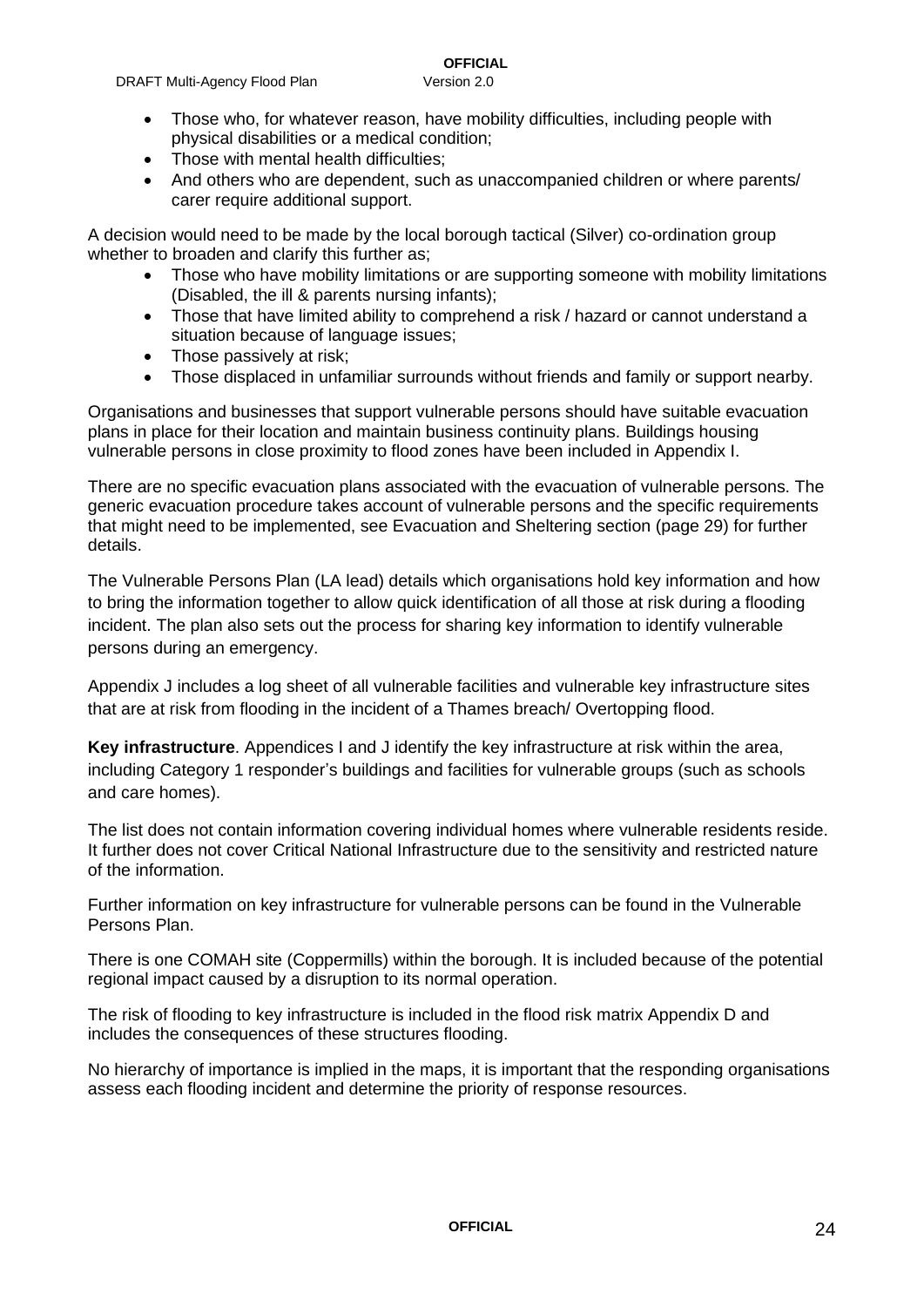#### <span id="page-24-0"></span>**2.2 Multi-Agency Response**

#### **Activation, Roles and Responsibilities**

Category 1 Responders. Any Category 1 responder can activate the plan if they are being impacted by a flooding incident. The notification of the other Category 1 responders will then follow the normal communication procedures for dealing with emergencies.

All organisations will follow the actions as listed in figure 4. These responsibilities are listed in Appendix F of this plan for quick reference. In addition to the above generic roles, figure 5 identifies the responsibilities and actions to be taken during the specific response levels of a flooding event. Internal and external communication will be undertaken as necessary, while actions and plan activation will be required on confirmation of an imminent or on-going flooding emergency.

The London Emergency Services Liaison Panel (LESLP) command and control procedures will be followed by all organisations responding to the flooding incident.

Organisations will utilise their generic emergency plans along with any specific plans required to meet the demands of the flood incident including the opening of any required control centres (figure 2).



*Figure 7: MAFP Command and Control for London-wide Incident*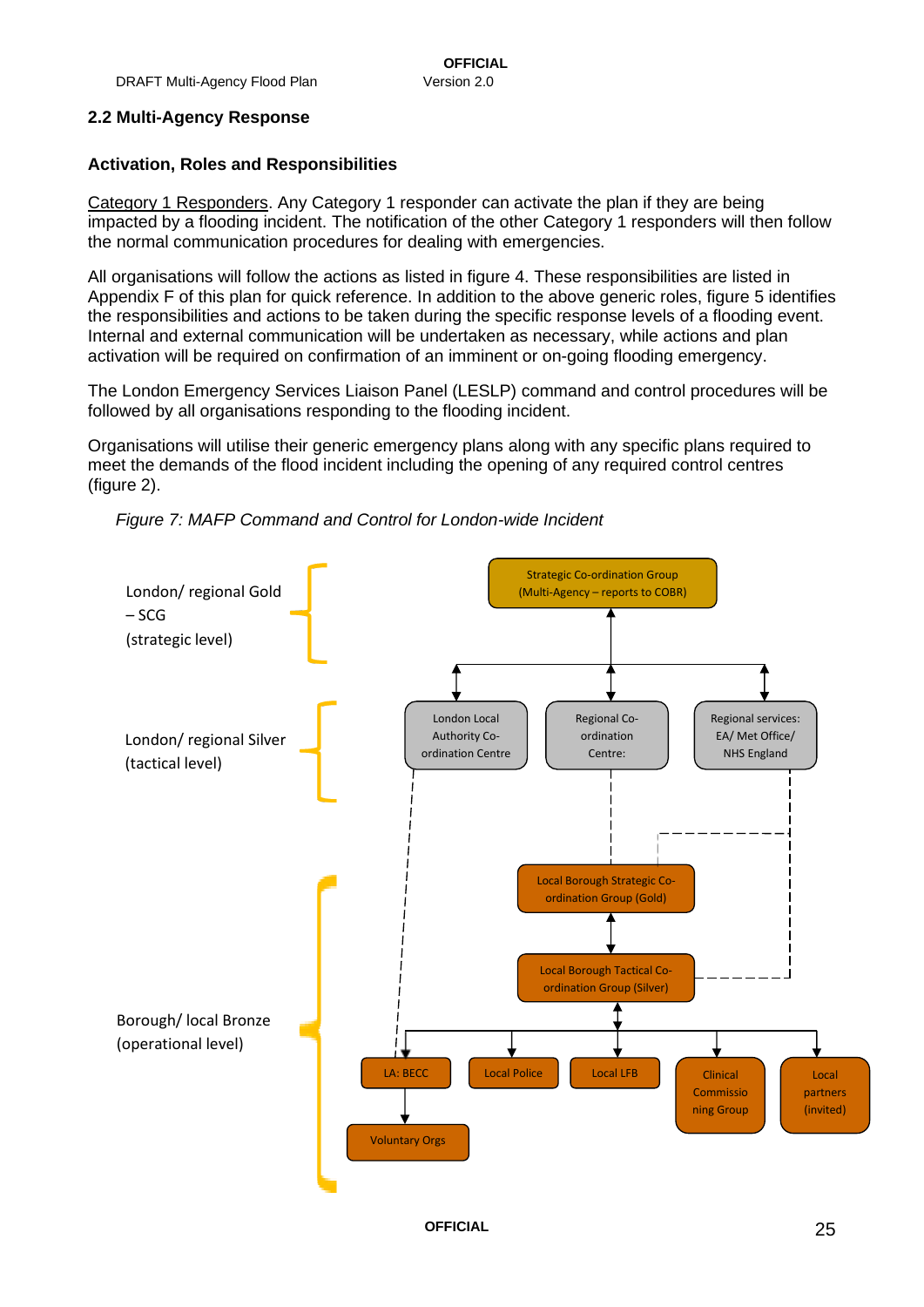Organisations will maintain their own resources and skills list within their generic plans.

#### Local Borough Strategic Co-ordinating Group (Gold)

When the decision to activate the flood plan is taken representatives from the following organisations should be contacted to attend (or via telephone/ Teams) the above strategic (Gold) meeting:

- Metropolitan Police (Chair)
- London Fire Brigade
- London Borough of Waltham Forest
- Any other invited partner
	- $\circ$  FA
		- o Met Office
		- o United Kingdom Health Security Agency (UKHSA)
		- o Barts Health NHS Trust
		- o Etc

It is important to note that the local borough tactical (Silver) co-ordinating group may have activated and started responding (MAFP procedures) to the incident in advance of the first local borough strategic (Gold) meeting.

In the event of a tactical response taking place before the initial strategic meeting being able to take place, the following default strategic objectives will apply, namely:

- saving and protecting human life;
- relieving suffering;
- containing the emergency;
- providing the public and businesses with warnings, advice and information;
- protecting the health and safety of responding personnel.

The Agenda for the local borough strategic (Gold) co-ordinating group can be found in Appendix G.

#### Local Borough Tactical Co-ordinating Group (Silver)

When the decision to activate the flood plan is taken, representatives from the following organisations should be contacted to attend (or via telephone/ Teams) the above tactical (Silver) meetings:

- Metropolitan Police (Chair)
- London Fire Brigade
- London Ambulance Service
- London Borough of Waltham Forest
- Other specialist advisors e.g.:
	- o NHS England/ local CCG
	- o Barts Health NHS Trust (Whipps Cross Hospital)
	- o EA
	- o Thames Water etc.

The Metropolitan Police Service will chair the above local borough tactical (Silver) meeting during the response phase of the emergency. The Council will chair these meetings during the recovery phase of the emergency.

The Agenda for the tactical co-ordinating group can be found in Appendix G.

The strategic aim of the response will be decided by the local borough strategic (Gold) coordinating group. Resources during the response will be directed by the tactical (Silver) group, paying regard to the strategic aims set out.

**OFFICIAL** 26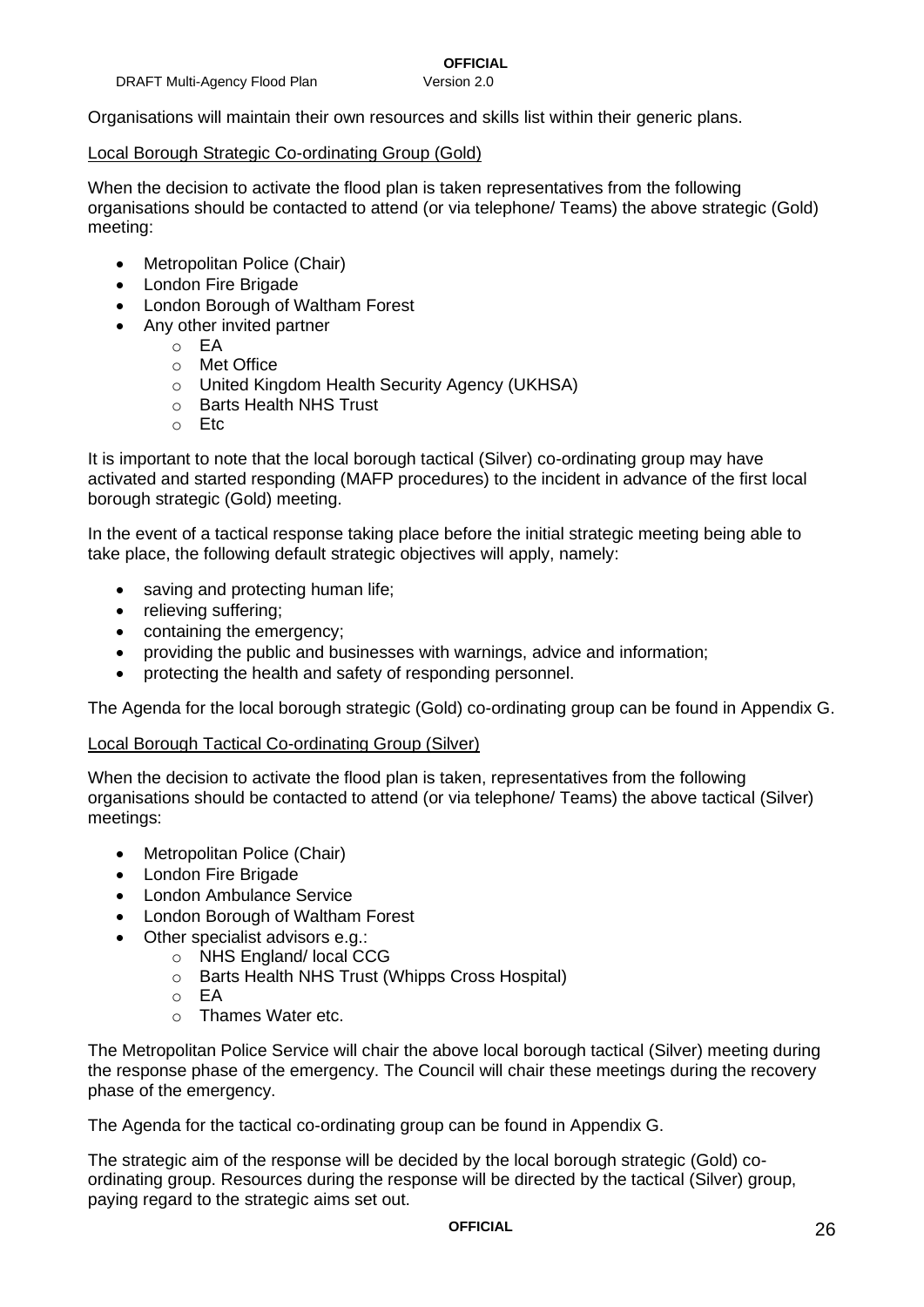#### Escalation of Response

A major incident will be declared if the incident requires implementation of special arrangements by one or more of the Category 1 responders and will generally include the involvement, either directly or indirectly, of large numbers of people. For example:

- Rescue and transportation of a large number of casualties
- Large-scale combined resources of Police, LFB and LAS
- Mobilisation and organisation of the emergency services and support services

Response to a flooding incident will require a multi-agency approach with the inclusion of all Category 1 and 2 responders as required. Liaison will in the first instance take place at a Silver meeting which will operate as stated above.

A larger incident may involve the activation of London Command and Control structure to aid cross-border support.

This escalation of an incident would lead to several other organisations and groups becoming involved in the incident including: London Strategic Co-ordinating Group (SCG), London Resilience Team (LRT) and the London Local Authority Co-ordinating Centre (LLACC). All organisations would be expected to report into the Gold command structure as detailed in London Command and Control Protocol.

The flood risk matrix (Appendix D) sets out areas at risk of flooding and key infrastructure within these areas, this may influence a decision to escalate the response to flooding if it poses a risk to these structures.

Voluntary Groups. Provision of diverse range of operational and support skills and services to statutory responders including:

- first aid, support to ambulance services; supporting hospital personnel
- searching for survivors and rescue
- refreshments and emergency feeding
- transportation and medical services, e.g. diagnosis and administration of drugs
- psycho-social support (comforting, befriending, listening, help-lines)
- support lines, support networks, advice, counselling, spiritual support and group therapy
- equipment (communications e.g. radios, medical aid equipment e.g. mobility aids,
- bedding, clothing and hygiene packs e.g. washing kits

The Community. The following are to be considered:

- provision of resources, expertise and knowledge to support the response agencies
- promotion of self-help within communities in response and recovery
- provision of support to local vulnerable people who may need physical assistance or
- reassurance
- advise the different cultural or language needs of its members
- provision of conduit for communication of information to the local community
- participation in the recovery phase to provide informed input into emergency preparedness work and community resilience initiatives

Co-ordinating & Deploying Spontaneous Volunteers. The Local Authority should consider the circumstances under which they are willing to utilise spontaneous volunteers and accept their support in a particular emergency. It will therefore:

• develop a co-ordinated approach with a single point of contact;

#### **OFFICIAL** 27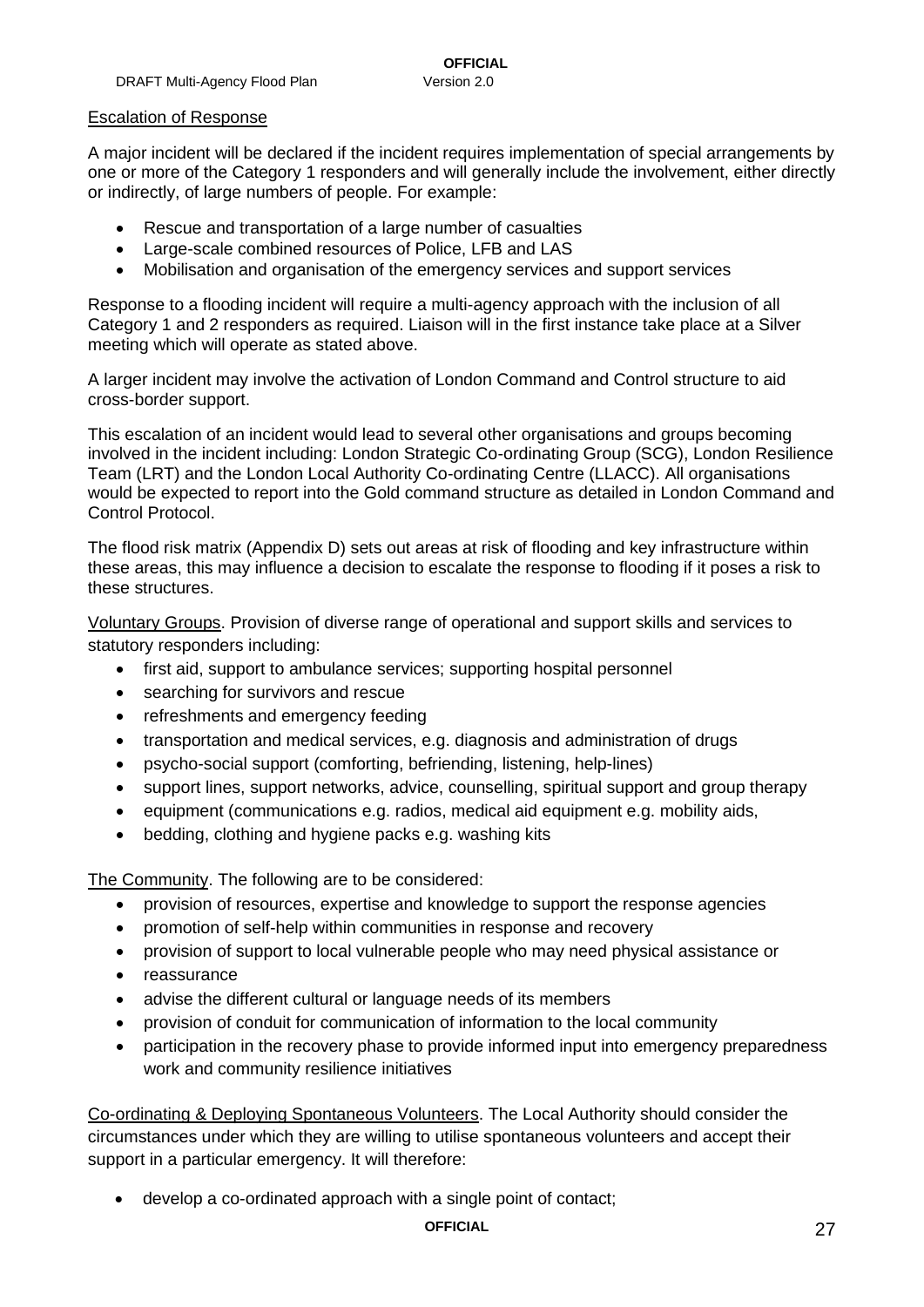#### • inform people how they can volunteer;

- develop a framework for registering and briefing volunteers;
- 'deploy' volunteers for the approved tasks that are appropriate for them to complete;
- expect all volunteers to be competent in their offer of assistance;
- develop a registration process to select suitable volunteers to conduct each task;
- establish whether any tasks require specialist skills or training. For such tasks, decide whether it is possible to verify volunteers skills, qualifications or experience;
- develop procedures for briefing/debriefing volunteers to highlight on-going risks and receive feedback from volunteers;
- ensure that volunteers have the correct PPE at the start of each shift
- consider volunteers who can leverage local knowledge and resources, including:
	- $\circ$  knowledge of the location that could help responders who are unfamiliar with the area;
	- o knowledge of the location of vulnerable people; and
	- $\circ$  social networks (for example, recognised clubs and societies) that can be used to "deploy" trustworthy volunteers.

Business Continuity Management. The multi-agency response to major flooding will undoubtedly put pressure on the resources and capacity of all those agencies involved. Individual agencies need to have arrangements in place, to as far as possible enable staff/ resources to be provided to support the response and recovery, but to also ensure that critical "day-to-day" services can still be maintained. All Category 1 Responders have Business Continuity Management Plans and arrangements in place which should be used to address this issue.

British Red Cross. When considering utilising the voluntary sector, its recommend putting some on standby earlier, pending local authority's assessment of the situation.

- Responsibilities. British Red Cross volunteers in emergency centres are there as an additional support mechanism alongside the local authority and are not able to assume responsibility for an emergency centre.
- Role/ Offer. The BRC Emergency Response service offer consists of:
	- o Emotional support to displaced residents
	- o Provision of basic practical items such as blankets, water, torches etc
	- o Add capacity to LA emergency centre staff
	- o Signposting

Wider British Red Cross support/expertise that can be offered:

- o Medical equipment loan (e.g.) wheelchairs and commodes, as available
- $\circ$  Support Line assist with setting up, and/or providing volunteer support line operatives
- o Refugee Support services / Interpreting Service possible help with communication and translations

Radio Amateur Network. RAYNET will provide where possible with their own equipment, a radio communications network.

Royal National Lifeboat Institution. The RNLI will respond to requests for assistance with the Search and Rescue aspects of inland flooding where there is potential risk to life and when an appropriate authority makes a request to the RNLI Headquarters Operations Room, which is manned continuously, on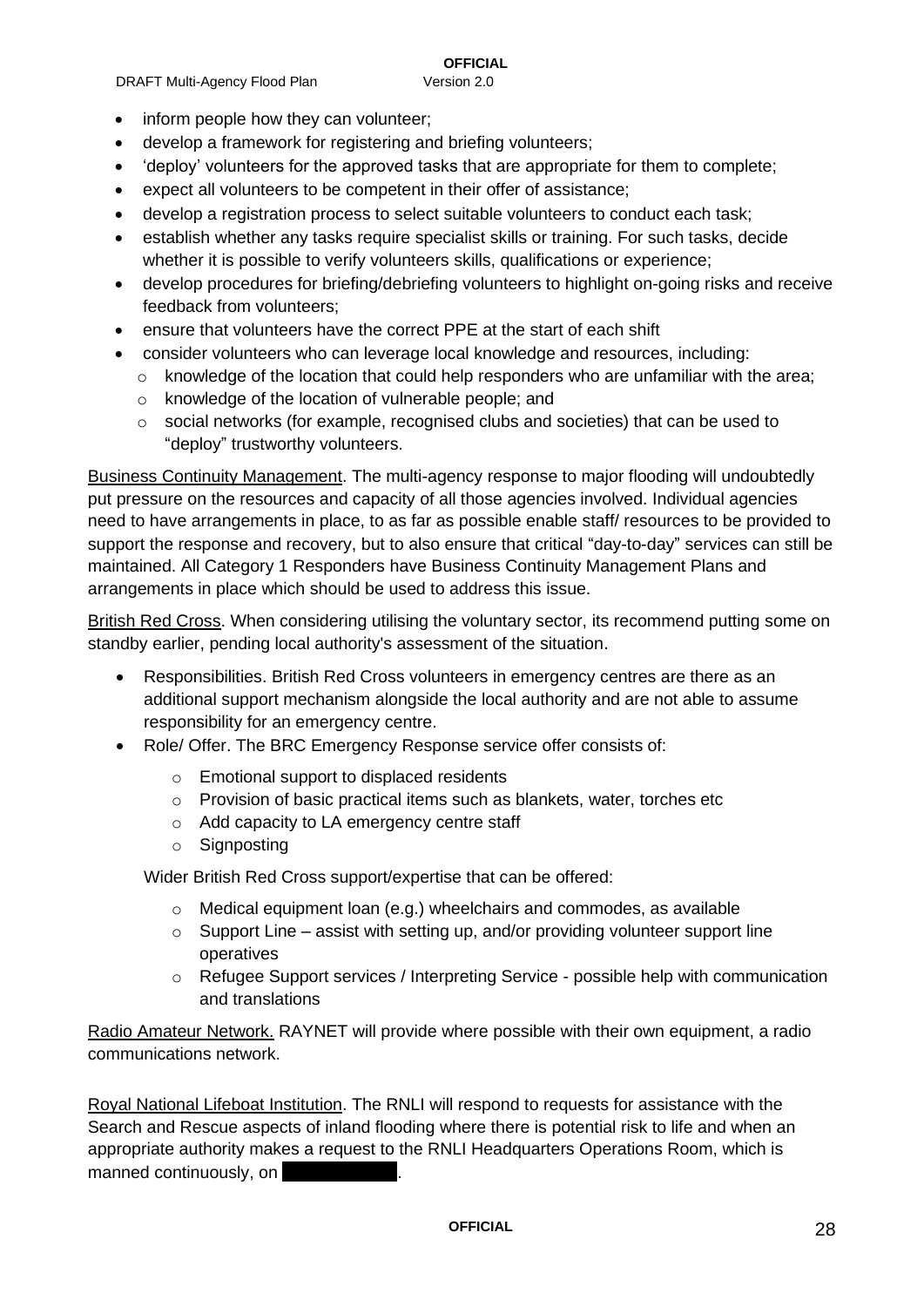Providing such assets can be made available without degrading the primary function of the RNLI which is to provide a lifeboat service around the coasts of the UK and the Republic of Ireland.

The RNLI DI or nominated deputy reserves the right to withdraw RNLI teams and equipment once the risk to life has passed.

#### **Mutual Aid**

For trigger and local response levels see figure 4. Cross border cooperation must follow normal emergency procedures. Please see the mutual aid agreements that exist between agencies and the structure to coordinate this, such as the London Local Authority Coordination Centre (LLACC) structure.

During a flooding incident, organisations from the local area could be faced by similar problems and be unable to offer the normal level of support and assistance.

#### **Military Aid**

The SCG may request military assistance under the arrangements for "Military Aid to the Civil Authorities" (MACA). This should only be done when the SCG assesses the civil resources available locally are inadequate to save life and/or alleviate distress.

The Armed Forces possess a diverse range of skills and specialist equipment, but the availability of these resources cannot be guaranteed. It is essential the SCG and TCG do not formulate plans on assumptions of military assistance. Any requests for assistance should focus on the specific capability required. The military response will be determined by the availability of resources and the military commander's judgement.

It is often impossible to predict with any accuracy the cost of Armed Forces support. No matter how valid a request for assistance may appear, Defence funds are granted for Defence purposes and the Ministry of Defence must seek reimbursement for any costs incurred. In exceptional circumstances costs may be waived. This decision would normally be taken by Government.

#### **Evacuation and Sheltering**

Evacuation. The early evacuation of areas prone to flooding will be a preferred course of action because rescuing and supporting people trapped within flood zones is extremely resource intensive. Evacuation is by no means an easy option and may not be the safest option for the majority of those potentially at risk. It may be safer to advise people to seek refuge in the upper storeys of a building rather than run the risk of being overcome by the flood waters. Evacuation should not be attempted once flood waters have arrived, unless directed and controlled by the emergency services.

The decision to evacuate an area affected by flooding will be the responsibility of the local borough tactical (Silver) co-ordinating group (TCG). It will require the implementation of evacuation procedures by the Police with support from other responding agencies.

Police will follow their standard procedures for evacuation, including any loudhailer announcements that might be required. Evacuation premises check records and prescripted announcements are not held within this plan - this information is held by the organisations responsible for evacuation. It should be borne in mind that the Police do not have any powers to force people to evacuate in any emergency (other than terrorism threat), and for flooding incidents in particular, residents may prefer to move upstairs, if they are able to, rather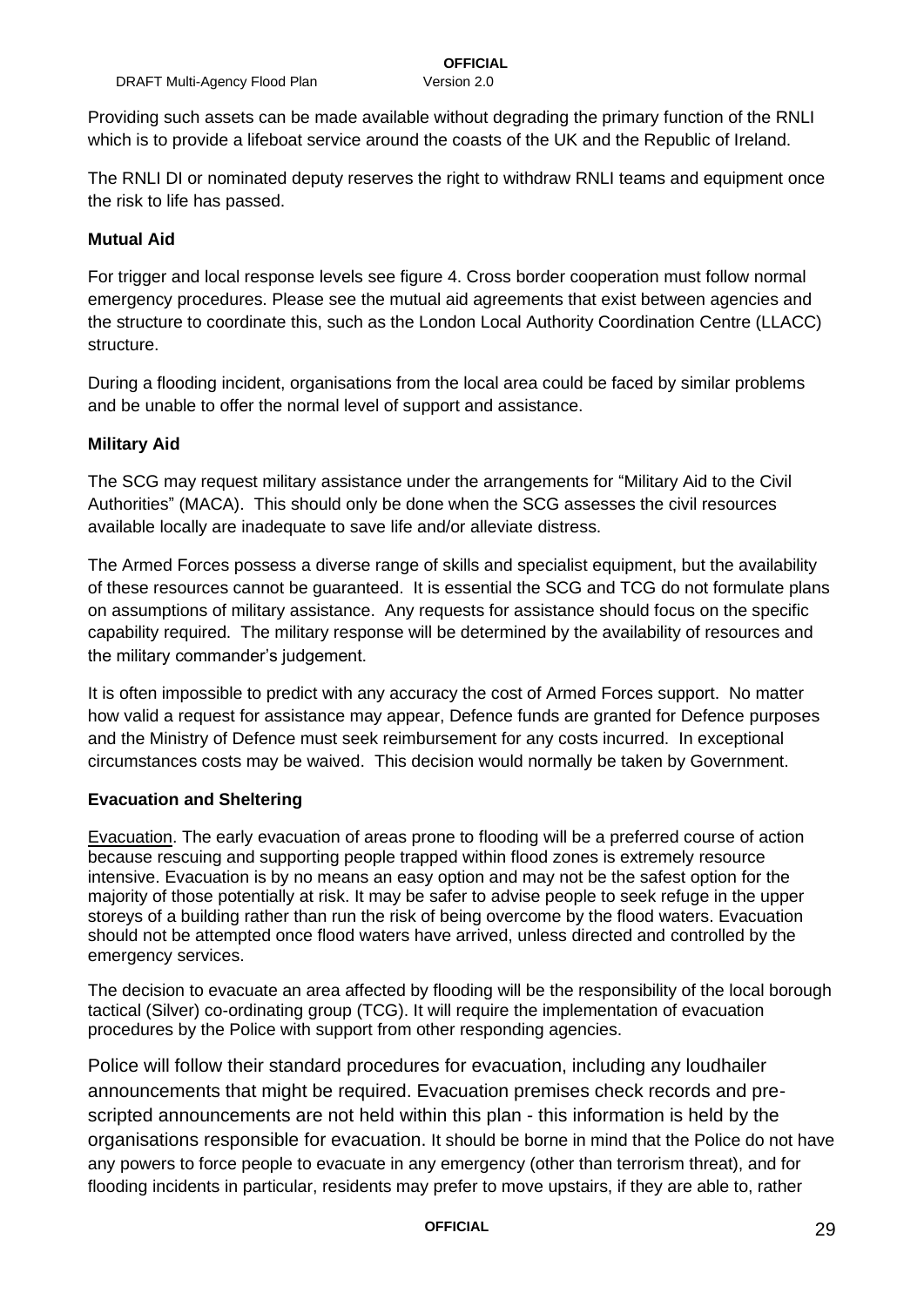than leave their homes. Residents who do decide to stay in their home may be vulnerable/ become vulnerable and where possible this should be recorded as they may require additional support.

Sheltering people is the responsibility of the Local Authority. There are plans in place to provide limited emergency shelter to persons displaced from their homes - please refer to the Local Authority Community Assistance Plan for information on Emergency Rest Centres.

With flooding events it should be anticipated that a large number of dwellings evacuated may not be fit for human habitation for a significant period of time. Support for these communities will go on into the recovery phase of the emergency.

Evacuation Routes. It is difficult to pre-determine safe evacuation routes in a flooding incident, as it could depend on a number of factors. All available information must be shared with the TCG/ SCG from all partners, including Bronze personnel at the scene, to be used to decide appropriate evacuation routes. This information will be relayed as necessary to responding agencies and also to residents/ businesses as part of the evacuation process.

Evacuation Transport. If transport, specialist (e.g. wheelchair accessible) or otherwise, is required for evacuation it will be the responsibility of local authorities to arrange this. Local authorities may do this via its transport contractors, depending on availability and capacity. In some cases access by 'normal' vehicles may not be possible, so Local Authorities may need to liaise with multi-agency partners e.g. Fire & Rescue Service, to request appropriate support e.g. boats.

Rest Centres. In a major flooding emergency it may be necessary to establish Rest Centres to provide temporary accommodation for evacuated residents and / or motorists/ rail passengers who may be stranded due to flooded road and rail networks.

Local Authorities have tried and tested arrangements in place to work in partnership to activate and operate Rest Centres and look after the welfare of evacuees. Whilst Rest Centres are ideal for initial temporary accommodation for those affected by flooding, they are not always suitable for overnight accommodation. Wherever possible, and without putting them at greater risk, it is preferable for evacuees to stay with relatives and friends, or their insurance company may arrange for them to stay in a hotel/ B&B. If evacuees don't have any alternative and a Rest Centre is not suitable for them, the local authority will make arrangements for alternative overnight accommodation.

Rest Centre Locations. A number of "pre-designated" Rest Centres have been identified across the borough for which specific plans have been developed. The decision to activate which Rest Centre site(s) will be taken by council, depending on access and resources required.

It is recognised that during a sudden onset emergency the public may be evacuated to any site deemed necessary by the Emergency Services i.e. church hall, school, pub. In such cases, Local Authorities would as far as possible provide support to evacuees at the site.

Security. If numerous residential/ business properties have been evacuated in a particular area, and may be empty for some time, it may be necessary for security issues to be considered by the TCG, and arrangements made for security provision i.e. visible.

#### **Health and Safety**

Health and safety considerations and information for responders are held by each of the responding agencies. The detailed considerations are not in this plan; responders needing more information should speak to their own health and safety team.

Health and safety information for the public can be found in the Environment Agency leaflets: [Get](https://www.gov.uk/help-during-flood)  [help during a flood -](https://www.gov.uk/help-during-flood) GOV.UK (www.gov.uk)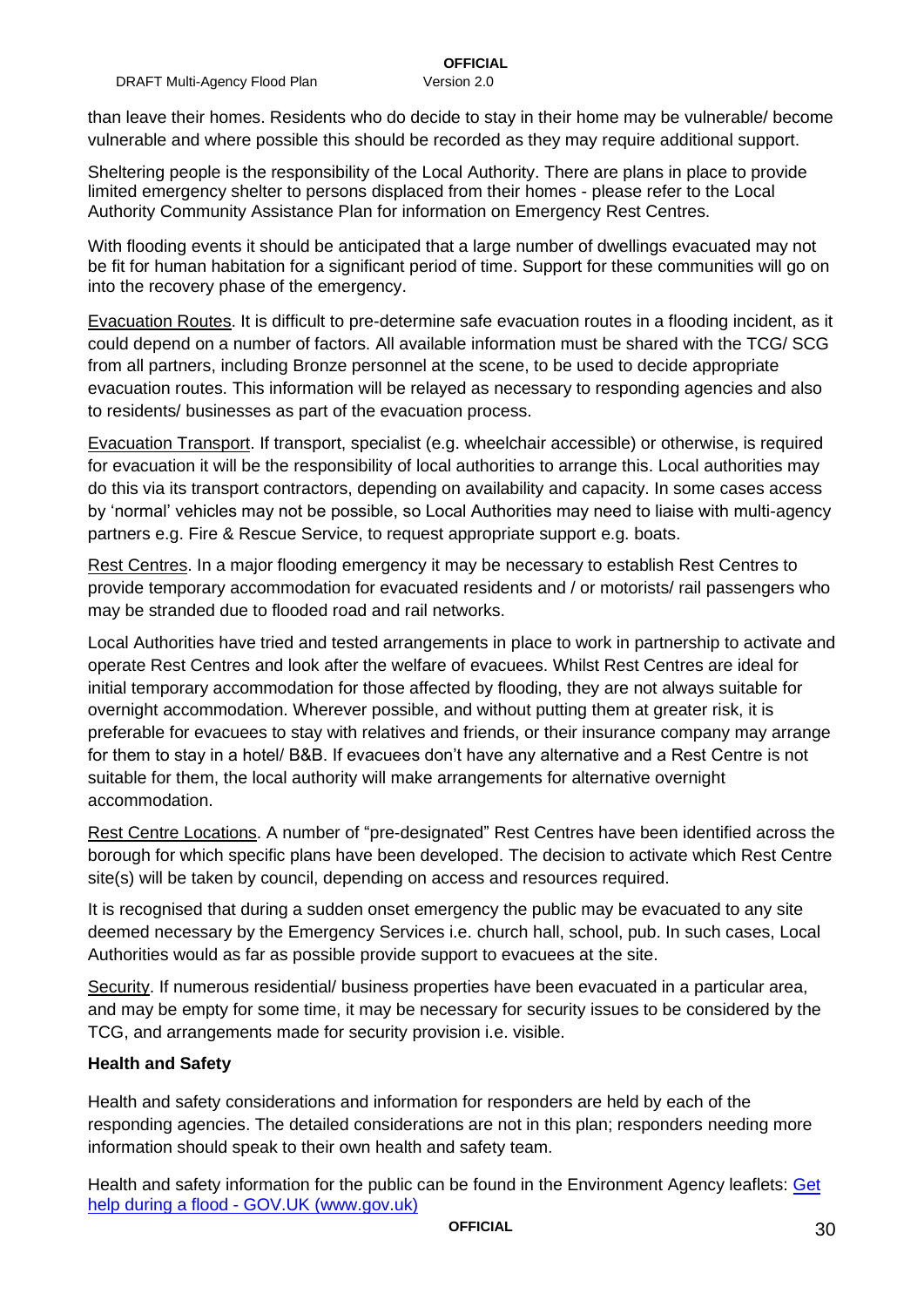#### **Sustaining the Response**

It is expected that organisations will ensure that any resources deployed can be sustained over a protracted period through their internal business continuity plans and generic major incident plans; examples included reallocating resources from non-critical services or implementing shift working. However, it is recognised that some incidents may go beyond what can be reasonably expected, in this event assistance will be sought from partner agencies under mutual aid and shared welfare facilities etc will be activated.

Examples may include accommodating staff from outside the area, provision of feeding stations at operational areas etc these will generally be coordinated by the Local Authority.

#### <span id="page-30-0"></span>**2.3 Response Equipment/ Resources**

It is stressed that although the LFB will have overall command of the incident, sector etc. each organisation will retain command of their own assets.

In order to assess the capability of an organisation to be deployed during flood related emergencies, each organisation agree to operate and declare their assets and number of trained personnel they would expect to be available in advance and in accordance with the current DEFRA.

There is no specific formula for the prioritisation and allocation of resources during an emergency as each flooding incident is different and resource availability may differ over time. However, there are key infrastructure locations which would be prioritised first during any response to a flood.

#### <span id="page-30-1"></span>**2.4 Communication and Information Exchange**

#### **Communication Plan**

Communication between the responding organisations and with the public will be vital in helping the response to any major flooding event. Contact details for internal staff are held and maintained by each individual organisation.

Contact details for partner agencies, including the location of control centres, are contained within the Multi-Agency Contacts List for Waltham Forest Borough Resilience Forum. This separate document is updated regularly and distributed by the Civil Protection Service, LBWF Council.

All responding organisations will follow the normal communications procedures during emergencies as detailed in each organisation's generic emergency plan.

#### **Local Responders**

Internal Escalation Procedures – all organisations. Each organisation will follow their internal communications plans for disseminating information to the relevant personnel on receipt of a flood warning affecting the borough.

Staff Information – all organisations. Employees must be kept up-to-date with the latest information. During an incident staff should be kept informed should any support be required to help maintain essential services. Organisations should use their internal communication plans to inform staff.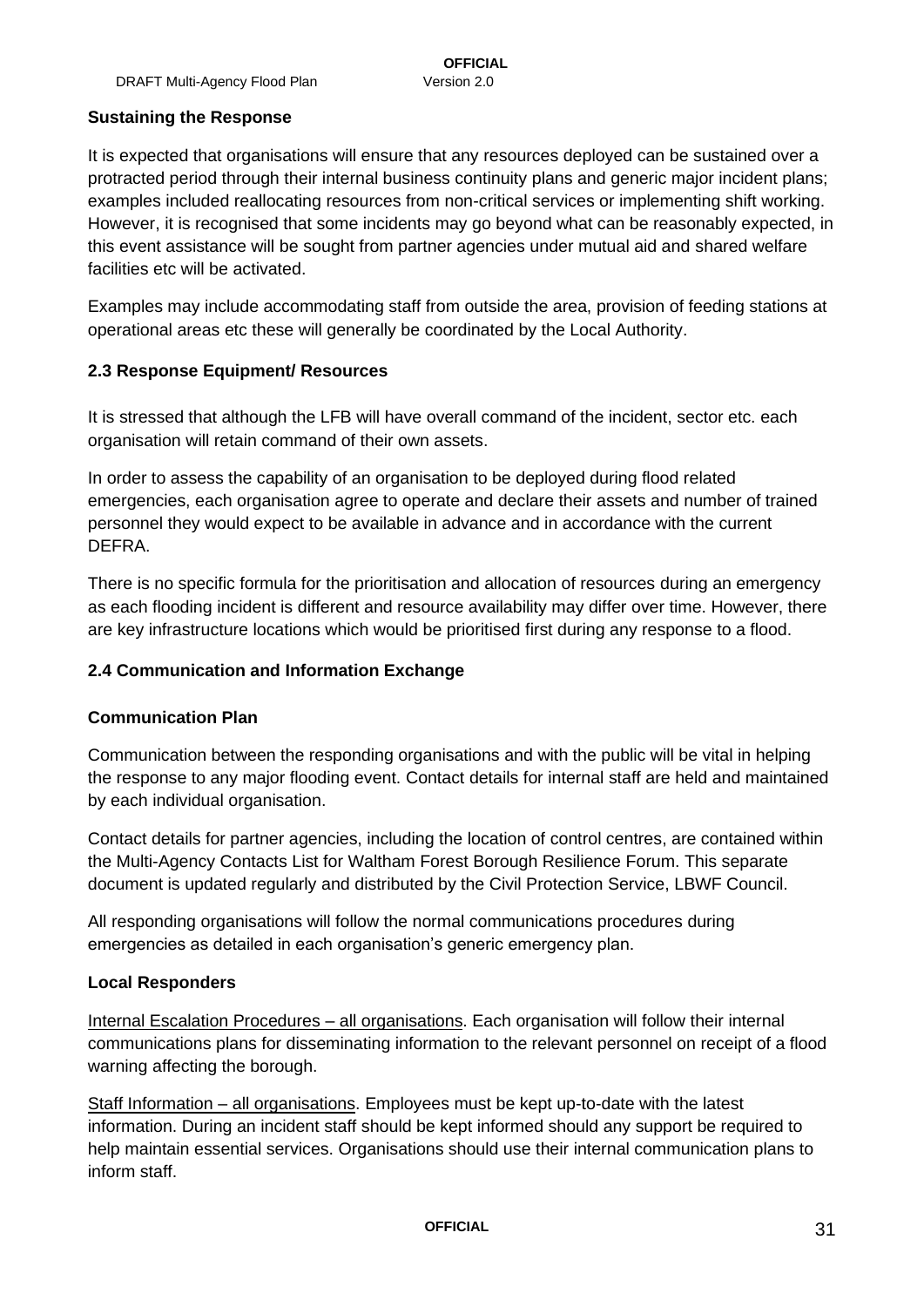- Alternative working practices implemented.
- Affected routes within the area.
- Redeployment of staff to essential service provision.

Multi-Agency Co-operation. For trigger and local response levels see figure 4. Once trigger levels have been reached organisations own communications plans will be followed. Although the Council's Civil Protection Service will collate and disseminate weather warning to the BRF members, it remains the responsibility of each organisation to monitor weather warnings.

Control centres will be used if deemed necessary to deal with the incident including sharing digital data, information, maps and site observations across all agencies. A Joint Emergency Services Control Centre (JESCC) shall co-ordinate local tactical issues during the response phase of the flooding incident.

Cross border cooperation will also follow normal emergency procedures. Please see the mutual aid agreements that exist between agencies and the structure to coordinate this, such as the London Local Authority Coordination Centre (LLACC) structure.

Public Network Failure. This plan does not take into account a public network failure, but should the public network fail, individual organisations should follow their Communications Failure plans/ LRF telecommunication plan to maintain a co-ordinated multi-agency response.

#### **National Government**

In a flooding emergency, the Department for Communities and Local Government (DCLG) Resilience and Emergencies Division (RED) should be notified of any EA Flood Advisory Service teleconferences, or the activation of TCG/SCG as appropriate. Depending on resources and whether flooding is affecting more than one area/ region, RED should provide a 'Government Liaison Officer' to take part in TCG/ SCG and Recovery meetings as appropriate, and act as a direct link to Central Government. If flooding is affecting more than one area, if required the RED team may also arrange for a Response Coordinating Group (ResCG) which would bring together Chairs from affected LRFs.

The Flood Advisory Service has been established by the Environment Agency and Met Office to provide a means of early communication between the Environment Agency, Met Office and category 1 and 2 responders. The Flood Advisory Service will be delivered by teleconference and is a way of sharing information and opinions on what's likely to happen in a potential flood, based upon and prompted by forecasts in the Flood Guidance Statement. These teleconferences will be called by the Environment Agency.

#### **Public**

Warning and Informing the Public (key messages & communication mediums). During a major incident, warning and informing the public is led by the Media Cell, if established, or the lead informer. Each organisation will be responsible for keeping their own websites, social media accounts and media statements up to date and consistent with the key messages and information agreed via TCG/ SCG and the lead informer.

The EA's 'Floodline', Flood Warning System and flood information provided on the gov.uk website (link below) will be the predominant method of providing information on areas liable to (or actually) flooding. The EA's live flood warning and river level information can be accessed via the public

**OFFICIAL** 32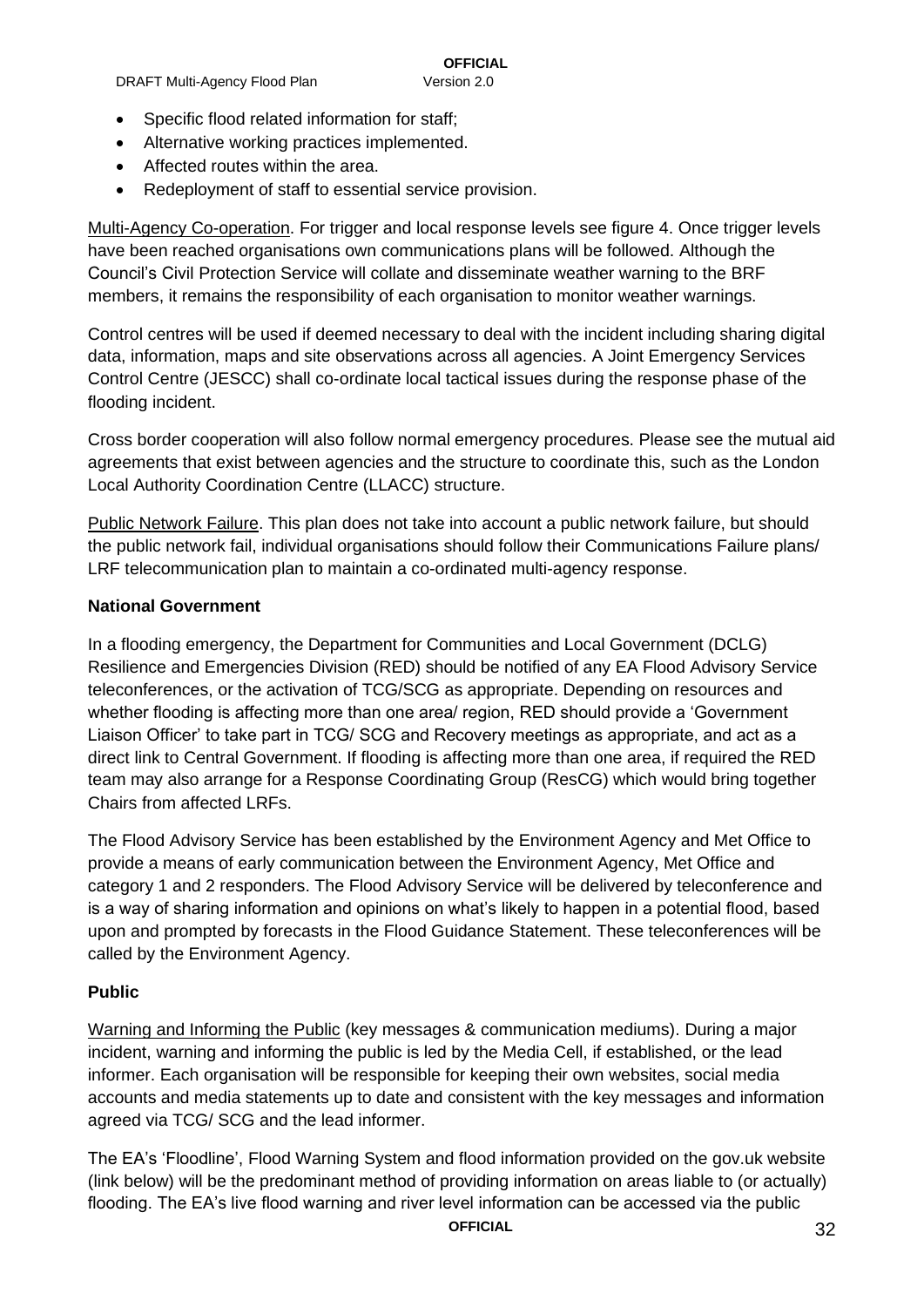### through the gov.uk website: [Flood warnings in England -](https://check-for-flooding.service.gov.uk/?_ga=2.201710929.1136811879.1573728047-326082266.1569854832) GOV.UK (check-for[flooding.service.gov.uk\)](https://check-for-flooding.service.gov.uk/?_ga=2.201710929.1136811879.1573728047-326082266.1569854832)

Key Messages. During the response to a flood incident, the following information / key messages should be provided to the public:

- Basic details about the incident / warnings in place / and weather forecasts
- Implications for health and welfare
	- o Advice, guidance and reassurance
	- o Latest information on response and recovery efforts
	- $\circ$  Information about the practical implications of the emergency (e.g. effect on traffic, power supplies, telephones, water supplies)
	- $\circ$  Information on how the public can help themselves protect their homes and family, including the purchasing flood protection equipment and sandbags
	- o Information on support facilities that have been established e.g. helplines, information points in communities
	- o Information on any disruption to organisations' services
	- $\circ$  Information on use / availability of sandbags / flood protection equipment in general

Communication Methods. This information should be communicated to the public via a variety of mediums during a flood emergency, including:

- Organisation websites
- Social media networks e.g. Twitter, Facebook
- Local media both print and broadcast
- Helplines (Council has the provision to set-up a multi-agency helpline if required?)
- Nott's Alert (system ran via the Police)
- Organisations' electronic newsletters/ circulations that are public facing
- Telephone contact with neighbourhood officers / other community reps
- Appropriate organisations' making contact with any vulnerable service users in affected areas
- Door knocking usually used for residents in immediate danger where evacuation may be necessary. Police will lead on this but other organisations/ neighbourhood officers/ community representatives may be asked to support
- Public information points in affected communities
- Leaflets / publications (flood related leaflets already in existence).

Door Knocking. As can be seen from figure 8, literal door knocking may not be successful due to constraints on time and staff. Therefore, no organisation can guarantee that areas will receive this type of service. There are several ways of reducing the resources required including, knocking on one door per street or prioritising vulnerable persons. All residents within the flood zones are advised to sign up to the Environment Agency's Floodline Warning Service as they will then be informed of any potential threats.

The only time door knocking might be used is during a public network failure. In this event use figure 8 to determine the staffing level required to complete the task within the set timeframe.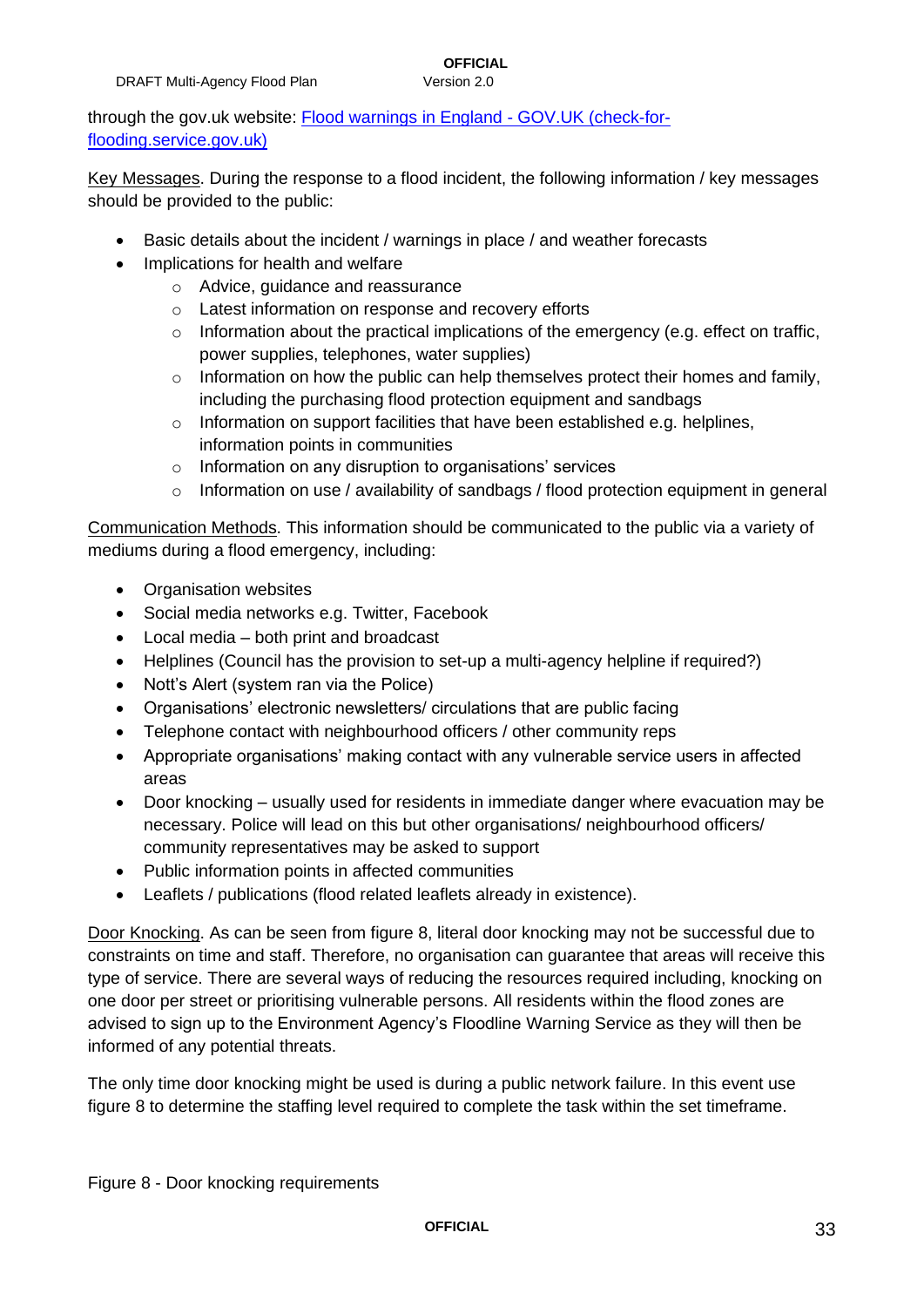#### **Door Knocking**

If:

 $D =$  number of doors to knock on T= time spent at each door in minutes S= number of staff available

 $((D \times T) / (S / 2)) / 60$  = hours needed to knock on all doors **EXCLUDING** time to collate staff, time to reach area, breaks, time to move between houses/roads etc. [Note: staff numbers are divided by 2 because of safe working policy – if this is not relevant take this division out] Example: D= 14,974 doors T= 7 mins/door S= 239  $((14,974 \times 7) / (239 / 2)) / 60 =$  $((104,818) / (119.5)) / 60 =$  $(104,818 / 119) / 60 =$ 

[rounded down to 119 because of whole people]

880.82352 / 60 = 14.68 hours

Audience. People will be affected by flooding in different ways. Organisations will need to distinguish between such groups of people, identify audiences and cater for their demands. Examples include:

- Those directly affected, in the immediate vicinity or possibly injured
- Those who need to take action to avoid further harm
- Those who may be disrupted by the consequences of the emergency and the recovery process
- Those not directly affected but know or are related to those who might be
- Those not directly affected but who are concerned or interested about wider implications
- The media.

Special arrangements for warning and informing vulnerable people (e.g. those who have a hearing impairment) should be considered.

Minority Language Speakers. It is recognised that the Environment Agency's Flood Warning Service, only provides information in English, and the ability for responding agencies to provide instructions in minority languages in an urgent emergency situation (e.g. evacuation) is unfeasible. It is hoped that in such circumstances, some members of a particular minority language community would be able to understand English and could communicate with other family members, friends and neighbours who may not be able to. With a longer timescale, arrangements could be made to translate information leaflets etc via external translation services.

In addition the Council has access to translation services in the following languages:

**OFFICIAL** 34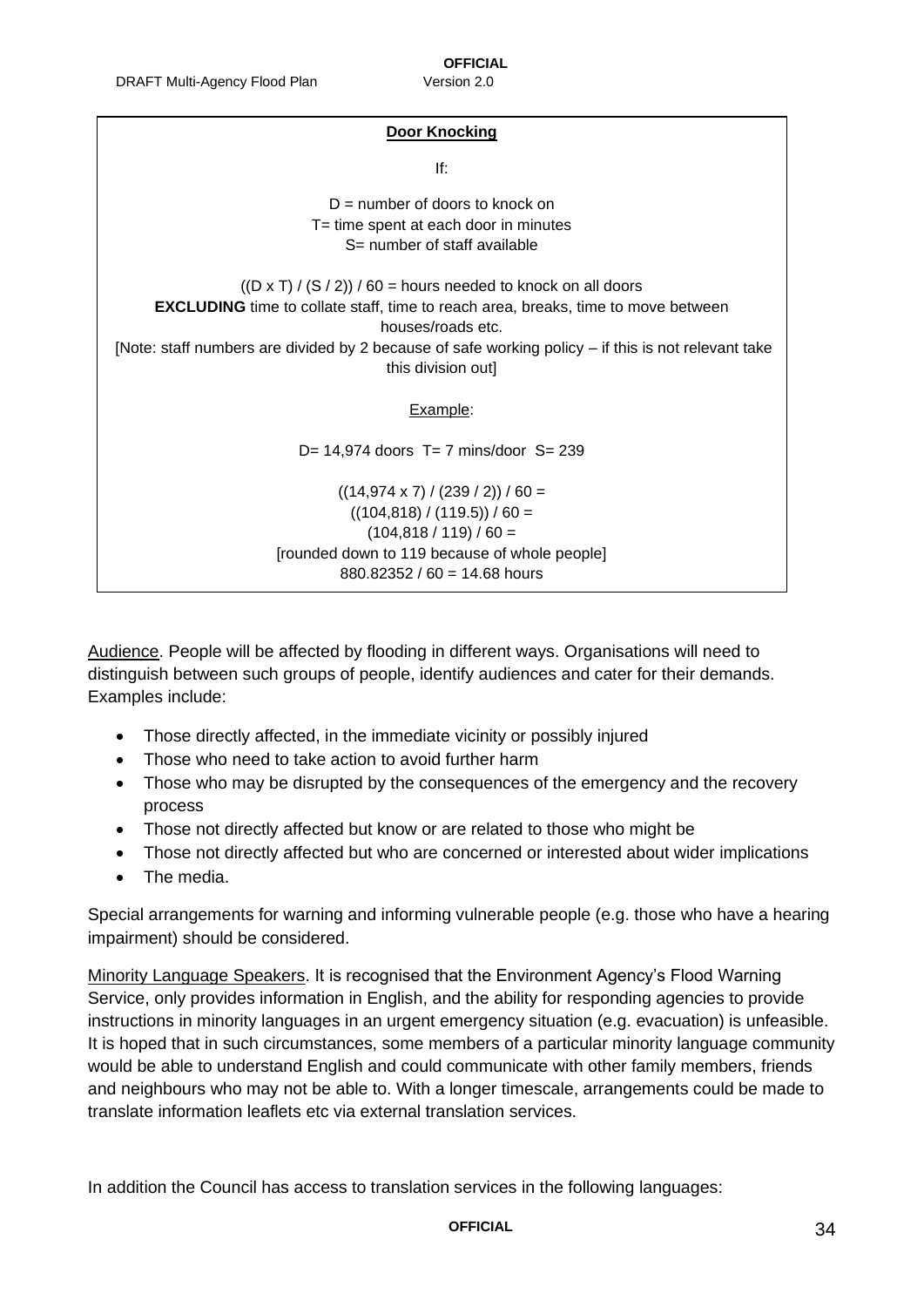- African Caribbean community
- Bengali community
- Chinese community
- Gujarati community
- Migrant community (including Polish speakers)
- Braille / BSL
- etc.

The council's Family Service will be in a position to identify any vulnerable resident who are dependent on their telephone in the event of network failure. This will inform all responders in their communication actions.

#### **Key service providers**

As part of each responder's business continuity arrangements, it is crucial that key service providers are communicated with and that communications are maintained throughout the incident. These stakeholders may be individual to the borough while others may be London or National, which may be communicated with on a strategic level as well.

#### **Media**

All organisations will implement their major incident corporate communications plans to allow a coordinated approach to dealing with the media during a flooding incident. All communications will complement the latest advice given by the specialist organisations as well as any central government/ London message (where applicable).

Social Media. Communicating with all stakeholders is encouraged by using the latest and most popular mediums of social media (Facebook, twitter, web alerts on website, e-newsletter etc). Vital information can be shared and any rumours quickly dealt with. The local borough tactical (Silver) co-ordinating group's communication lead (Police) is to ensure all the partners are collectively monitoring and communicating through the social media.

General Public. Information leaflets can be found on the Environment Agency website: [https://www.gov.uk/prepare-for-a-flood.](https://www.gov.uk/prepare-for-a-flood) The Environment Agency states that anyone who is at risk of flooding is advised to develop a flood plan and make sure everyone is aware of what to do should the need arise to use it.

Individual organisations will implement their warning and informing plans to help distribute relevant support to the community before during and after the flooding incident. Areas at greatest risk should be prioritised to receive key information.

There is no pre-prepared wording or signage, please refer to the communications plans for more information and how to arrange for signage.

Public Helpline. The Environment Agency has a 24hour telephone information service called Floodline (0345 988 1188). Contact details of this service can be found in the Environment Agency website: <https://www.gov.uk/sign-up-for-flood-warnings> .

A borough helpline will be set up for local residents as detailed in the communications plans.

Vulnerable People. Communicating with residents deemed to be vulnerable during a flooding incident will be a priority. The general communication plan details the different methods of communication for this group of individuals.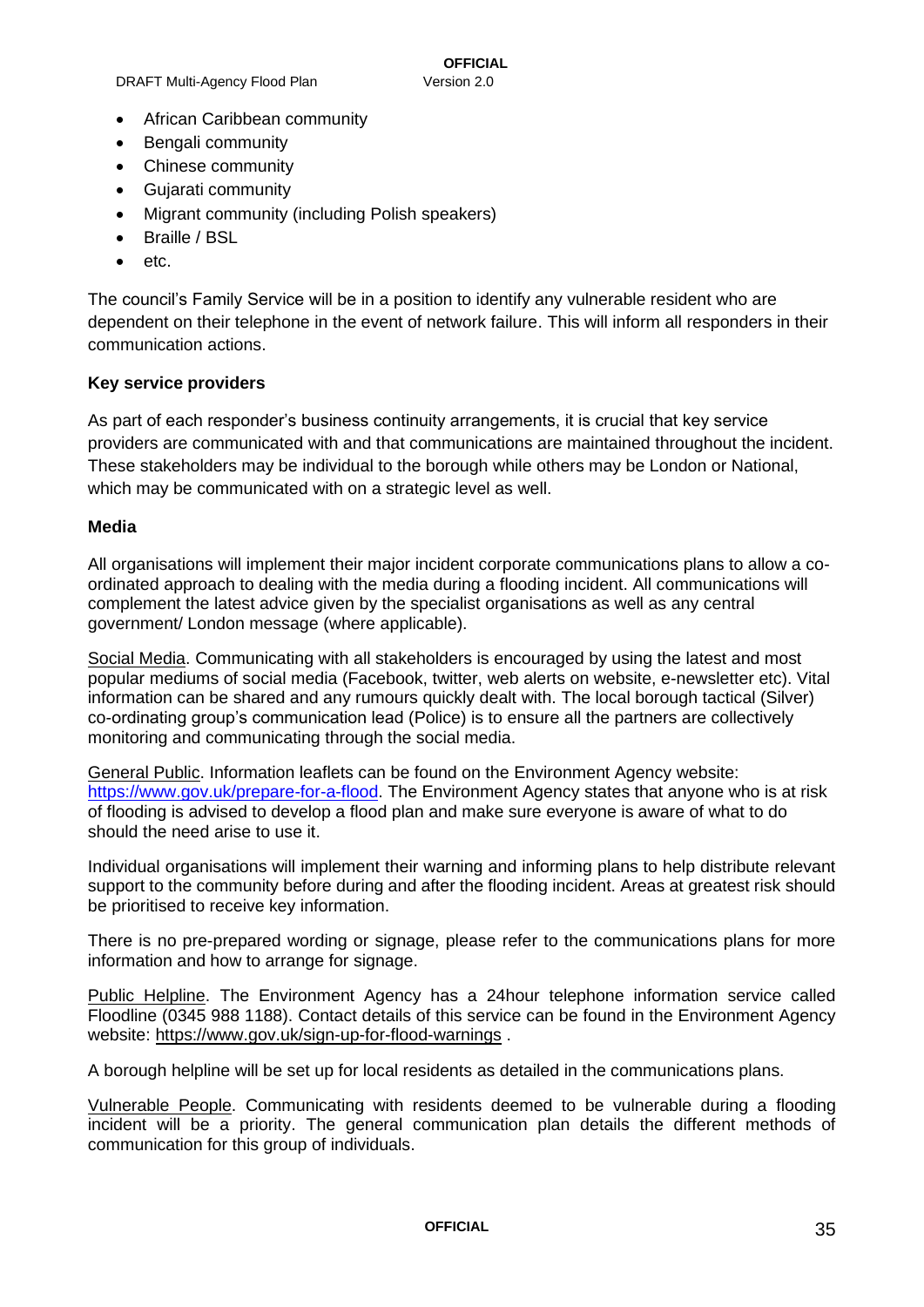Schools. All schools will follow their own flood risk assessment and evacuation plans. The schools maintain their own emergency plans containing communication procedures. The council and schools have a clear communication procedure during any emergencies.

Faith/ Minority Groups. Where necessary faith groups and minority groups may be asked to assist with communications to their communities, such as radio stations for Muslim residents. This will enable appropriate religious and ethnic community leaders to communicate warnings and provide information to the community and to ensure customs and beliefs are respected.

For more information please see the communication plan detailing links with faith and minority groups during an emergency.

#### **Warnings**

Flood Warning Service. The Environment Agency is responsible for issuing alerts and warnings to the general public, businesses, emergency responders and media relating to tidal and fluvial flooding. The warning codes are issued using their Flood Warning Service (FWS) which can send bulk messages to a mass audience via several formats. The formats are email, SMS text message, and voice message. People and organisations have to register their details on FWS in order to receive the messages.

It is a free service and each individual/organisation can register up to 15 contacts. Messages issued through FWD also update flooding information on the Environment Agency website and the Floodline (0345 988 1188) service. Extended Direct Warnings (EWD) too exists, where customers who use certain mobile networks (BT landlines and mobile providers – EE, 02, Three and Vodafone) and are at a high risk of flooding are automatically registered to receive flood warnings. Once registered, people receive a message directly to their mobile if a flood warning is issued in their area.

More information:<https://www.gov.uk/sign-up-for-flood-warnings>

| <b>Warning Code</b>                                      | <b>Meaning</b>                                                                                      |  |
|----------------------------------------------------------|-----------------------------------------------------------------------------------------------------|--|
|                                                          | Flooding is possible. Be prepared                                                                   |  |
|                                                          | Impacts:<br>Flooding to low-lying land, including roads and gardens                                 |  |
| <b>FLOOD ALERT</b><br>FLOODING IS POSSIBLE. BE PREPARED. | Actions for the public:<br>Prepare a bag that includes medicines and insurance<br>documents         |  |
|                                                          | Detail included in the Flood Alert will indicate the likelihood of a<br>Flood Warning being issued. |  |
|                                                          | Flooding is Expected. Immediate action required                                                     |  |
|                                                          | Impacts:                                                                                            |  |
|                                                          | Property flooding likely                                                                            |  |
|                                                          | Travel disruption expected                                                                          |  |
|                                                          | Actions for the public:                                                                             |  |
| <b>FLOOD WARNING</b>                                     | Turn off gas, water and electricity                                                                 |  |
| FLOODING IS EXPECTED. IMMEDIATE ACTION REQUIRED          | Move belongings upstairs or to safety                                                               |  |
|                                                          | Move family, pets and car to safety<br>$\bullet$                                                    |  |

#### Figure 9 – Flood Warning Codes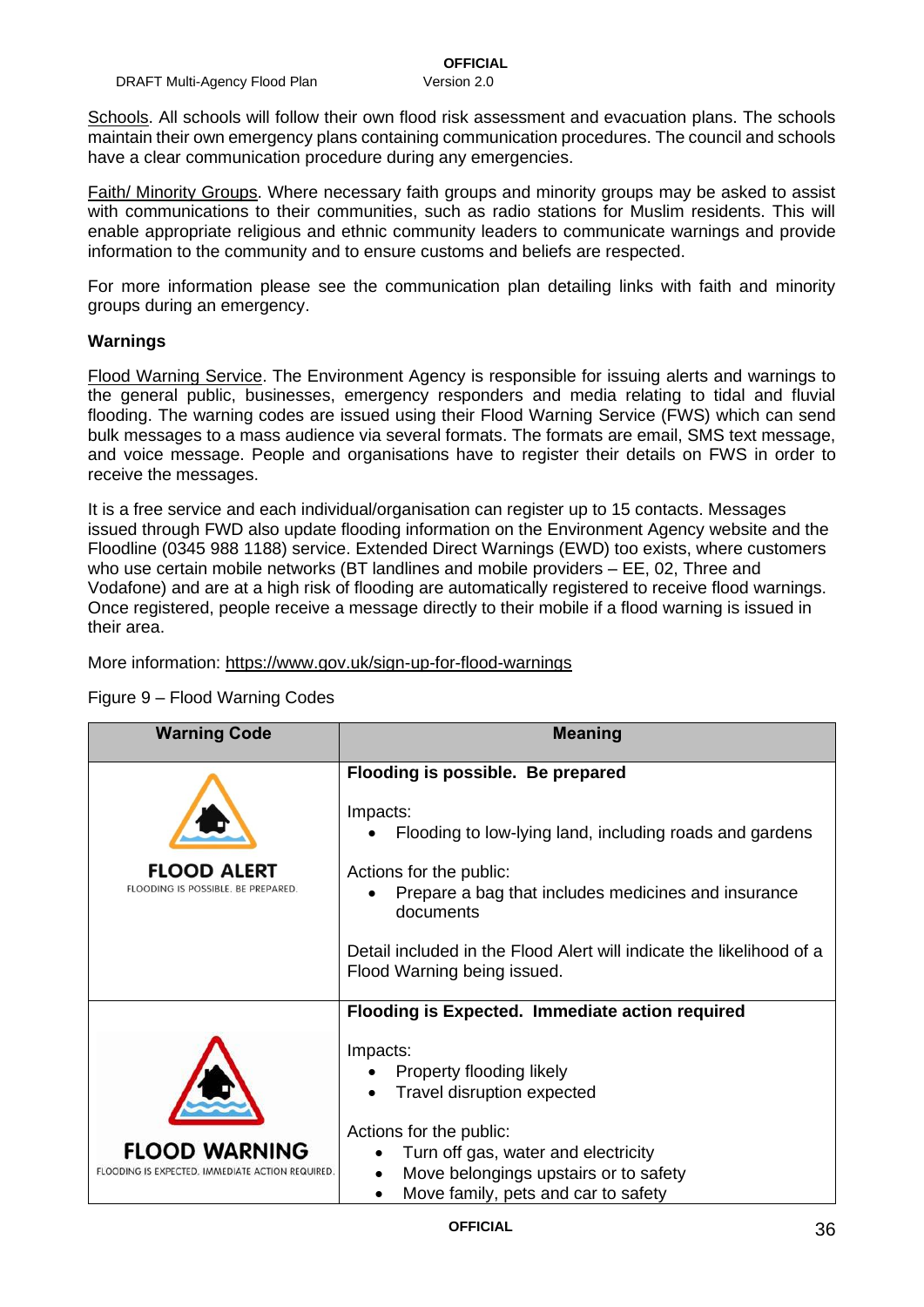| DRAFT Multi-Agency Flood Plan |
|-------------------------------|
|-------------------------------|

Version 2.0

|                                                                              | Severe Flooding. Danger to life                                                                                                                                                                                                                                                                                                                                                                                                                                                        |  |  |
|------------------------------------------------------------------------------|----------------------------------------------------------------------------------------------------------------------------------------------------------------------------------------------------------------------------------------------------------------------------------------------------------------------------------------------------------------------------------------------------------------------------------------------------------------------------------------|--|--|
| <b>SEVERE FLOOD</b><br><b>WARNING</b>                                        | Impacts<br>Deep and fast flowing water likely<br>Potential collapse of structures<br>Large number of evacuees<br>Significant travel disruption<br>Local and national media interest<br>Actions for the public:<br>Call 999 immediately if in danger<br>Follow advice from emergency services<br>Keep yourself and your family safe<br>These are only issued in exceptional circumstances and are<br>likely to only be issued once a certain level of flooding has<br>already occurred. |  |  |
| Flood Alert / Flood Warning /<br>Severe Flood Warning, no<br>longer in force | The flood alert / warning / severe flood warning is no longer in<br>force for this area.<br>Used to inform that the situation is improving.                                                                                                                                                                                                                                                                                                                                            |  |  |
| (No icon)                                                                    | Even when a Flood Warning or a Severe Flood Warning is<br>removed it may still mean that there are flooded properties,<br>damaged infrastructure and standing water where flooding has<br>occurred.                                                                                                                                                                                                                                                                                    |  |  |

Flood Warning Areas in Waltham Forest. Flood Warning Areas (FWA) are areas within flood zones that the Environment Agency issue flood warnings to. Below are the FWAs within Waltham Forest as well as the quick dial codes for floodline. Please note that the FWAs are for fluvial flooding only and do not include surface water flood risk areas. There is currently no flood warning service for surface water flooding events, responders should utilise the Flood Guidance Statements for surface water forecasts.

Figure 10 – FWA areas and codes

| <b>FWA Name</b>                                               | <b>FWA Code</b> | Floodline quick dial<br>code |
|---------------------------------------------------------------|-----------------|------------------------------|
| The Lower River Lee at Enfield                                | 062FWF53Enfield | 172092                       |
| The Lower River Lee at Hackney and<br>Walthamstow             | 062FWF53Hackney | 172093                       |
| Ching Brook in the London Borough of<br><b>Waltham Forest</b> | 062FWF53Ching   | 172908                       |

Flood Guidance Statement. The Flood Forecasting Centre (FFC) is responsible for issuing weather warnings that relate to conditions that could cause flooding. The primary product aimed at emergency responders is the daily Flood Guidance Statement. [http://www.ffc-environment](http://www.ffc-environment-agency.metoffice.gov.uk/services/)[agency.metoffice.gov.uk/services/](http://www.ffc-environment-agency.metoffice.gov.uk/services/)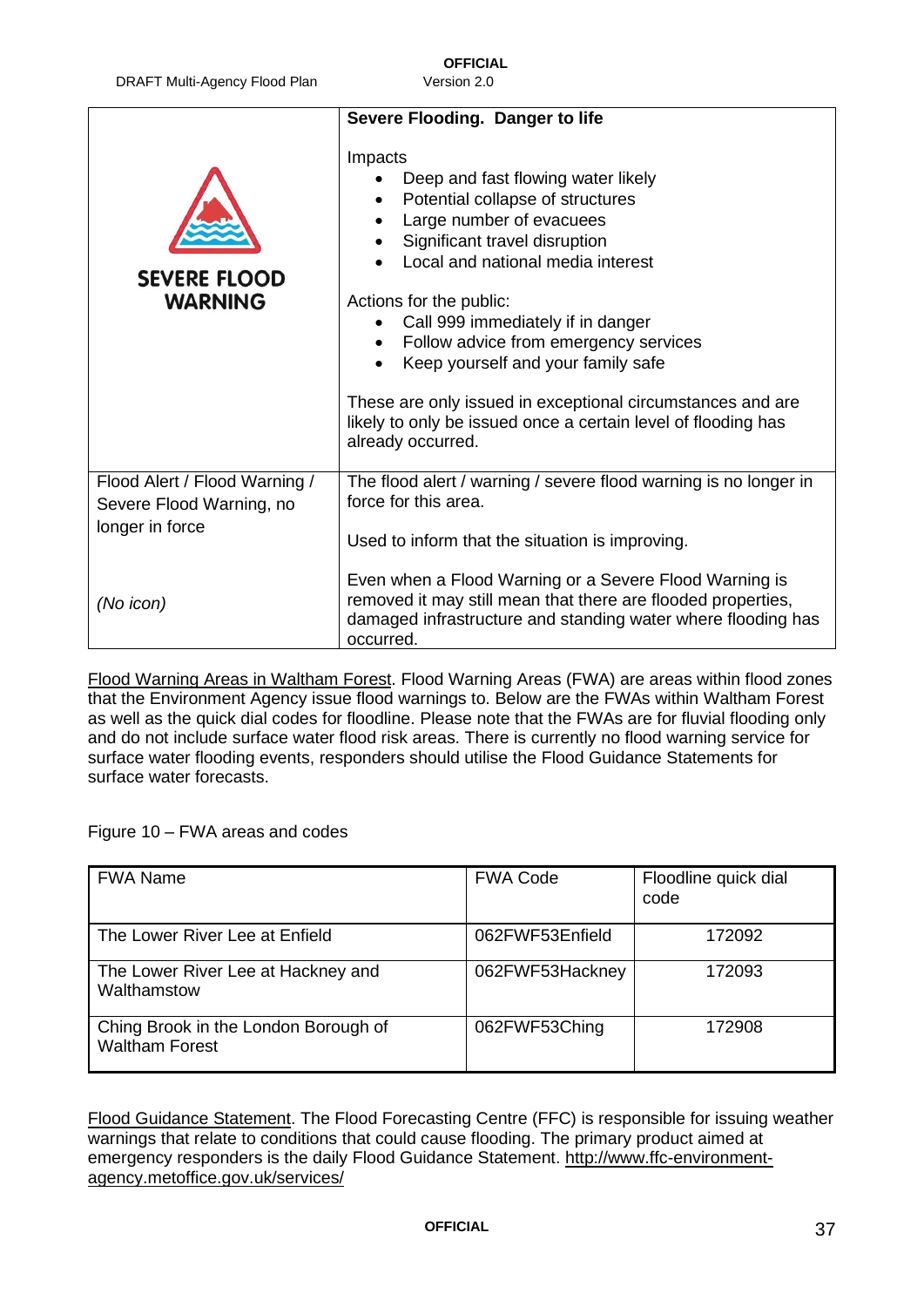The joint EA/Met Office Flood Forecasting Centre produces a Flood Guidance Statement (FGS) which provides a daily flood risk assessment for Category 1 and 2 responders to assist with tactical planning decisions.

This assessment of risk is shown by county across England and Wales over five days. It identifies developing situations that could cause flooding and significant disruption to normal life. The FGS assesses the risk for all types of natural flooding – river, coastal, groundwater and surface water flooding.

It presents a collated assessment by the FFC and the local EA flood forecasting teams of the best understanding of risk based on weather forecasts, flood forecasts and catchment conditions on the ground.

The FGS is issued by the FFC every day at 10:30am. It will also be issued at other times through the day and night, if the situation warrants and/or the flood risk changes.

To assess the level of risk, the FFC takes into account a large number of weather and catchment factors. Assessments are made in different ways for coastal, river, surface water and groundwater. These are then presented on a coloured risk basis. For many reasons the ability to assess flood risk varies across England and Wales.

The following is reviewed for each Flood Guidance Statement:

- The likelihood of an adverse flood event where likelihood bands are described as very low <20%, low 20-40%, medium 40-60%, high 60% or greater.
- Recent weather conditions is the event shortly after an earlier period of prolonged rain or other high impact weather?
- Area and duration is it expected to be short and localised or will it affect a large geographical area over several hours?
- Knowledge about the condition of the catchments within the counties how saturated are the catchments, how high are the rivers and what are the underlying conditions?
- Detailed flood forecast models for the coast, showing surges and large waves, and flood flows for rivers are evaluated.
- Seasonal factors, for example snow cover or leaf fall.
- The combined effect of river flow and high tides if a river flood is being assessed, does this coincide with high tides, which could cause problems?



*Figure 11 – Flood guidance matrix*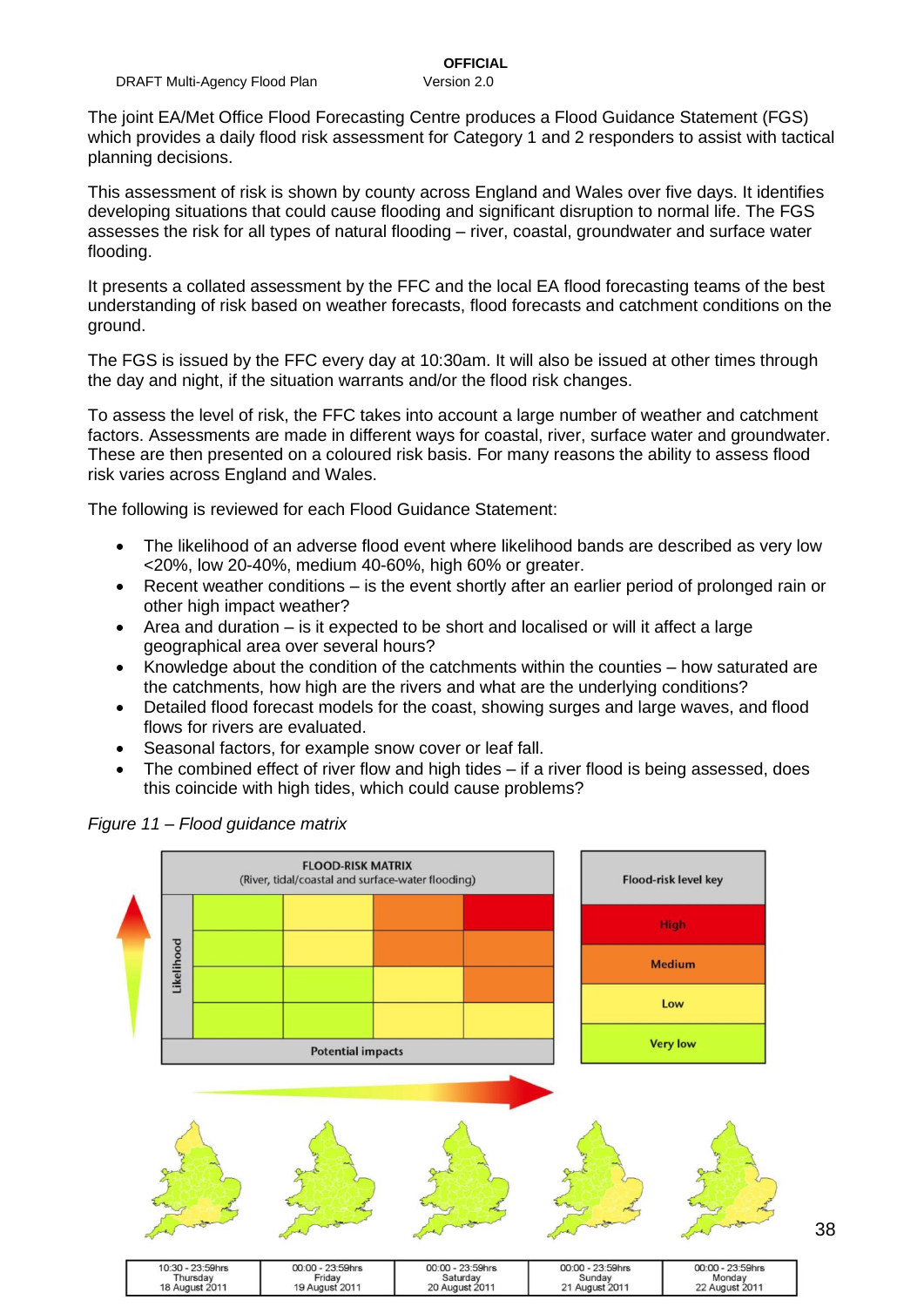Flood Guidance Statements are issued by email to Category 1 and 2 responders. Organisations have to register with the FFC to receive them. A version of the FGS is published for the general public on the Environment Agency website. A map displaying the flood risk forecast can be found on the EA website: [Flood outlook map -](https://check-for-flooding.service.gov.uk/?v=map-outlook) Check for flooding - GOV.UK (check-for[flooding.service.gov.uk\)](https://check-for-flooding.service.gov.uk/?v=map-outlook)

Flood Guidance Statements will generally be the only warning partners will receive regarding potential surface water flooding. They contain a yellow, amber, red scale to highlight risk to allow partners to take necessary action to prepare in advance of flooding occurring. The FGS risk scale is based on the risk of disruption from all sources of flooding though, not just surface water.

When London is coloured yellow, amber or red on a FGS, the Met Office Public Weather Service Advisor will usually provide an amplification of the likely impacts focussing on London. These amplifications are issued to Category 1 and 2 responders by email.

National Severe Weather Warning Service. The National Severe Weather Warning Service (NSWWS) warns the community by providing warnings of severe or hazardous weather which could cause problems, ranging from widespread disruption of communications to conditions resulting in transport difficulties or threatening lives.

There are two categories:

- **Alerts** which indicate the risk of severe weather over the next 2 to 5 days.
- **Warnings** which indicate the risk of severe weather during the next 24 hours.

Both Alerts and Warnings aim to give an indication of both the **impact** the expected weather might have and the **likelihood** of its occurrence and are assigned a colour state, **GREEN, YELLOW, AMBER** or **RED**. Alerts and Warnings will be issued as necessary for **RAIN, WIND, SNOW, ICE** and **FOG.**

All Alerts and Warnings are available on the Met Office main website [\(http://www.metoffice.gov.uk\)](http://www.metoffice.gov.uk/) and via the passworded *Hazard Manager* responders' website. Copies of Alerts and Warnings which are classified as AMBER or RED will also be sent to registered responders via email and/or fax.

More information:<http://www.metoffice.gov.uk/weather/uk/guide/warnings.html>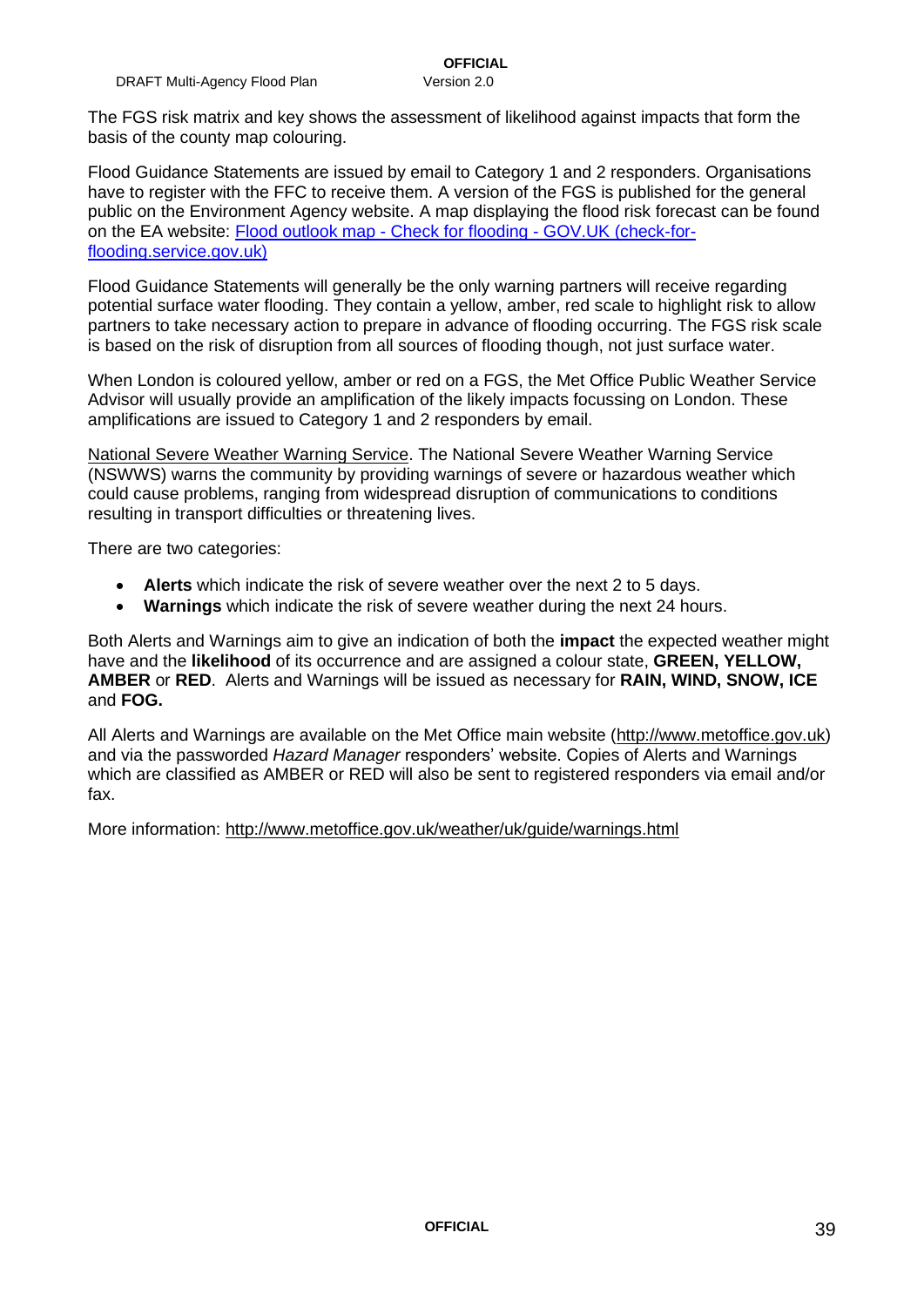#### <span id="page-39-0"></span>**2.5 Recovery**

The purpose of providing recovery support is to assist the affected community towards management of its own recovery. It is recognised that where a community experiences a significant emergency, there is a need to supplement the personal, family and community structures which have been disrupted.

The recovery phase of a flooding incident must begin as soon as practicably possible and run alongside flood response operations. The local borough strategic (Gold) co-ordinating group will decide when the response phase of the incident has finished and the recovery phase has started. Once this happens the lead organisation will be the Local Authority. From this point on the Council will control the multi-agency response to the incident.

Recovery is more than simply the replacement of what has been destroyed and the rehabilitation of those affected. It is a complex social and developmental process rather than just a remedial process. The manner in which recovery processes are undertaken is critical to their success. Recovery is best achieved when the affected community is able to exercise a high degree of selfdetermination.

Common issues following flooding include;

- Clean-up and waste disposal
- Repairs to public infrastructure schools, buildings, roads, bridges
- Restoration of power, communications and water
- Domestic and business insurance needs
- Displaced businesses
- Humanitarian assistance needs including:
	- o Homeless/ displaced residents
	- o Psychological impacts
- Economic impacts
- Environmental impacts

To help aid residents during the recovery phase a resident's forum will be established to help deal with common issues faced by residents and bring residents together so that they are in a better position to help each other. The forum will help provide support with insurers, builders, personal flood mitigation, schooling and jobs. The forum will also provide information covering expected timeframes for resumption of services, contamination, health hazards and the level of risk they face.

The effective management of the recovery phase by the Local Authority is supported by their Corporate Emergency Management Plan as well as the Recovery Plan.

The Lead Local Flood Authority (LLFA) will complete a report on the flooding response, impact and recovery.

Environmental Impacts and Responsibilities. In a flood event a number of environmental issues may occur, these will range in severity depending on the area affected and the length of time standing flood water remains in the area.

Flood water will become contaminated from a variety of sources which will impact on organisations involved during the response phase of the emergency. The type of contamination may determine